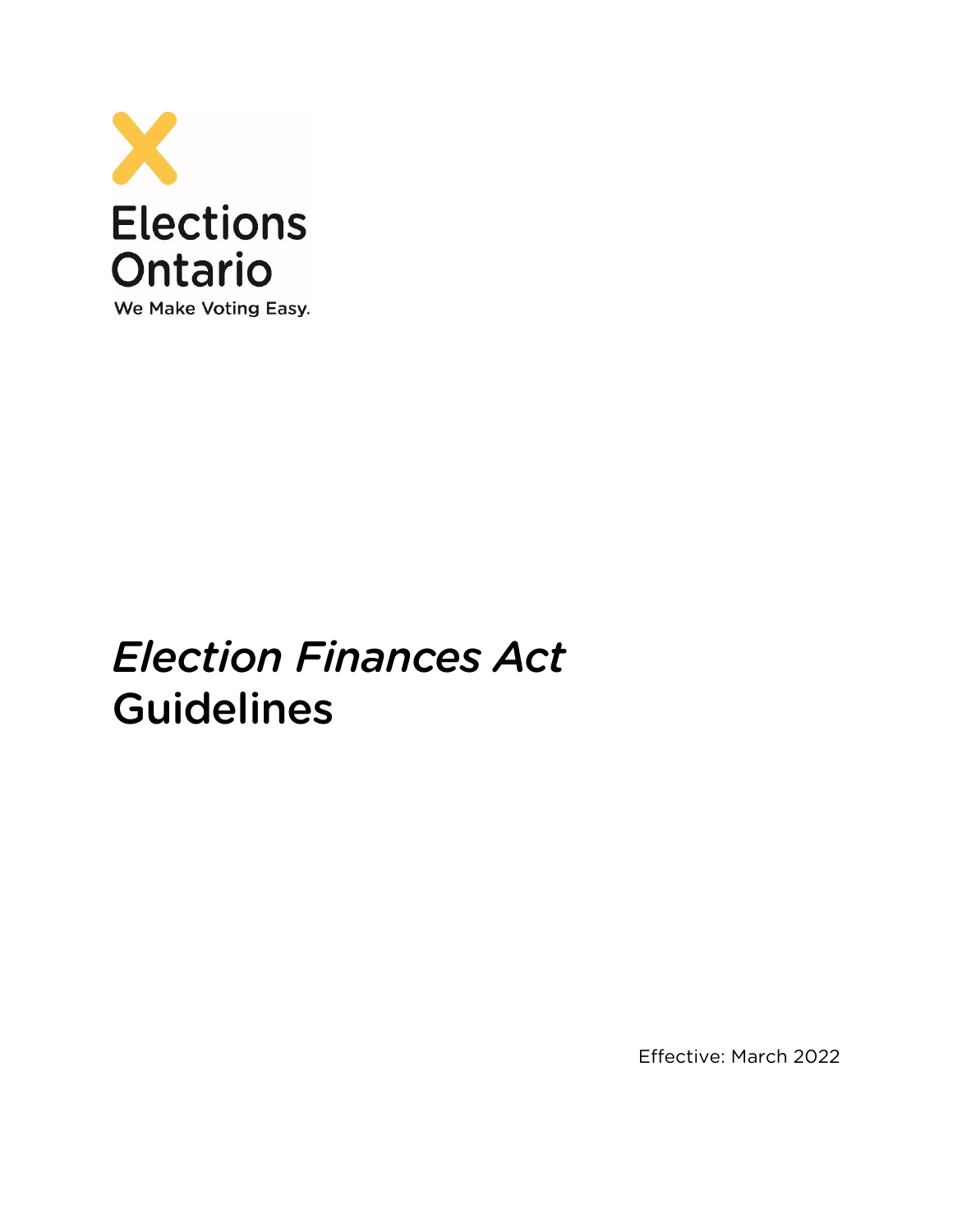This page is intentionally left blank.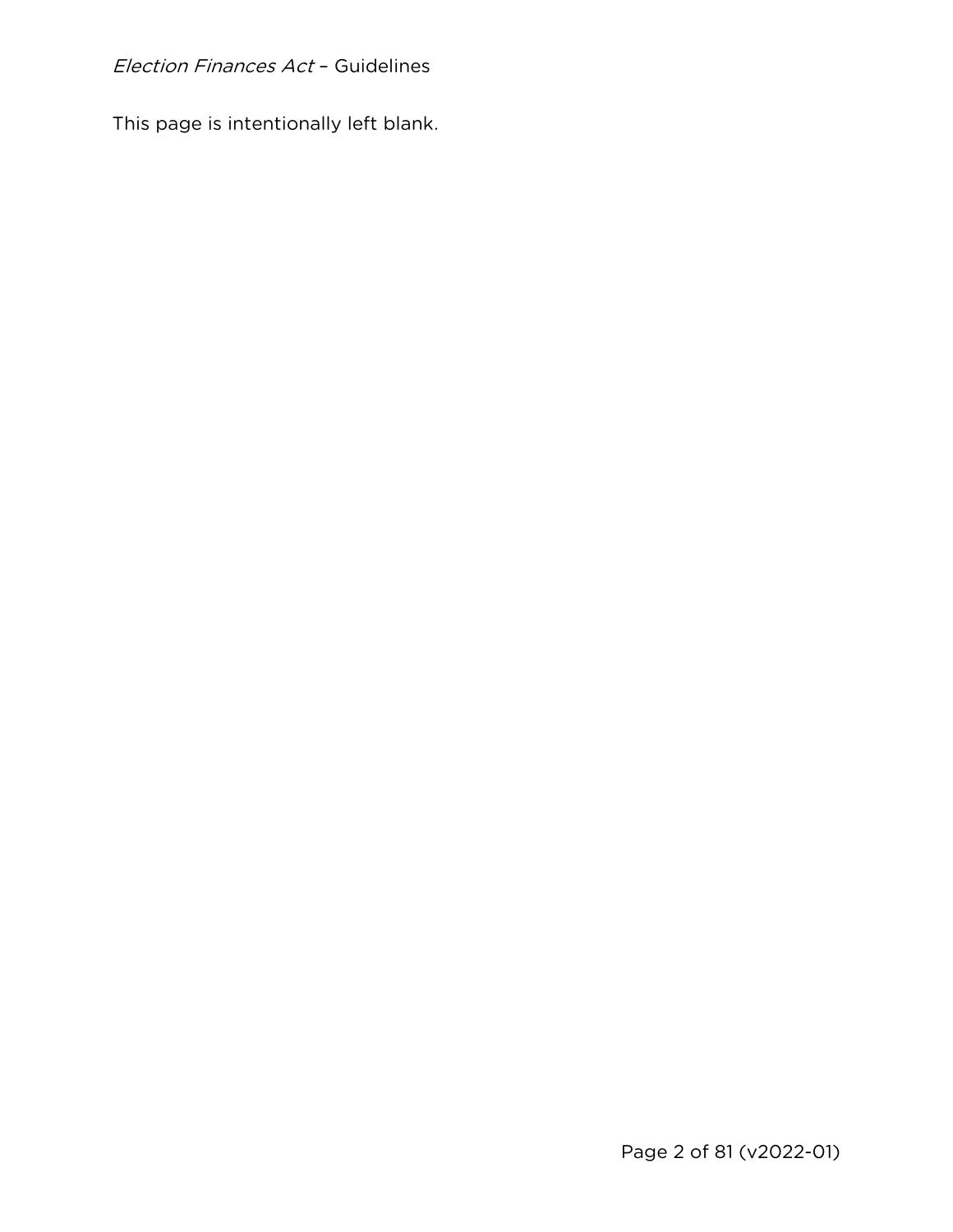These guidelines are provided by the Chief Electoral Officer and replace all previous guidelines that were published in the *Ontario Gazette* before March 2022. These guidelines describe the general approach of the Chief Electoral Officer to matters governed by the *Election Finances Act*. These guidelines are not intended to constitute a binding statement of how the Chief Electoral Officer will exercise his or her discretion in every matter and to the extent that any conflict exists between these guidelines and the *Election Finances Act*, the *Election Finances Act* will prevail.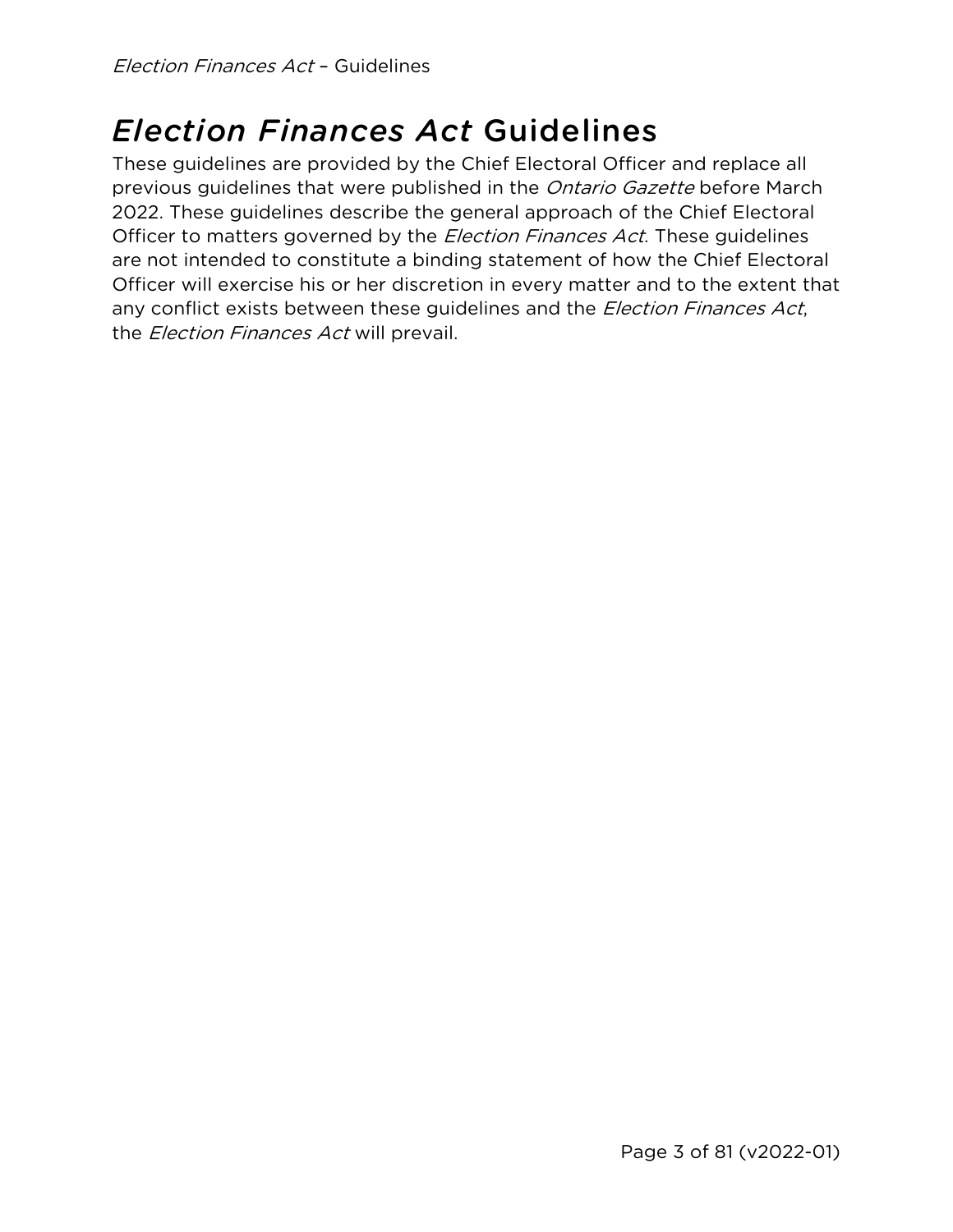This page is intentionally left blank.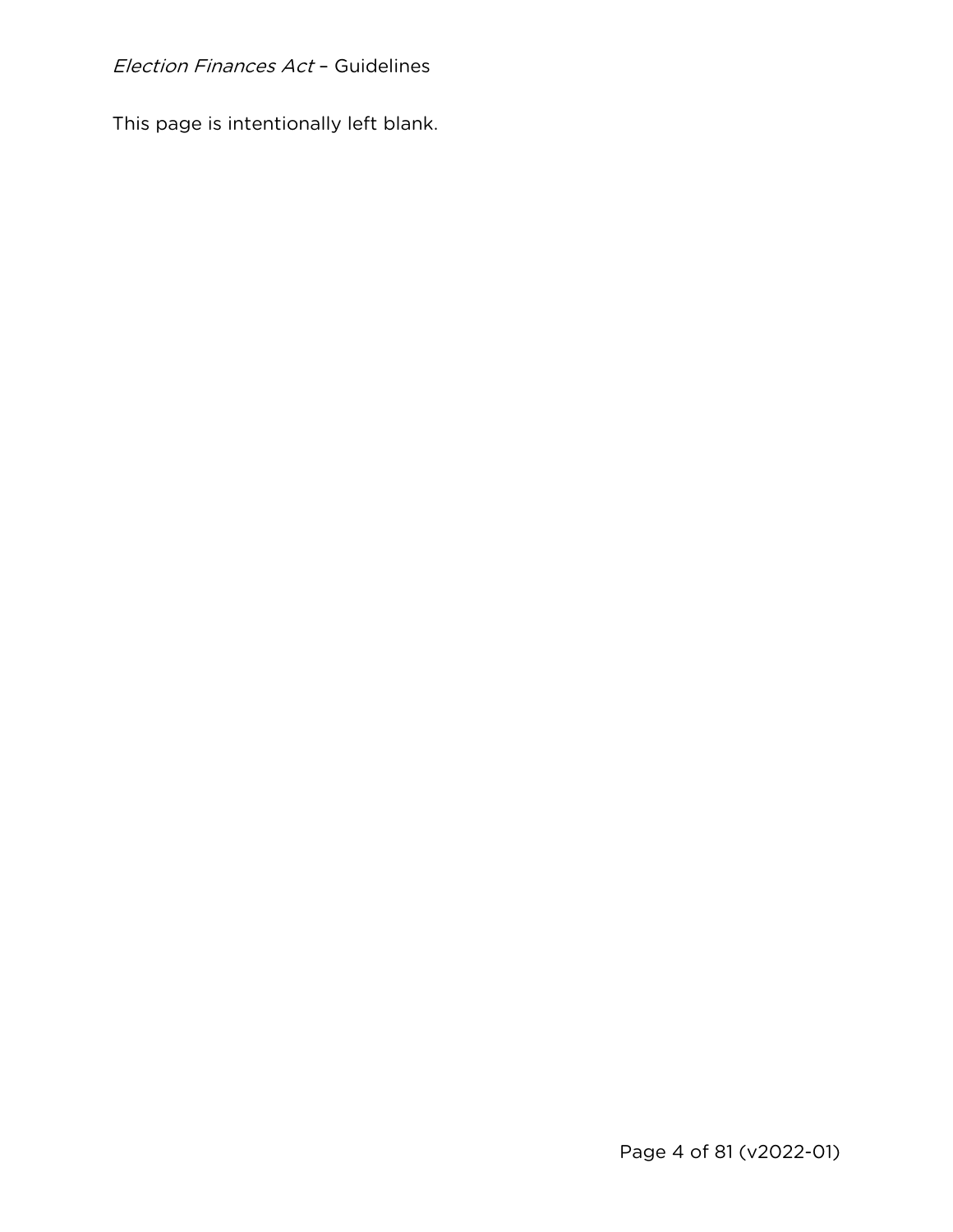## Table of Contents

| 1. Prohibitions on Pre-Registration Activities15                    |  |
|---------------------------------------------------------------------|--|
| Political party or constituency association prior to registration15 |  |
|                                                                     |  |
|                                                                     |  |
|                                                                     |  |
|                                                                     |  |
|                                                                     |  |
|                                                                     |  |
|                                                                     |  |
|                                                                     |  |
| Registering a leadership contest and contestant 17                  |  |
|                                                                     |  |
|                                                                     |  |
|                                                                     |  |
|                                                                     |  |
|                                                                     |  |
|                                                                     |  |
|                                                                     |  |
| Registering a nomination contest and contestant 19                  |  |
|                                                                     |  |
|                                                                     |  |
|                                                                     |  |
|                                                                     |  |
|                                                                     |  |
|                                                                     |  |
|                                                                     |  |
|                                                                     |  |
|                                                                     |  |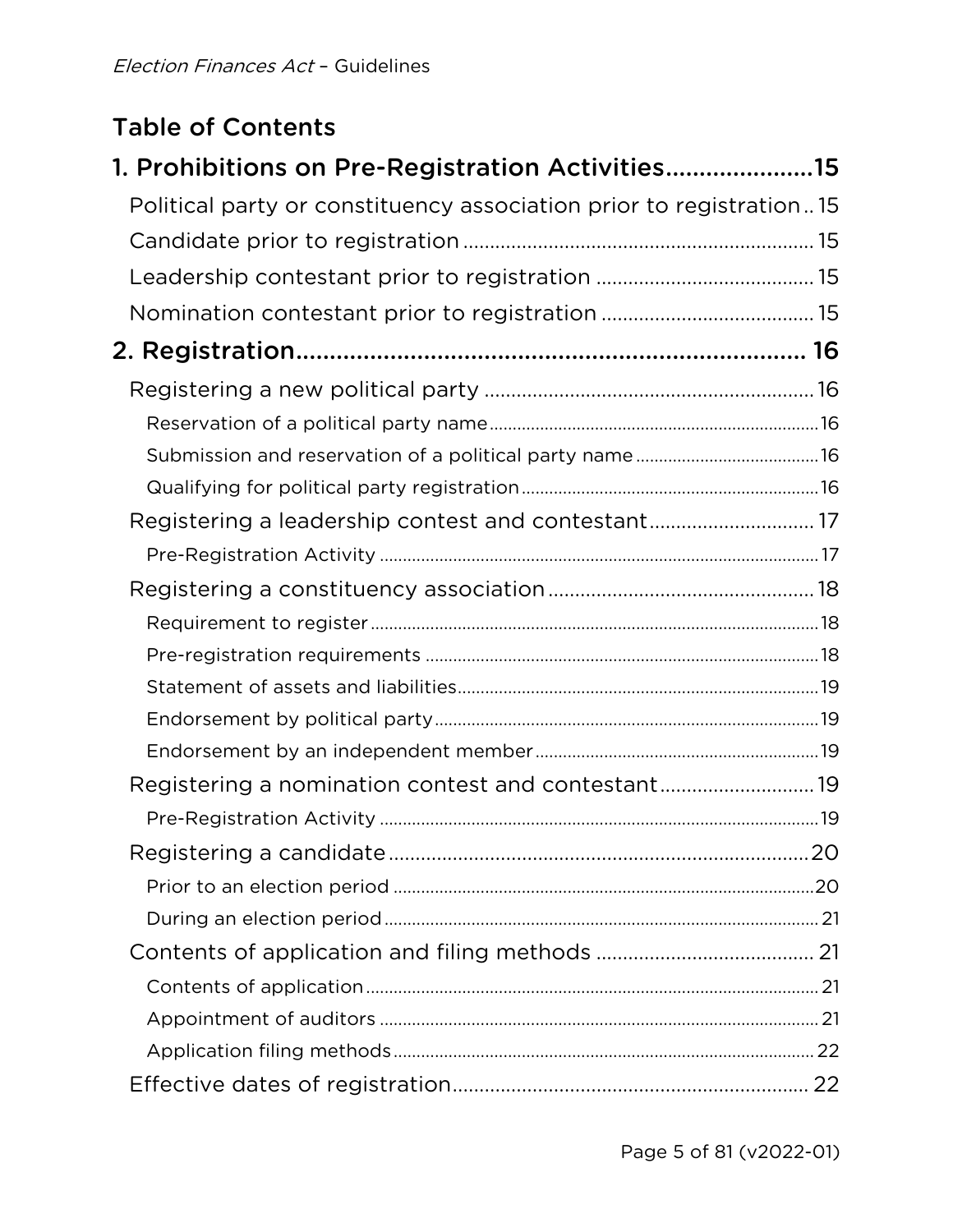| Effective date of registration for a political party, constituency association, |  |
|---------------------------------------------------------------------------------|--|
|                                                                                 |  |
| Statement of fundamental purpose for a political party  22                      |  |
| Notification to the Chief Electoral Officer when chief financial                |  |
|                                                                                 |  |
|                                                                                 |  |
|                                                                                 |  |
| Discretionary deregistration of a political party by the Chief Electoral        |  |
| Discretionary deregistration of a constituency association by the Chief         |  |
| Mandatory deregistration of a political party and its constituency              |  |
| Mandatory deregistration of an independent constituency association by          |  |
|                                                                                 |  |
|                                                                                 |  |
| Disposition of a constituency association's funds on deregistration24           |  |
| Constituency associations connected to a deregistered political party25         |  |
| Filing requirements for a deregistered political party or constituency          |  |
| How to reregister after being deregistered for failure to file? 25              |  |
|                                                                                 |  |
|                                                                                 |  |
| Eligible contributors to a political party, constituency association,           |  |
| Eligible contributors to a political party or constituency association  26      |  |
| Eligible contributions to a political party, constituency association,          |  |
|                                                                                 |  |
|                                                                                 |  |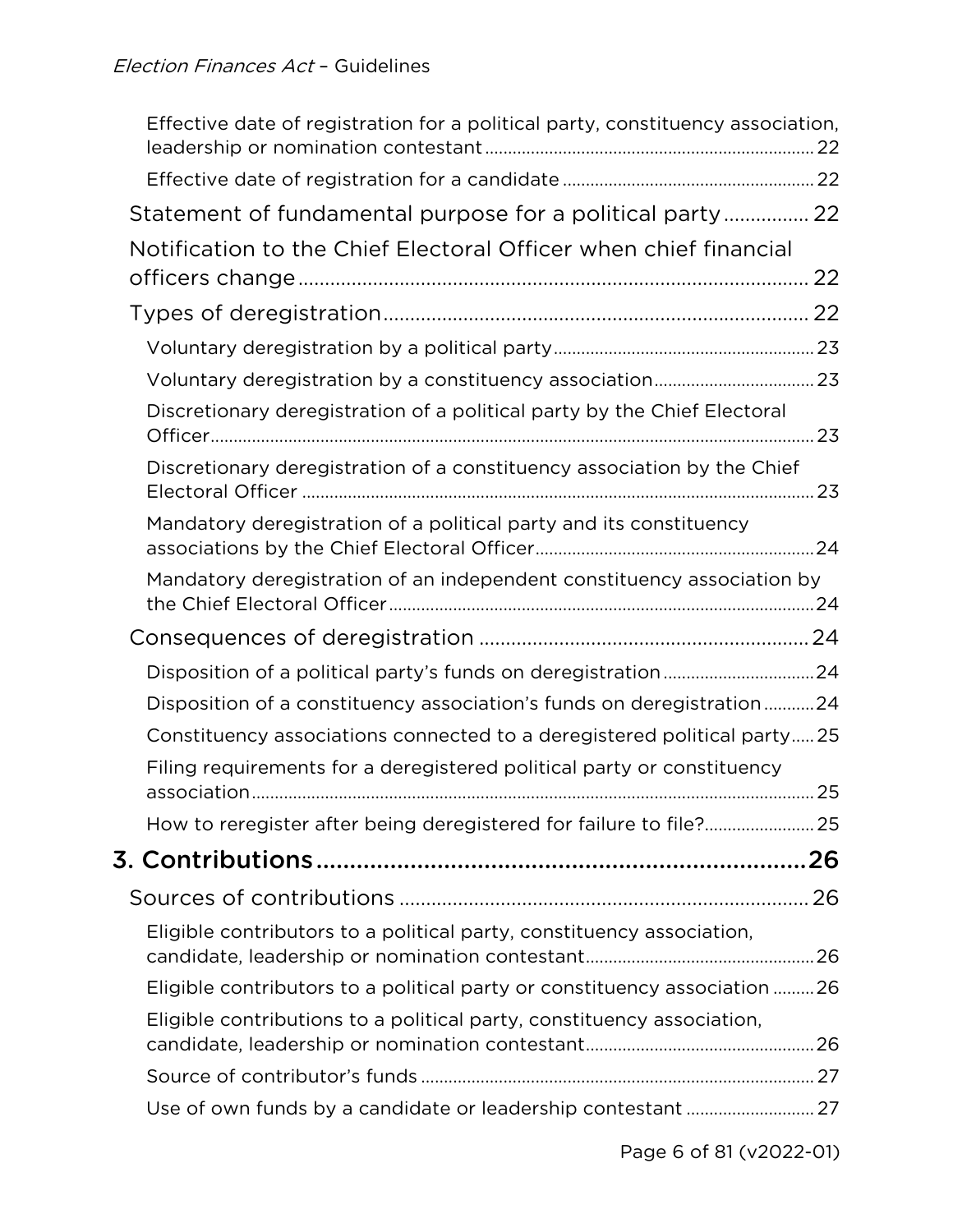| Contribution limits for a political party, constituency association,                                                                                |  |
|-----------------------------------------------------------------------------------------------------------------------------------------------------|--|
|                                                                                                                                                     |  |
|                                                                                                                                                     |  |
|                                                                                                                                                     |  |
| Contributions accepted by a political party on behalf of its constituency                                                                           |  |
| Fees for certain meetings may be considered a contribution 31                                                                                       |  |
|                                                                                                                                                     |  |
| Accepting, recording and disclosing contributions for a political party<br>using an electronic database for recording contributions and issuing tax |  |
|                                                                                                                                                     |  |
|                                                                                                                                                     |  |
|                                                                                                                                                     |  |
|                                                                                                                                                     |  |
|                                                                                                                                                     |  |
| Tax receipts for a political party using an electronic database for<br>recording contributions and issuing tax receipts34                           |  |
| Obtaining tax receipts for a political party, constituency<br>association, candidate or leadership contestant34                                     |  |
|                                                                                                                                                     |  |
|                                                                                                                                                     |  |
|                                                                                                                                                     |  |
|                                                                                                                                                     |  |
|                                                                                                                                                     |  |
| Collection of money at a general meeting for a political party,                                                                                     |  |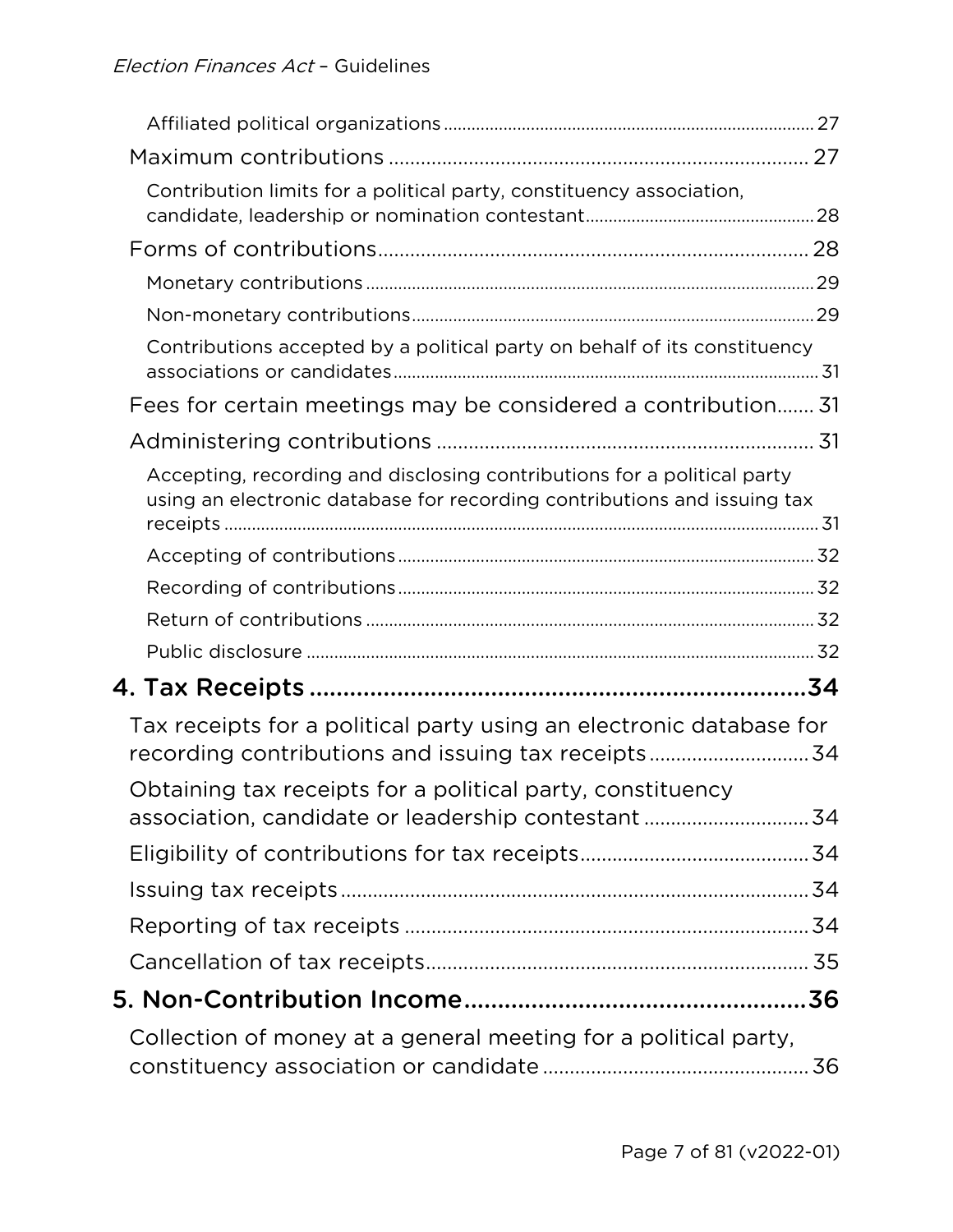| Annual membership fees for a political party or constituency                |  |
|-----------------------------------------------------------------------------|--|
|                                                                             |  |
| Allowable transfers for a political party, constituency association,        |  |
| Allowable transfers between a political party and a federal political party |  |
| Prohibited transfers and contributions for a political party, constituency  |  |
| Prohibited transfers and contributions between a constituency association   |  |
|                                                                             |  |
|                                                                             |  |
| Information to be included in materials for a fund-raising event 38         |  |
| Information to be posted on party website for fund-raising                  |  |
|                                                                             |  |
| Fund-raising ticket sales up to \$30 above cost may not be                  |  |
|                                                                             |  |
| Goods and services offered for sale at a fund-raising event  39             |  |
|                                                                             |  |
|                                                                             |  |
|                                                                             |  |
|                                                                             |  |
| Timing for a political party or constituency association 40                 |  |
|                                                                             |  |
|                                                                             |  |
|                                                                             |  |
|                                                                             |  |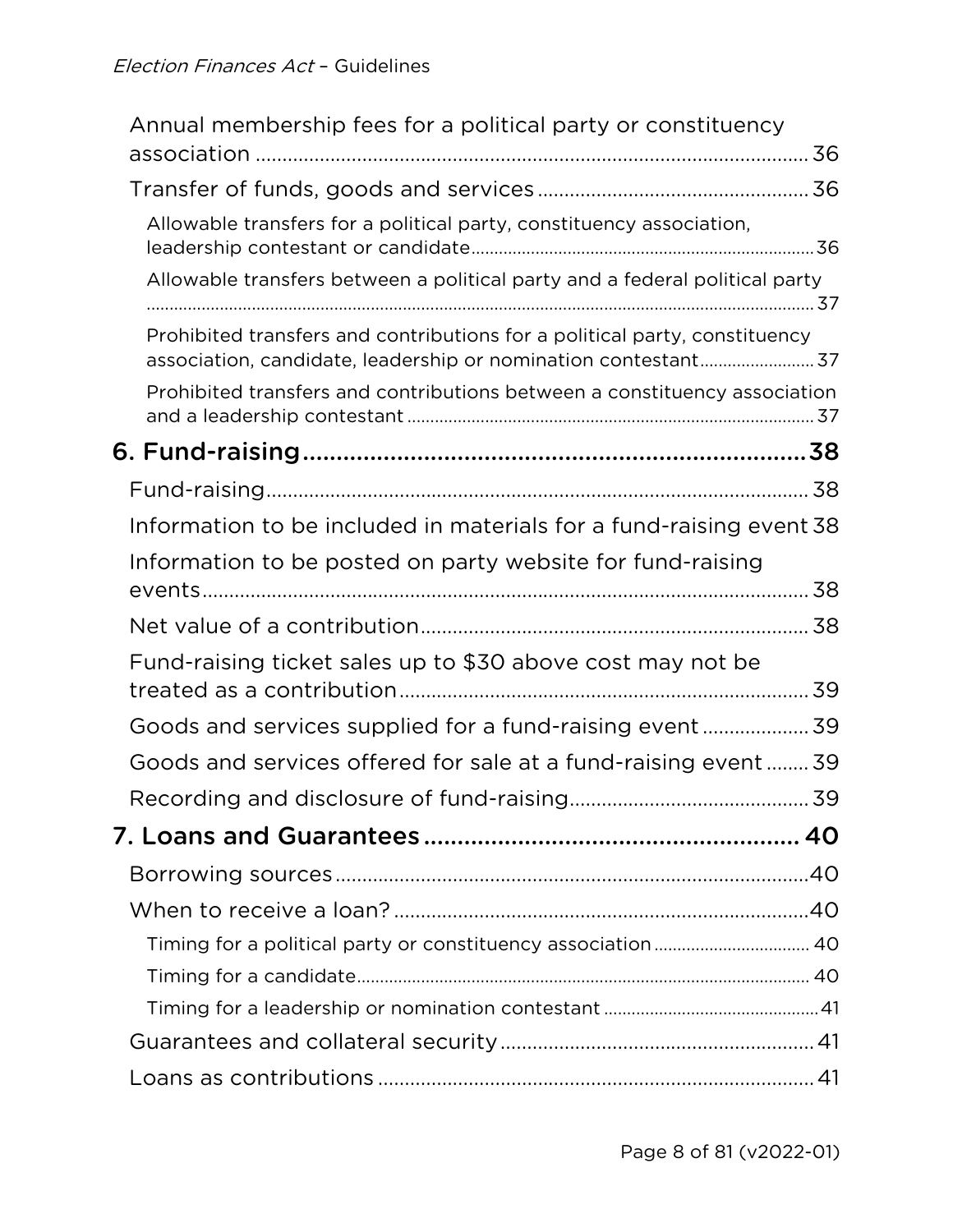| Responsibility for payment of candidate's deficit 42                                                             |  |
|------------------------------------------------------------------------------------------------------------------|--|
|                                                                                                                  |  |
|                                                                                                                  |  |
|                                                                                                                  |  |
|                                                                                                                  |  |
|                                                                                                                  |  |
|                                                                                                                  |  |
| Restrictions on political advertising during blackout period46                                                   |  |
|                                                                                                                  |  |
| Advertising spending limit for political parties  47                                                             |  |
|                                                                                                                  |  |
|                                                                                                                  |  |
|                                                                                                                  |  |
| Number of electors for determining campaign expense limit48                                                      |  |
|                                                                                                                  |  |
| Joint campaign expense limit for a candidate and constituency association                                        |  |
| Campaign expenses not subject to campaign expense limit  49                                                      |  |
| Approval by candidate's chief financial officer of constituency<br>association's spending on campaign expenses50 |  |
| Submission of payment claims to a political party, constituency                                                  |  |
|                                                                                                                  |  |
| Popular vote for determining reimbursement for a political party                                                 |  |
| Conditions for reimbursement entitlement for a political party or                                                |  |
|                                                                                                                  |  |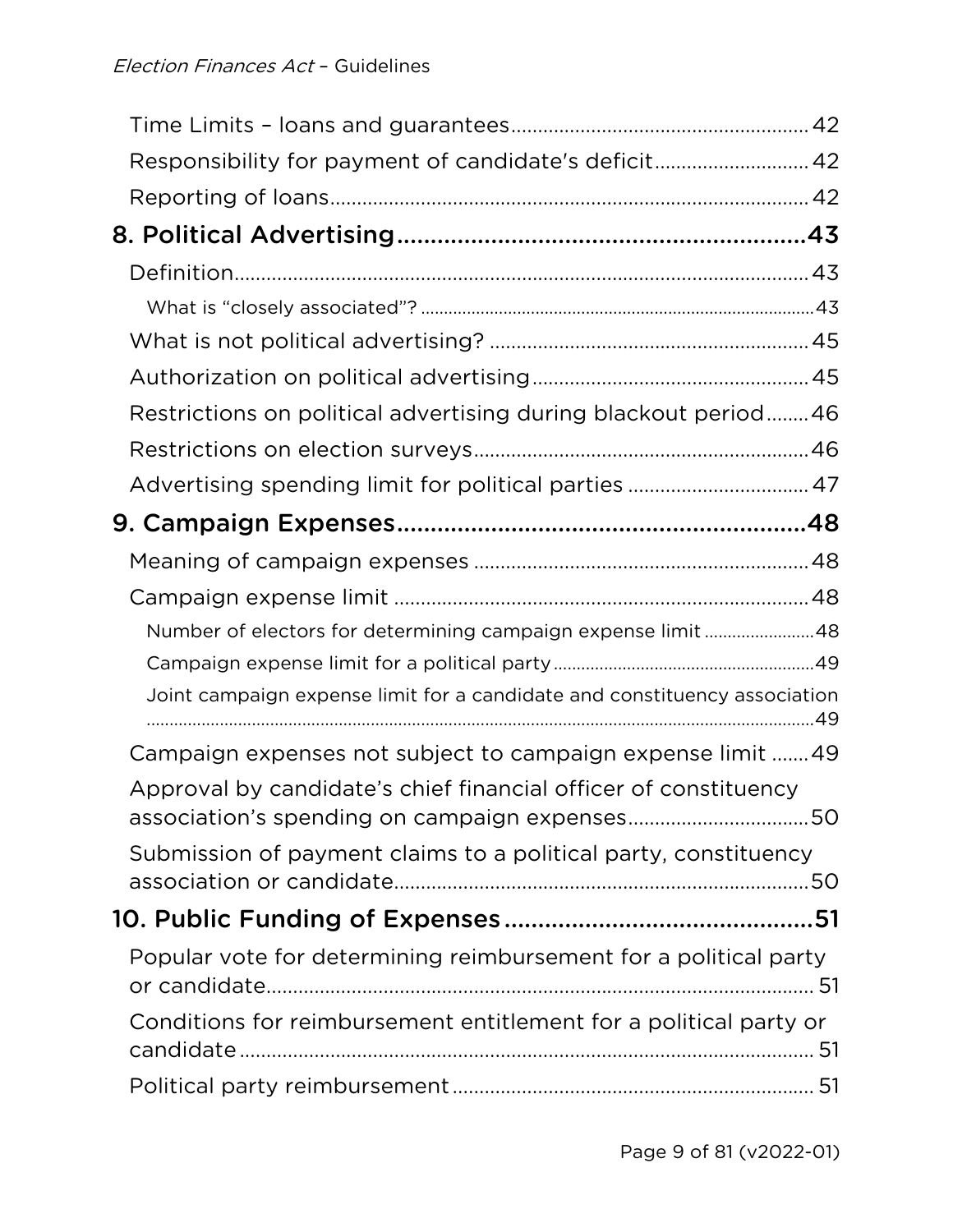| Partial reimbursement of a candidate's campaign expenses 52                |     |
|----------------------------------------------------------------------------|-----|
|                                                                            |     |
|                                                                            |     |
|                                                                            |     |
|                                                                            |     |
|                                                                            |     |
|                                                                            |     |
|                                                                            |     |
|                                                                            |     |
|                                                                            |     |
|                                                                            |     |
| Annual financial statements for a political party or constituency          |     |
|                                                                            |     |
|                                                                            |     |
| Campaign period financial statements for a political party, constituency   |     |
| Leadership contest period financial statements for a leadership contestant | .56 |
| Failure to file financial statements for a political party or              |     |
|                                                                            |     |
| Failure to file financial statements for a candidate or leadership         |     |
|                                                                            |     |
|                                                                            |     |
|                                                                            |     |
|                                                                            |     |
|                                                                            |     |
|                                                                            |     |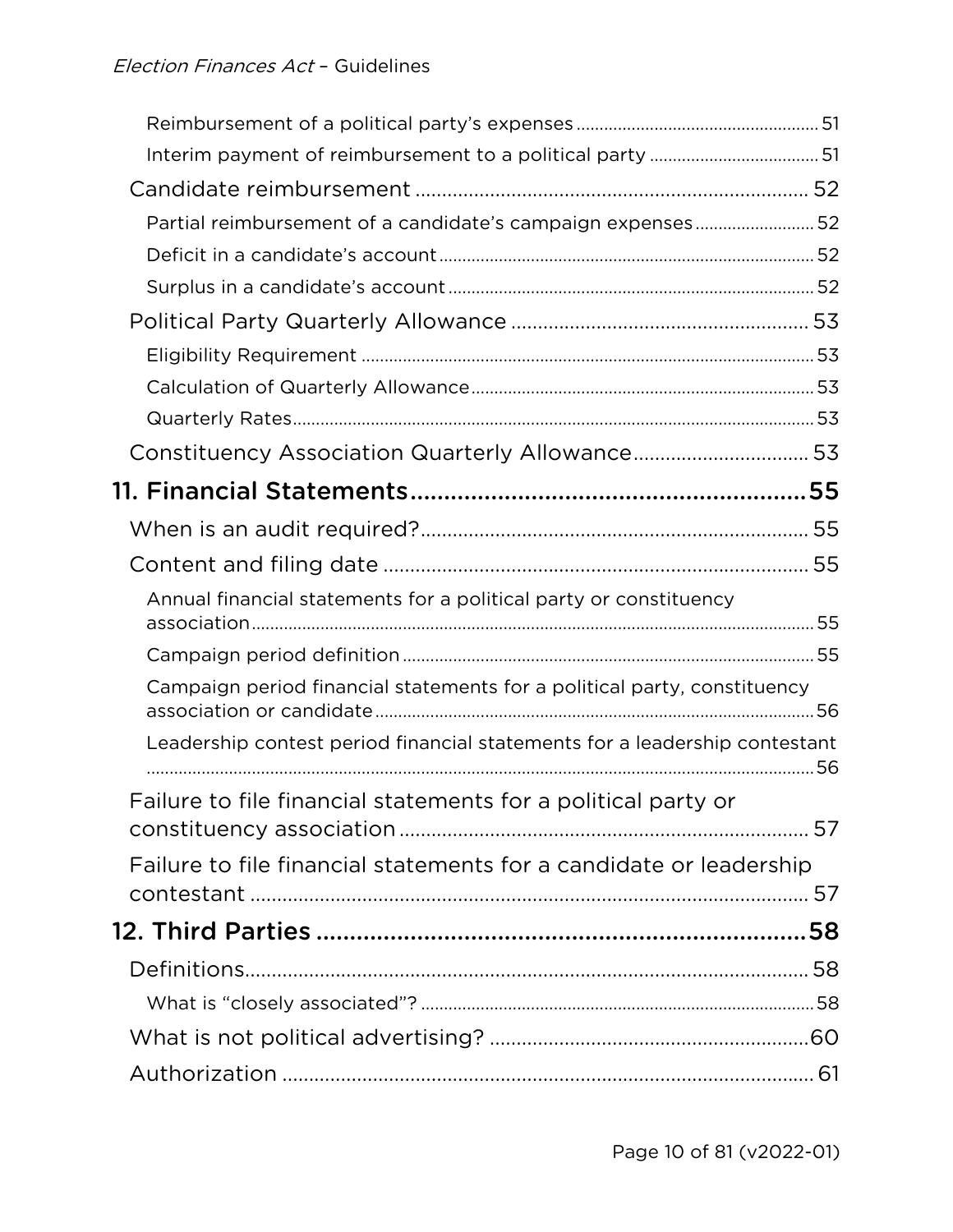| Restrictions on third party political advertising during blackout            |  |
|------------------------------------------------------------------------------|--|
|                                                                              |  |
|                                                                              |  |
|                                                                              |  |
|                                                                              |  |
|                                                                              |  |
|                                                                              |  |
|                                                                              |  |
|                                                                              |  |
|                                                                              |  |
| Notification to the Chief Electoral Officer when chief financial officers or |  |
|                                                                              |  |
|                                                                              |  |
|                                                                              |  |
|                                                                              |  |
|                                                                              |  |
|                                                                              |  |
| Goods and services provided for a price less than fair market value 65       |  |
|                                                                              |  |
|                                                                              |  |
|                                                                              |  |
|                                                                              |  |
|                                                                              |  |
|                                                                              |  |
|                                                                              |  |
|                                                                              |  |
|                                                                              |  |
|                                                                              |  |
|                                                                              |  |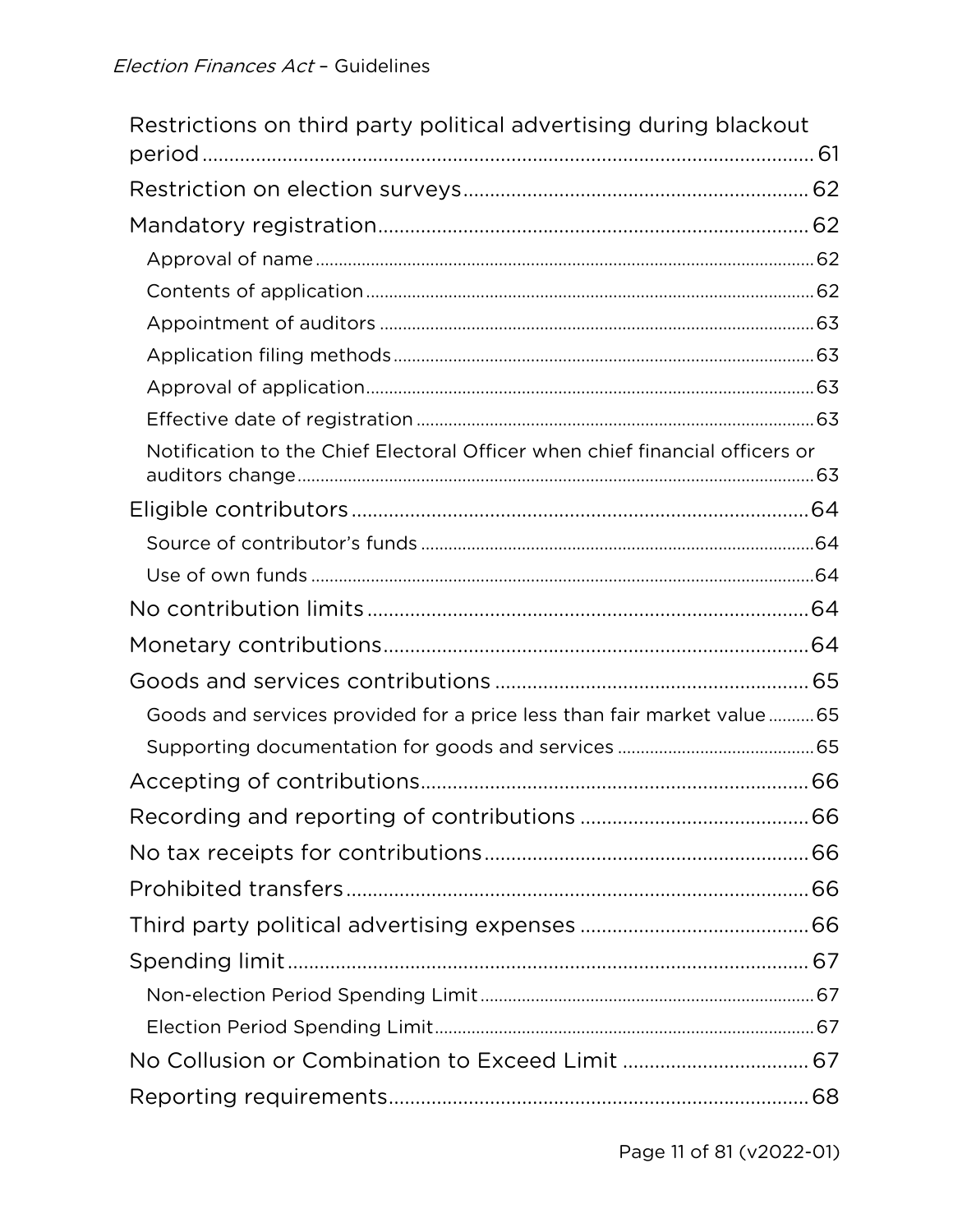| Reporting on Third Party Political Advertising Interim Report 68         |  |
|--------------------------------------------------------------------------|--|
| Reporting on Third Party Political Advertising Final Report69            |  |
| 13. Complaints, Investigation, and Enforcement  70                       |  |
|                                                                          |  |
|                                                                          |  |
|                                                                          |  |
|                                                                          |  |
|                                                                          |  |
|                                                                          |  |
|                                                                          |  |
| Reporting Section 43 contraventions to the Speaker                       |  |
| Reporting apparent contraventions to the Attorney General 72             |  |
|                                                                          |  |
|                                                                          |  |
|                                                                          |  |
|                                                                          |  |
|                                                                          |  |
| Administrative monetary penalties under s.45.1(1) of the <i>Election</i> |  |
| Acceptance of contributions by or for unregistered Nomination            |  |
| Acceptance of contributions by or for unregistered Leadership Contestant |  |
|                                                                          |  |
| Information to be included in political advertisement s.22(9) 75         |  |
| Who may accept contributions for candidate or leadership contestant s.32 |  |
|                                                                          |  |
| No political advertising during blackout period s.37(2) and s.37(3)76    |  |
|                                                                          |  |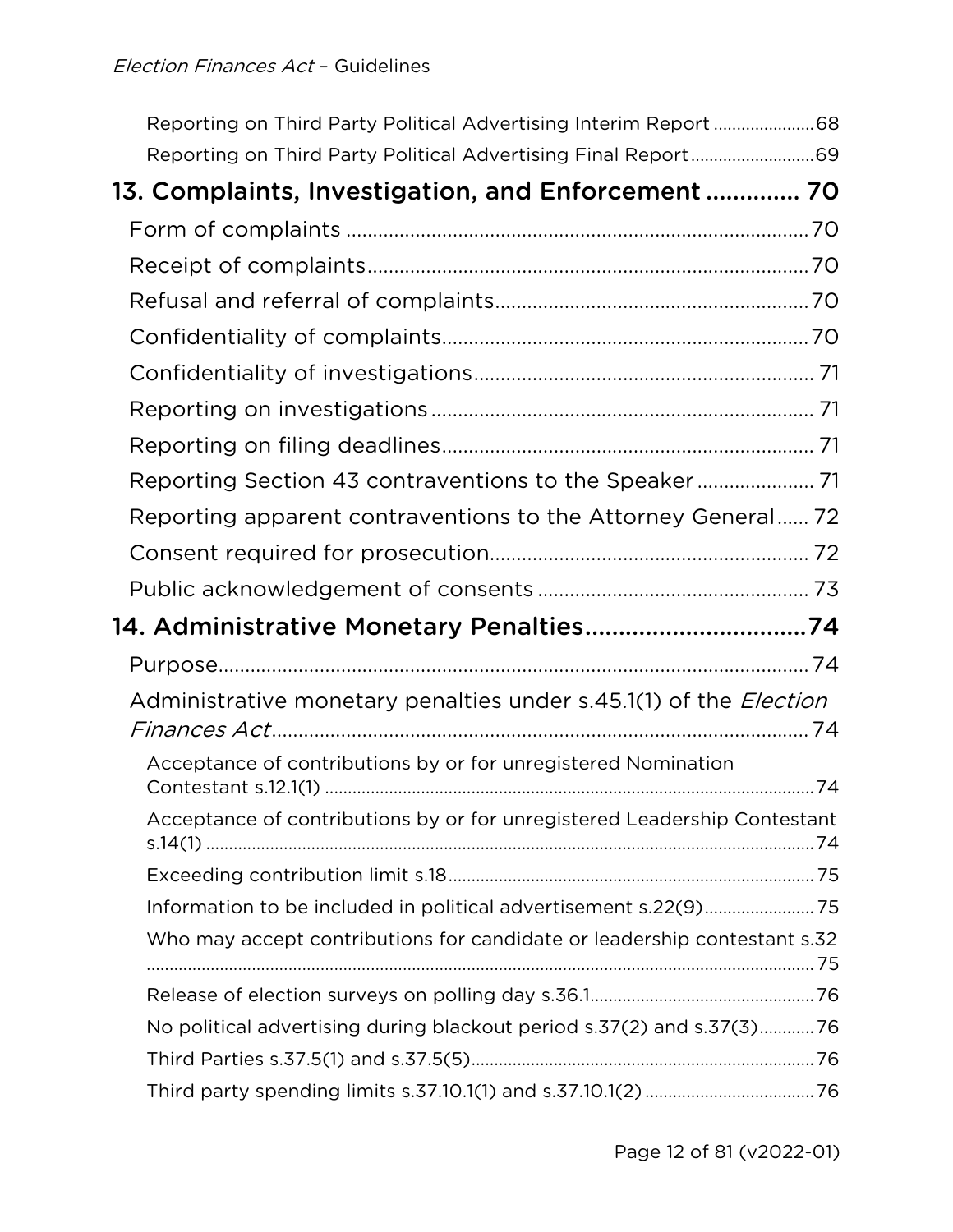| Limitation of campaign expenses s.38(1), s.38(2), s.38(3) and s.38(3.1)78 |  |
|---------------------------------------------------------------------------|--|
|                                                                           |  |
|                                                                           |  |
|                                                                           |  |
| Limitation, payment, and maximum amount of administrative                 |  |
|                                                                           |  |
|                                                                           |  |
|                                                                           |  |
|                                                                           |  |
|                                                                           |  |
|                                                                           |  |
|                                                                           |  |
|                                                                           |  |
|                                                                           |  |
|                                                                           |  |
|                                                                           |  |
|                                                                           |  |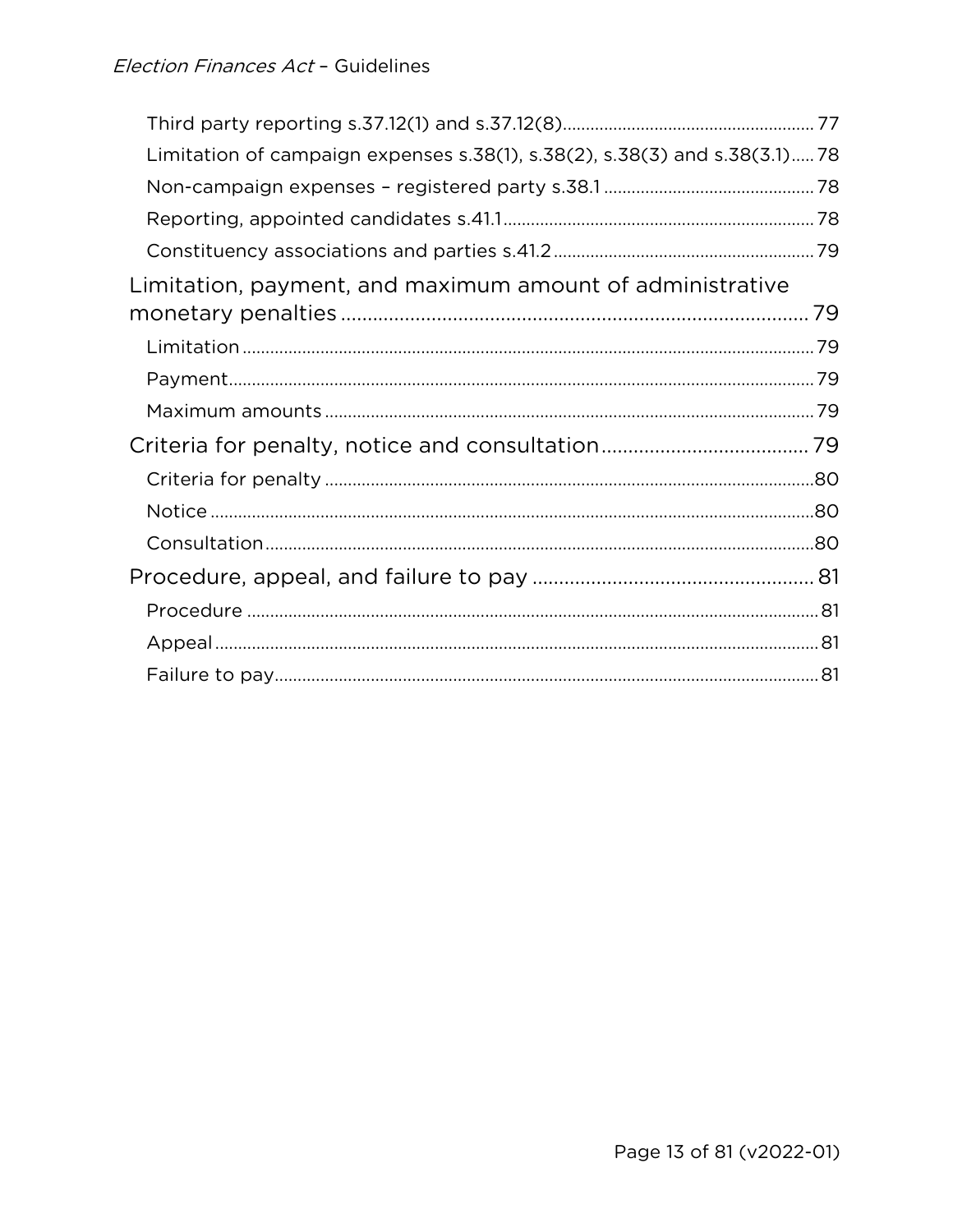This page is intentionally left blank.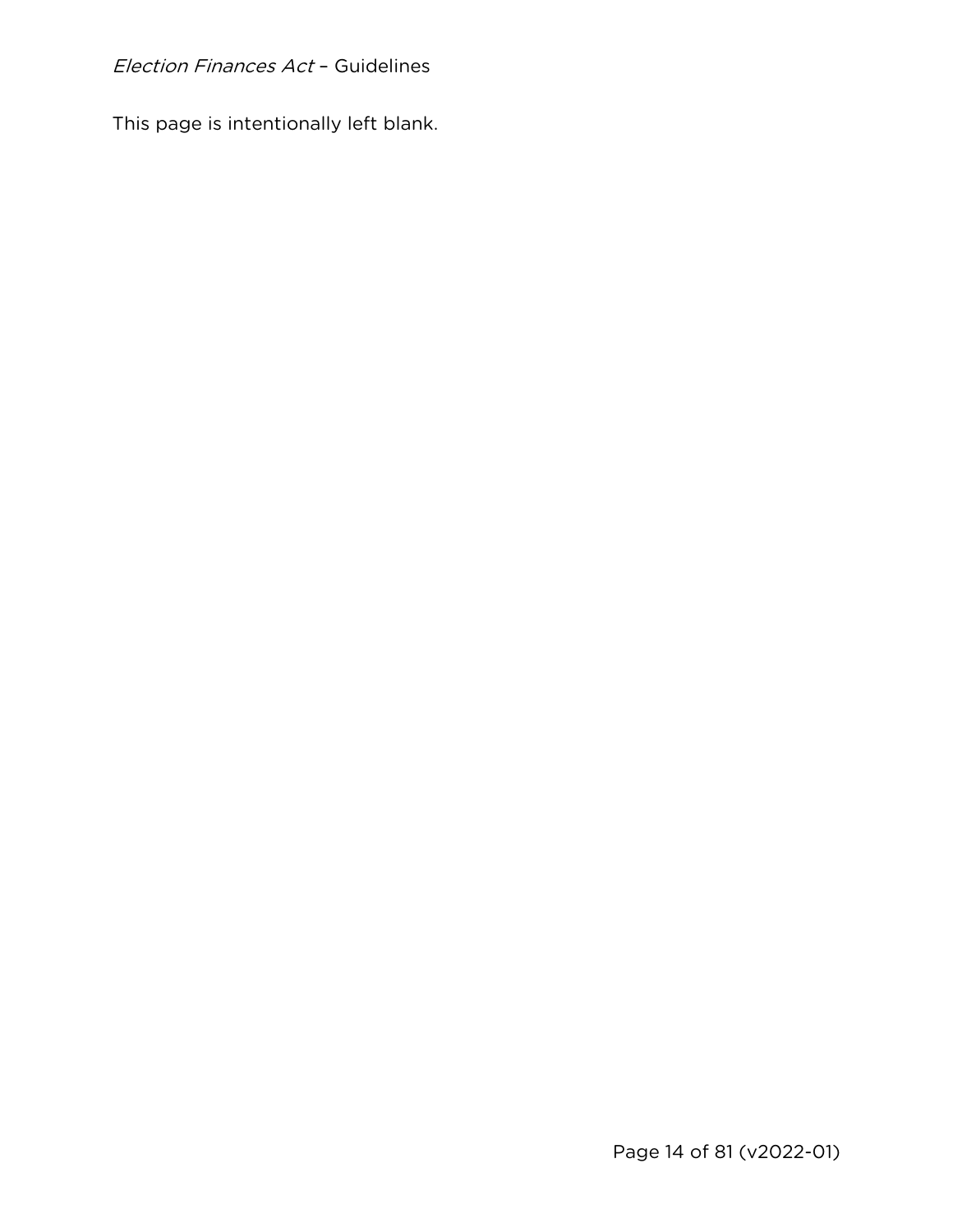1. Prohibitions on Pre-Registration Activities

## <span id="page-14-0"></span>1. Prohibitions on Pre-Registration Activities

This guideline explains prohibitions on pre-registration activities for a political party, constituency association, candidate, and leadership or nomination contestant.

## <span id="page-14-1"></span>Political party or constituency association prior to registration

1. A political party or constituency association must not engage in financial activities, excluding accepting memberships for \$25 or less, for political purposes prior to registering with the Chief Electoral Officer. Financial activity includes, but is not limited to, accepting contributions and incurring expenses.

## <span id="page-14-2"></span>Candidate prior to registration

2. A candidate must not engage in financial activities for political purposes prior to registering with the Chief Electoral Officer. Financial activity includes, but is not limited to, accepting contributions and incurring expenses.

## <span id="page-14-3"></span>Leadership contestant prior to registration

3. A potential leadership contestant may engage in financial activities to pay for costs regarding the feasibility of entering a leadership race. When the feasibility of entering a contest is no longer being explored, an individual seeking election as a leader must not engage in any contest financial activities until registering with the Chief Electoral Officer once the leadership contest has been called.

## <span id="page-14-4"></span>Nomination contestant prior to registration

4. A nomination contestant must register with Elections Ontario in order to receive contributions and finance political activities relating to a nomination contest.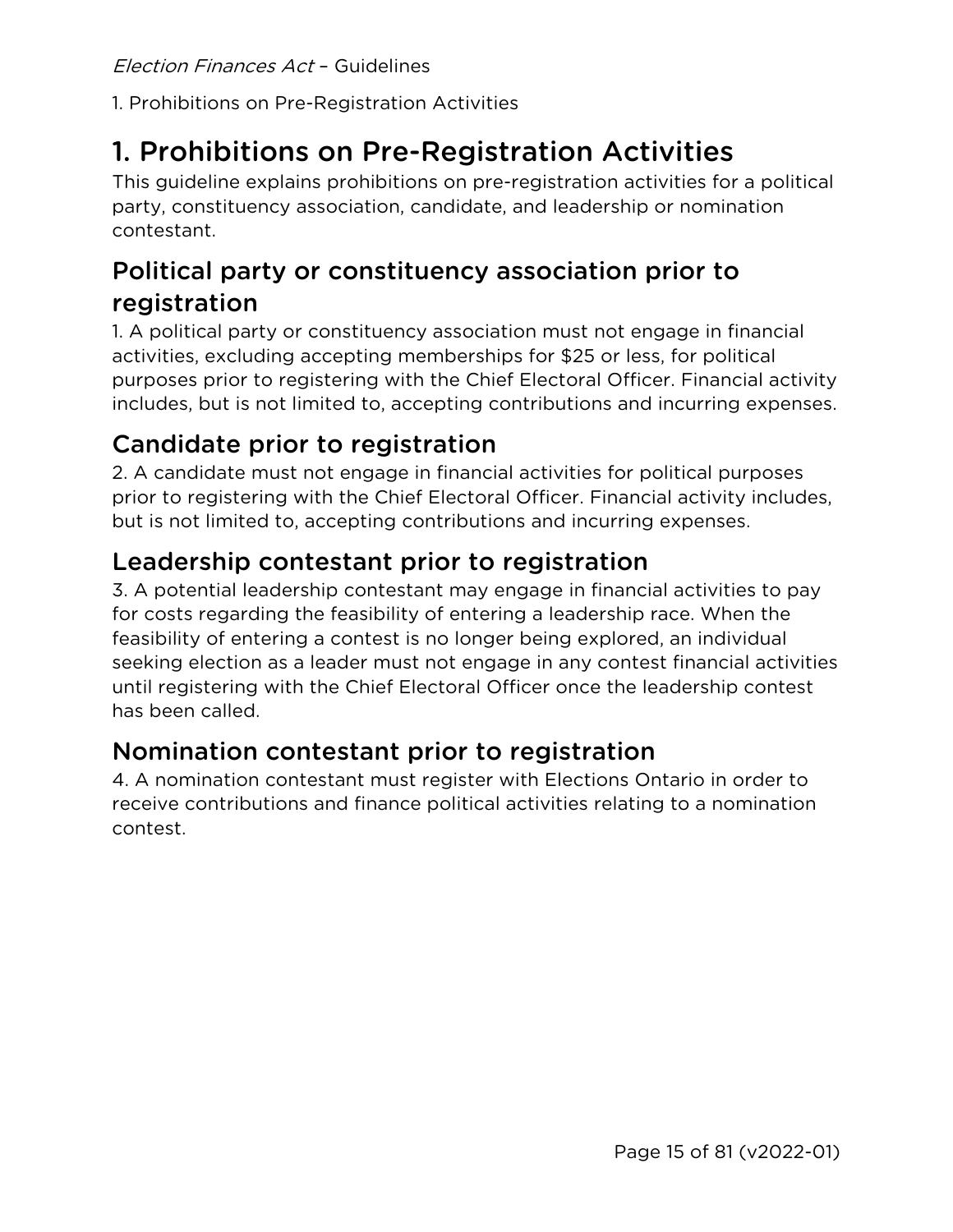## <span id="page-15-0"></span>2. Registration

This guideline explains how to register a political party, constituency association, candidate, and leadership or nomination contestant in Ontario under the Election Finances Act.

## <span id="page-15-1"></span>Registering a new political party

The following text explains how to reserve a political party name, and the two processes to qualify for registration: having at least two candidates in an election and the petition process.

## <span id="page-15-2"></span>Reservation of a political party name

1. A political party that intends to register with the Chief Electoral Officer must first complete the Request to Reserve Name of a Political Party Form. This form must be completed in full and submitted to the Chief Electoral Officer.

## <span id="page-15-3"></span>Submission and reservation of a political party name

2. (1) The Chief Electoral Officer will determine whether or not the name and abbreviation are acceptable for registration based on the following:

- a) The proposed name and abbreviation must not contain the word 'Independent';
- b) The proposed name and abbreviation must not be similar to another political party or entity in Canada;
- c) The proposed name and abbreviation must not be abusive or offensive; and
- d) An individual must not make multiple reservations of names and abbreviations.

(2) An acceptable name and abbreviation will be reserved for a year from the date of the Chief Electoral Officer's decision.

## <span id="page-15-4"></span>Qualifying for political party registration

3. A political party may register with the Chief Electoral Officer using one of two registration processes:

### Process 1: During a campaign period by having two candidates

A political party intending to register during a general election (or concurrent by-elections) must: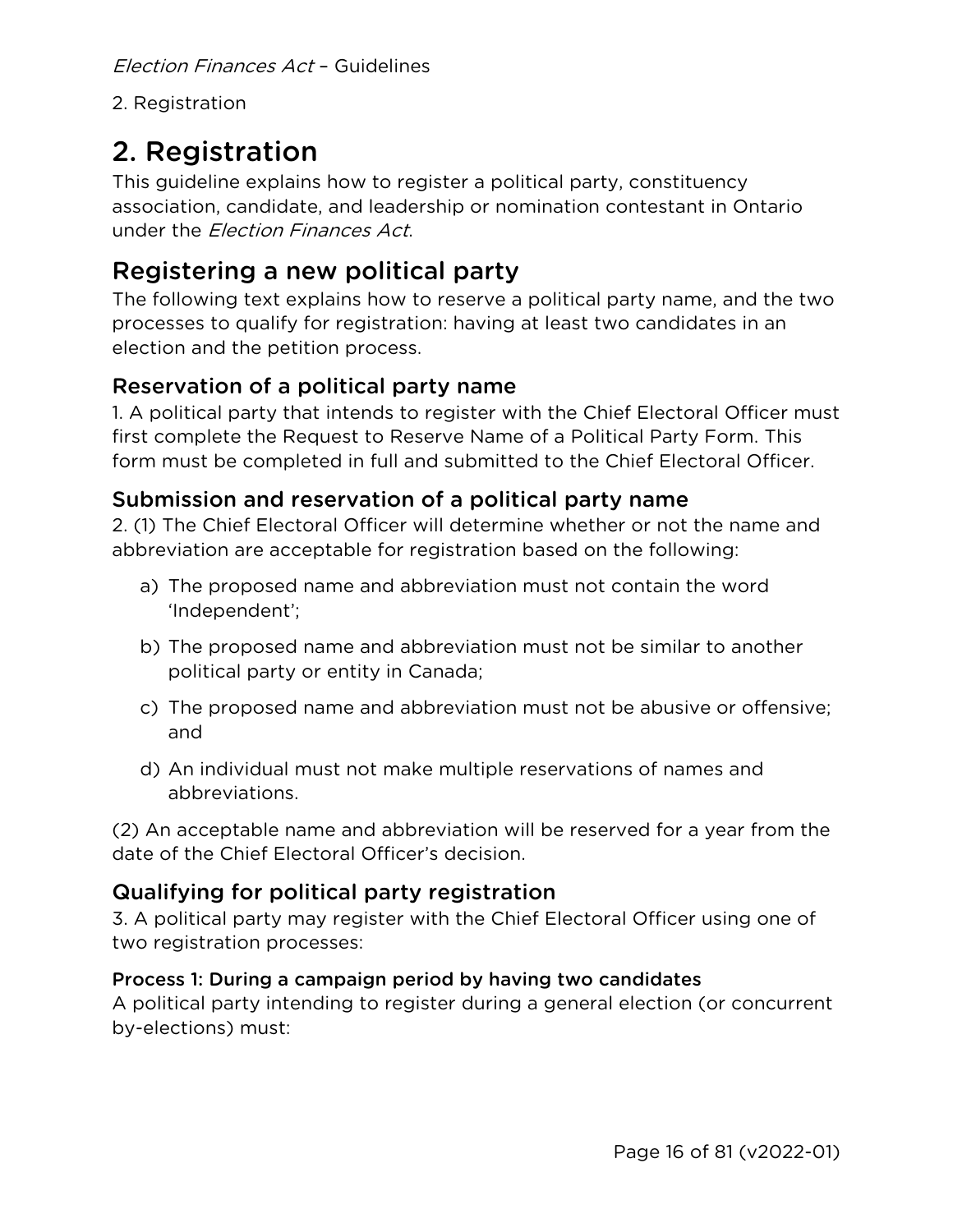#### 2. Registration

- (i) if it has not already done so, submit its name reservation request to the Chief Electoral Officer no later than two days before the close of nominations to provide sufficient time for the registration process; and
- (ii)nominate and endorse a candidate in two or more electoral districts to represent it.

#### Process 2: Outside a campaign period by using the petition process

At any time other than a campaign period, a political party intending to register on the basis of a petition must collect 1,000 signatures from eligible voters using the Petition to Register a Political Party Form. These signatures must be collected within the year that the party name has been reserved. It is not permitted to collect signatures over a period of years. Beyond the one year period, the signatures must become "stale dated" and must not be used on an application for registration.

A petition must be submitted at least two months prior to a campaign period to provide sufficient time for the registration process.

## <span id="page-16-0"></span>Registering a leadership contest and contestant

The following text explains how to register as a leadership contestant in Ontario under the Election Finances Act.

### <span id="page-16-1"></span>Pre-Registration Activity

This section explains the requirements regarding holding a leadership contest and the activities prohibited prior to a leadership contestant registering under the Election Finances Act.

#### Holding a leadership contest

4. The Chief Electoral Officer (CEO) defines a leadership contest to be any procedure by which a registered political party elects a leader.

A registered political party that proposes to hold a leadership contest must file with Elections Ontario a statement setting out the date of the official call of the leadership contest and the date fixed for the leadership vote.

If a party charges a fee to become a contestant, the payment of that fee is not treated as a contribution to the party. However, the rules governing contributions apply when a registered contestant is collecting funds to pay such fees. Internal party contest rules and fees are not regulated by Elections Ontario.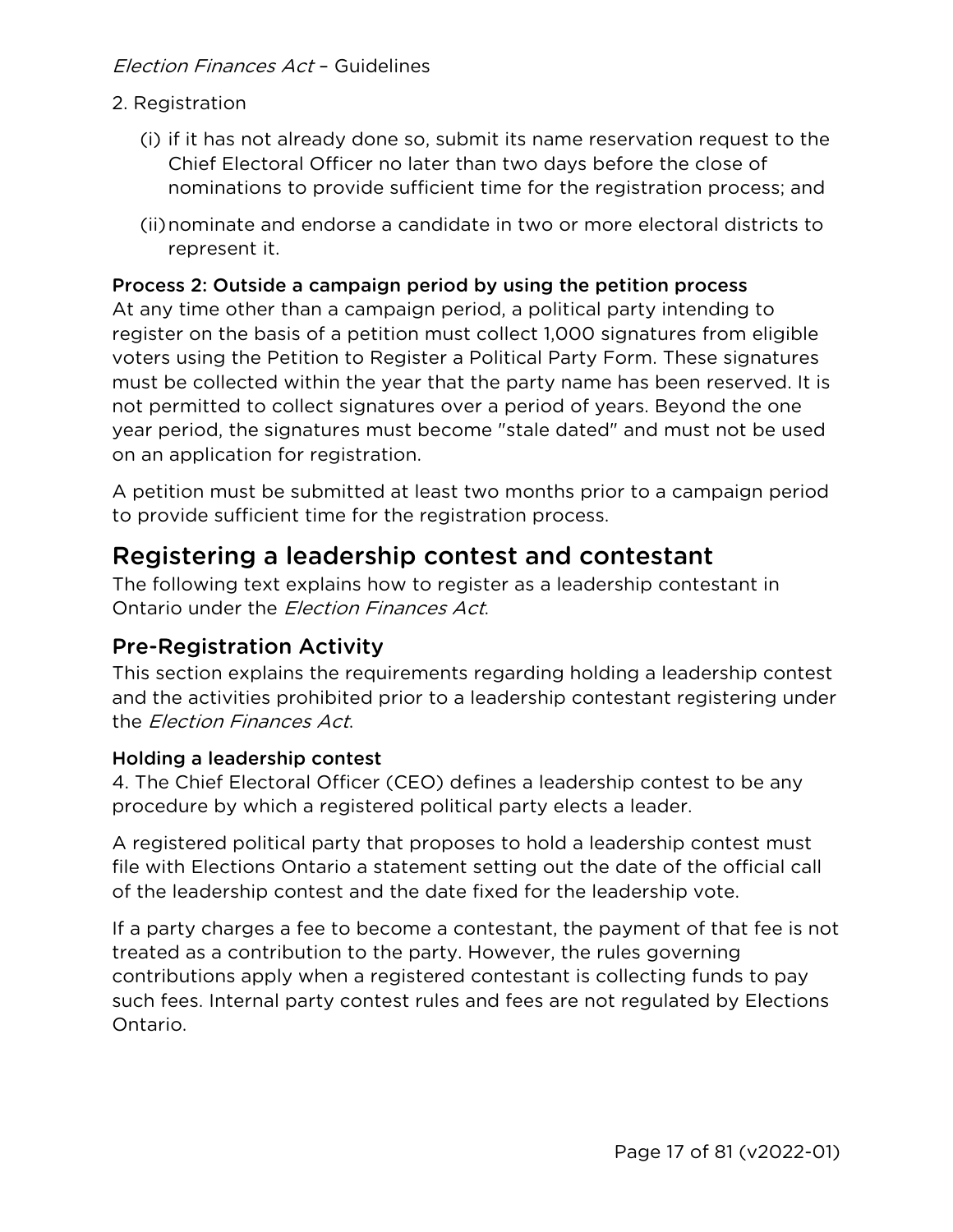#### 2. Registration

#### Financial activity prior to registration

5. Prior to the date of registration, the financial activity of a person exploring the feasibility of becoming a leadership contestant is not regulated.

- a) Prior to registration, monies raised for registration fees and deposits are not considered to be contributions to a potential leadership contestant. Therefore, a prospective leadership contestant may raise or use personal monies for the administrative costs of fees and deposits to the registered political party.
- b) When the feasibility of entering a contest is no longer being explored, an individual seeking election as the leader of a party must register with Elections Ontario prior to accepting contributions and incurring expenses. A person is deemed to be seeking election as leader of a registered party as soon as the person incurs expenses for goods or services in relation to a leadership contest or accepts contributions in relation to a leadership contest.

The financial activity of a registered leadership contestant is regulated from the date of registration and the rules governing contributions apply.

#### Requirement to register

6. When the post of leader of a registered party has become vacant, a person who is seeking election as leader of the registered party is required to register even if the party has not officially called the contest.

A person is deemed to be seeking election as leader of a registered party as soon as the person incurs expenses for goods or services in relation to a leadership contest or accepts contributions in relation to a leadership contest.

## <span id="page-17-0"></span>Registering a constituency association

The following text explains how to register a constituency association in Ontario under the Election Finances Act.

#### <span id="page-17-1"></span>Requirement to register

7. A constituency association needs to register with Elections Ontario in order to:

- a) receive contributions and issue tax receipts to its contributors; and
- b) finance its political activities.

#### <span id="page-17-2"></span>Pre-registration requirements

The following text explains the registration requirements prior to submitting a constituency association registration form.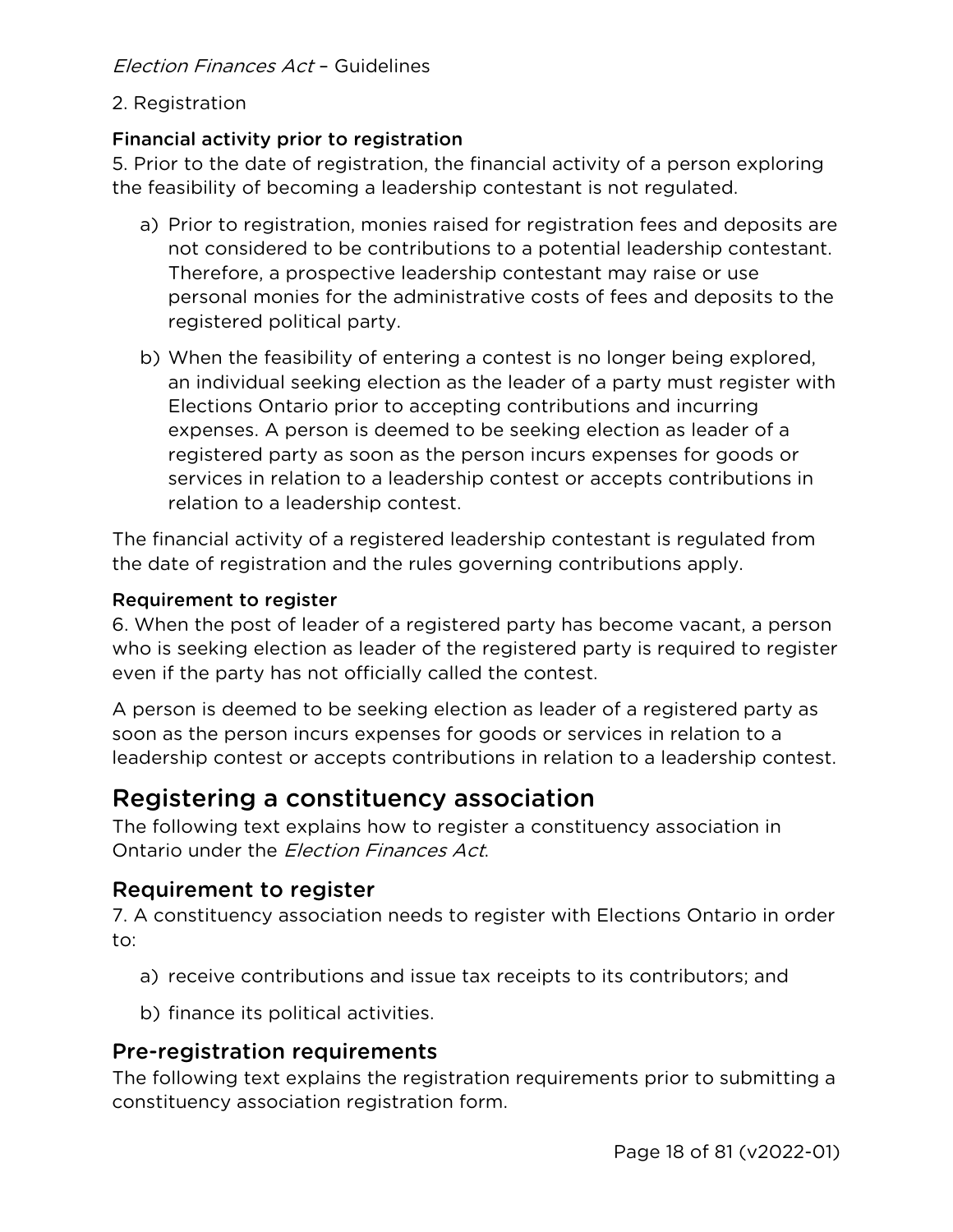#### 2. Registration

#### Appointing a CFO

8. A constituency association must appoint a CFO before registering with Elections Ontario.

#### Political party requirements

9. As a constituency association endorsed by a registered political party, there may be certain preregistration requirements specific to the political party that must be met. Consult with your political party for any requirements.

### <span id="page-18-0"></span>Statement of assets and liabilities

10. As part of its application for registration, the CFO of the constituency association must provide Elections Ontario with a Statement of Assets and Liabilities as of a date within 90 days of the date of its application for registration.

This initial statement is not required to be audited. However, it must be attested to by the CFO of the constituency association and the attestation must be witnessed.

### <span id="page-18-1"></span>Endorsement by political party

11. The registered political party endorsing the constituency association must certify the endorsement as part of the application for registration. A party official must either sign the Constituency Association Registration and Change Notice Form or, if endorsing multiple constituency associations at the same time, submit a letter of endorsement. The letter of endorsement must be sent to Elections Ontario stating the constituency association endorsed by the political party.

#### <span id="page-18-2"></span>Endorsement by an independent member

12. The independent member endorsing the constituency association must certify the endorsement as part of the application for registration. The independent member must sign the Constituency Association Registration and Change Notice Form.

## <span id="page-18-3"></span>Registering a nomination contest and contestant

The following text explains how to register as a nomination contestant in Ontario under the Election Finances Act.

### <span id="page-18-4"></span>Pre-Registration Activity

This section explains the requirements of a registered political party or a registered constituency association holding a nomination contest.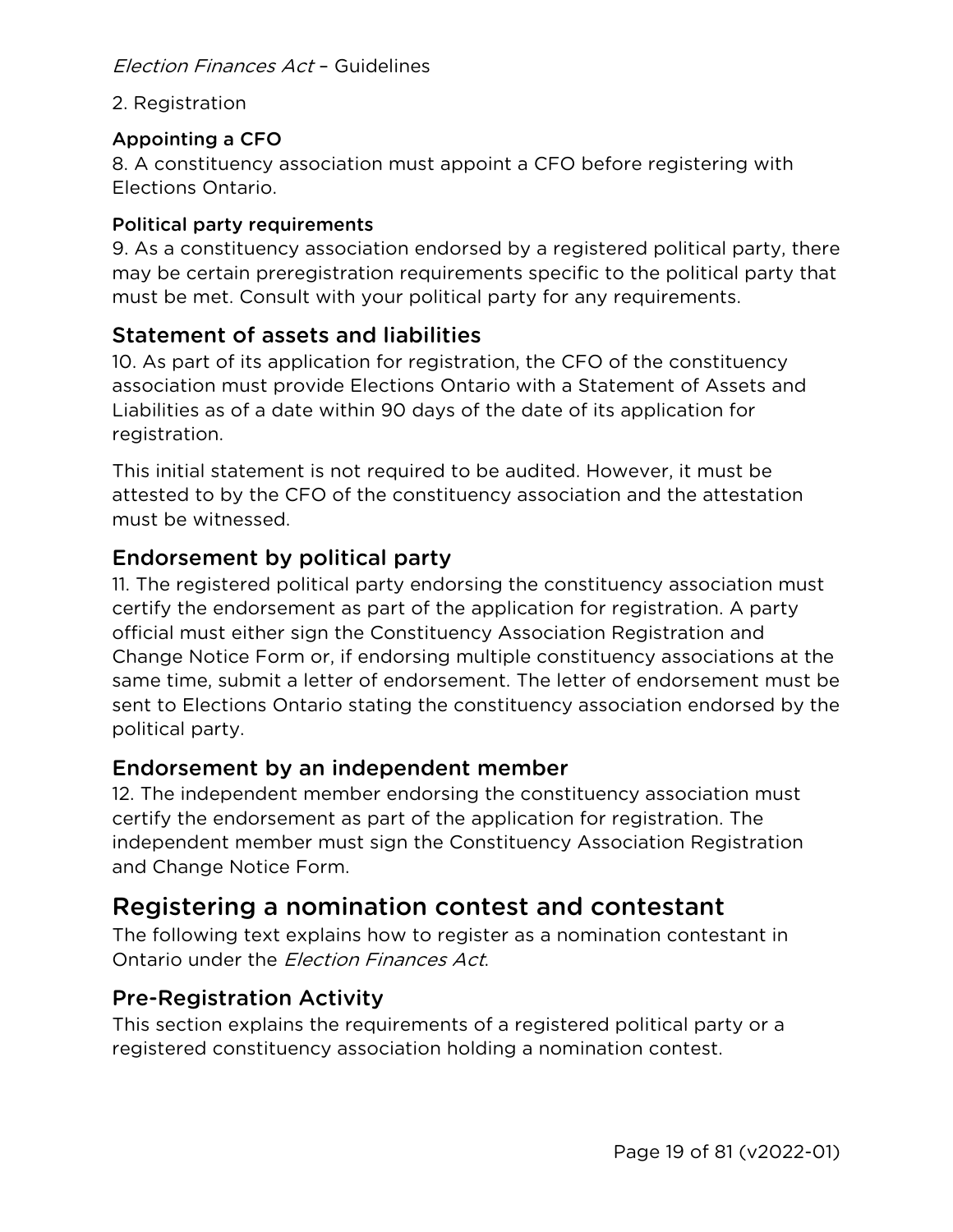#### 2. Registration

#### Holding a nomination contest

13. A registered political party or a registered constituency association that proposes to hold a nomination contest must file with Elections Ontario a statement setting out the date of the official call of the nomination contest and the date fixed for the nomination vote (Notice of Nomination Contest Form).

If a party charges a fee to become a contestant, the payment of that fee is not treated as a contribution to the party or constituency association. However, once a contest is called, the rules governing contributions apply when a contestant is collecting funds to pay such fees. Internal party contest rules and fees are not regulated by Elections Ontario.

#### Registering a nomination contestant

14. A nomination contestant must register with Elections Ontario in order to receive contributions and finance political activities in a contest period.

Anyone who actively engages in the contest must register with Elections Ontario as soon as Elections Ontario is advised one is taking place.

## <span id="page-19-0"></span>Registering a candidate

The following text explains how to register as a candidate in Ontario under the Election Finances Act.

Registration under the *Election Finances Act* is achieved by filing the Candidate Nomination Paper.

### <span id="page-19-1"></span>Prior to an election period

15. Candidate Nomination Papers can be filed with Elections Ontario at any time prior to the nomination period.

During the six-month period before the writ of election is issued, when a nomination paper has been accepted and approved, Elections Ontario will issue a Certificate of Nomination indicating that:

- a) the applicant will be a candidate in the election and they will be referred to as a pre-certified candidate; and
- b) after the writ of election is issued, they will be referred to as a registered candidate.

A pre-certified candidate may not receive contributions or incur expenses until the writ of election is issued and they are deemed registered.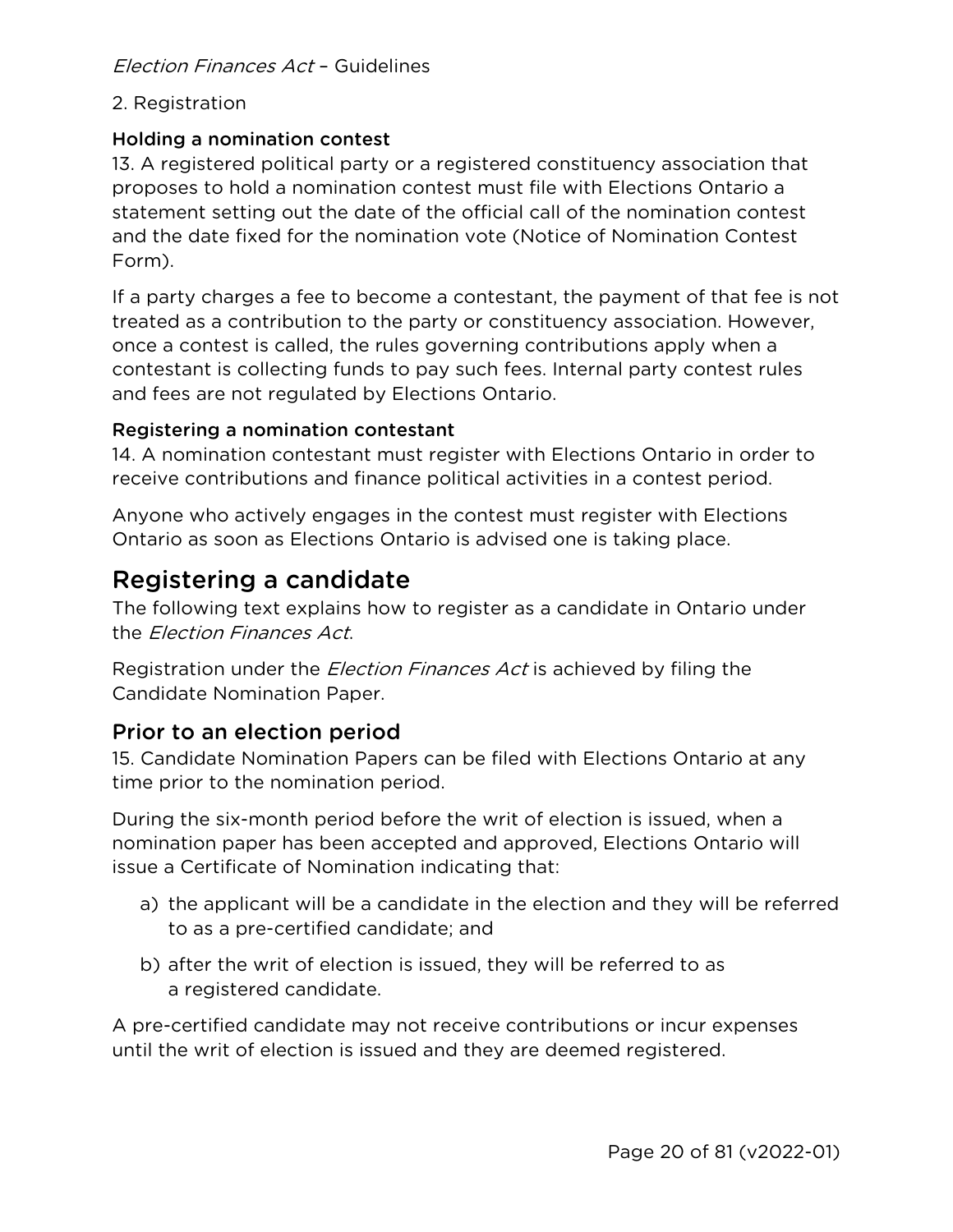#### 2. Registration

### <span id="page-20-0"></span>During an election period

16. Nomination papers may be filed with the returning officer for the electoral district during the nomination period.

If approved, a Certificate of Nomination will be issued by the Returning Officer.

A person is deemed a registered candidate on and from the day the Certificate of Nomination has been issued.

## <span id="page-20-1"></span>Contents of application and filing methods

The following text explains the content of a registration application for a political party, constituency association, candidate, and leadership or nomination contestant, and the delivery methods.

## <span id="page-20-2"></span>Contents of application

17. The registration requirements are contained within the prescribed Registration and Change Notice Form specific to a political party, constituency association, candidate, leadership or nomination contestant and requires, among other things, information at the time of making the application regarding the officers of the applicant and who is appointed as the chief financial officer.

## <span id="page-20-3"></span>Appointment of auditors

18. An auditor is a person or firm whose partners living in Ontario are licensed under the *Public Accounting Act, 2004* and cannot be a returning officer, deputy returning officer, election clerk, candidate, leadership contestant, chief financial officer of a registered political party, constituency association, leadership contestant or candidate.

#### Political parties and constituency associations

A political party or constituency association must appoint an auditor within 30 days of receiving at least \$10,000 in contributions or incurring expenses of at least \$10,000 with respect to a calendar year or election.

#### Leadership contestants

A leadership contestant must appoint an auditor within 30 days of receiving at least \$10,000 in contributions or incurring expenses of at least \$10,000 with respect to a leadership contest.

#### **Candidates**

A candidate must appoint an auditor within 30 days of receiving at least \$10,000 in contributions or incurring expenses of at least \$10,000 with respect to an election.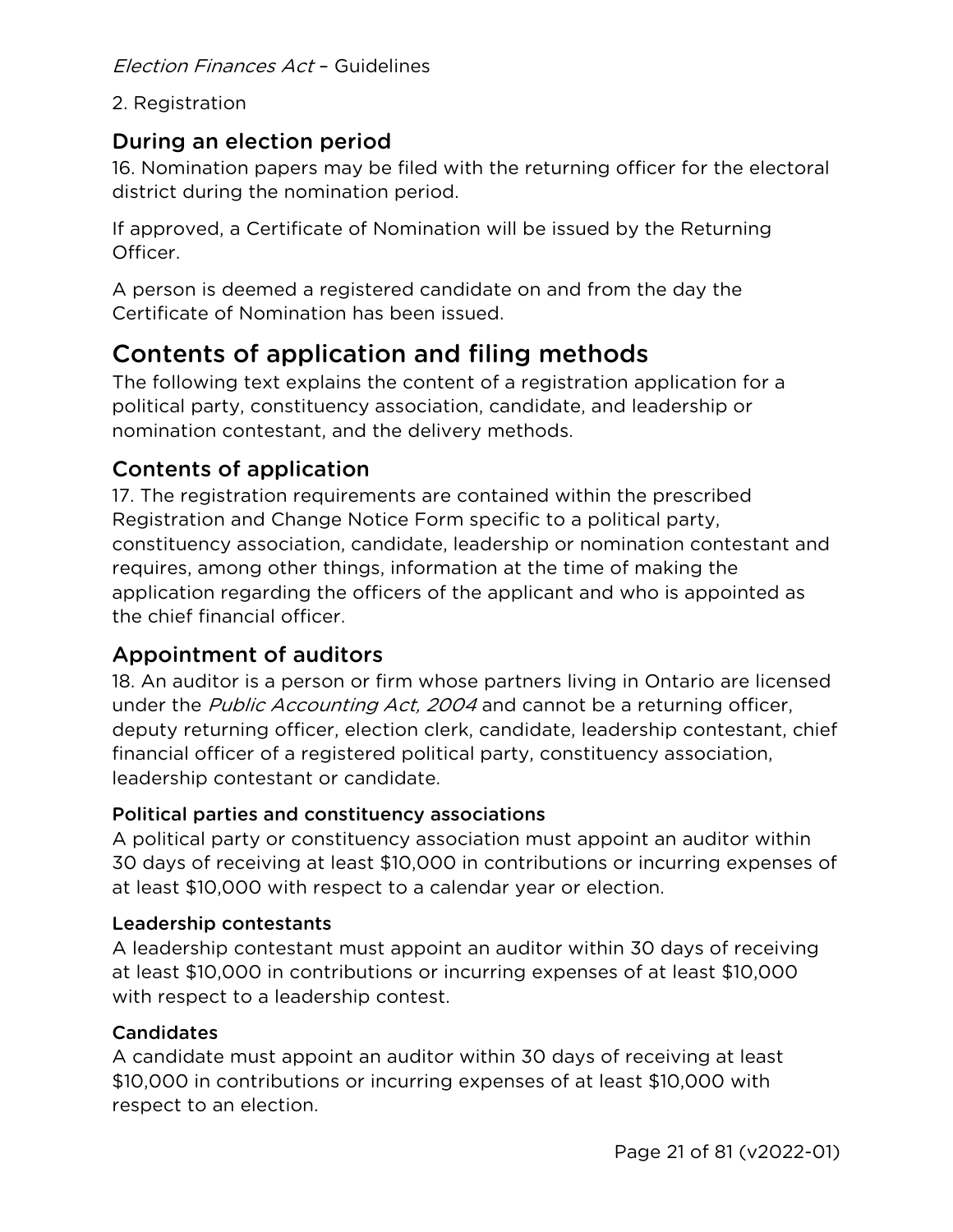## <span id="page-21-0"></span>Application filing methods

19. The Chief Electoral Officer must accept the completed Registration and Change Notice Forms for a political party, constituency association, candidate, leadership or nomination contestant by any delivery method so long as the application is complete and the dates of delivery and receipt are known.

## <span id="page-21-1"></span>Effective dates of registration

The following text explains the effective date of registration for a political party, constituency association, candidate, and leadership or nomination contestant.

## <span id="page-21-2"></span>Effective date of registration for a political party, constituency association, leadership or nomination contestant

20. The Chief Electoral Officer must register a political party, constituency association, leadership or nomination contestant upon approval of the completed Registration and Change Notice Form.

## <span id="page-21-3"></span>Effective date of registration for a candidate

21. The Chief Electoral Officer must register a candidate upon approval of the completed Candidate Nomination Paper and the writ of election is issued.

## <span id="page-21-4"></span>Statement of fundamental purpose for a political party

22. A registered political party must file the required Statement of Fundamental Purpose at the time of registration and in subsequent years on or before May 31 of each year.

## <span id="page-21-5"></span>Notification to the Chief Electoral Officer when chief financial officers change

23. Among other requirements when registration information changes, if the chief financial officer ceases to hold office for a registered political party, constituency association, candidate, leadership or nomination contestant, another chief financial officer must immediately be appointed and an amended Registration and Change Notice Form containing the name and contact information of the new chief financial officer must be filed immediately.

## <span id="page-21-6"></span>Types of deregistration

The following text explains the types of deregistration for a political party or constituency association: voluntary, discretionary, and mandatory.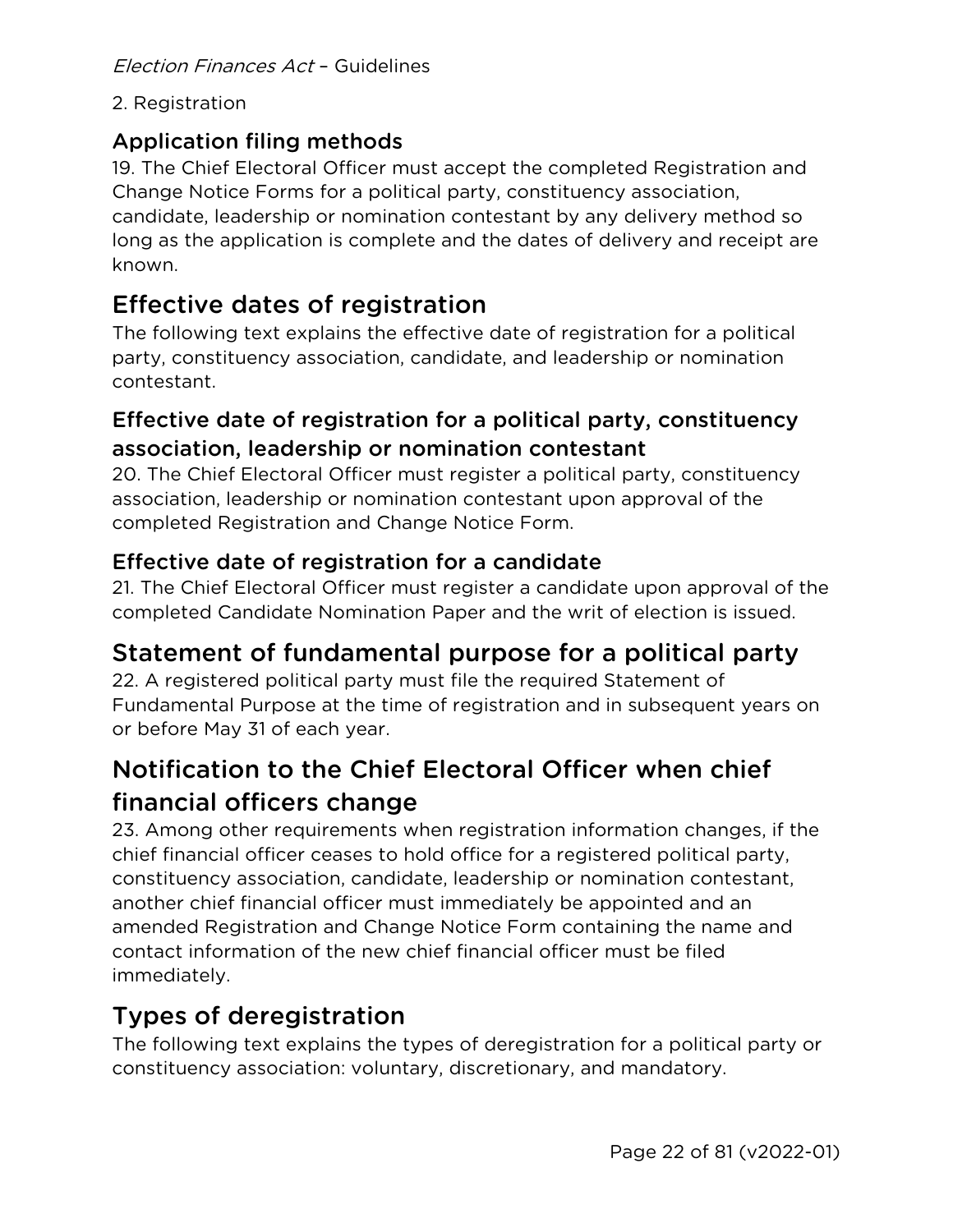## <span id="page-22-0"></span>Voluntary deregistration by a political party

24. A registered political party may make a request in writing to the Chief Electoral Officer to be deregistered.

## <span id="page-22-1"></span>Voluntary deregistration by a constituency association

25. A registered constituency association may make a request in writing to the Chief Electoral Officer to be deregistered. This request must be accompanied by the approval of the registered political party.

## <span id="page-22-2"></span>Discretionary deregistration of a political party by the Chief Electoral Officer

26. (1) The Chief Electoral Officer may deregister a registered political party where:

- a) the political party fails to immediately appoint a new chief financial officer or fails to inform the Chief Electoral Officer in writing within 30 days of any registration information changes;
- b) the chief financial officer of the political party fails to file annual or campaign period financial statements;
- c) the leader fails to file the Annual Statement of Fundamental Purpose Form; or
- d) the political party fails, in the Chief Electoral Officer's opinion, to participate in public affairs in accordance with its statement of fundamental purpose.

(2) The process and steps involved prior to discretionary deregistration can be referred to in the *Election Finances Act*.

## <span id="page-22-3"></span>Discretionary deregistration of a constituency association by the Chief Electoral Officer

27. The Chief Electoral Officer may deregister a registered constituency association where:

- a) the constituency association fails to immediately appoint a new chief financial officer or fails to inform the Chief Electoral Officer in writing within 30 days of any registration information changes; or
- b) where the chief financial officer fails to file annual or campaign period financial statements.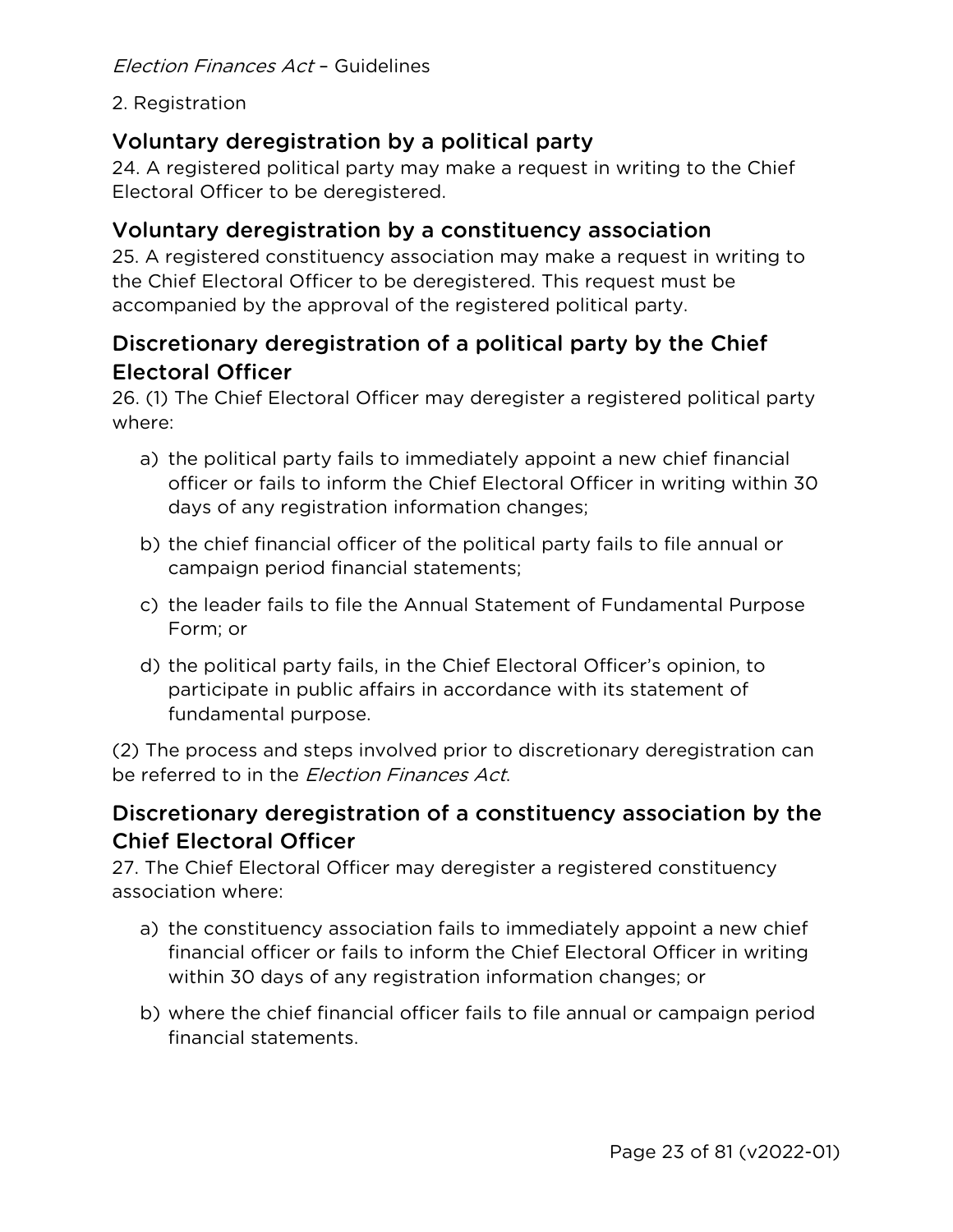## <span id="page-23-0"></span>Mandatory deregistration of a political party and its constituency associations by the Chief Electoral Officer

28. The Chief Electoral Officer must deregister a registered political party, as well as its constituency associations, if the political party registers fewer than two candidates at a general election.

## <span id="page-23-1"></span>Mandatory deregistration of an independent constituency association by the Chief Electoral Officer

29. The Chief Electoral Officer must promptly deregister the constituency association of an independent member and must send it notice of the deregistration, by registered mail, if the member:

- a) commences representing a registered party in the Assembly;
- b) is nominated as a candidate of a registered party; or
- c) is not re-elected at an election as a member of the Assembly.

## <span id="page-23-2"></span>Consequences of deregistration

The following text explains the consequences of deregistration for a political party and constituency association.

### <span id="page-23-3"></span>Disposition of a political party's funds on deregistration

30. (1) When a registered political party is deregistered, all its funds that are not required to pay outstanding debts must be paid to the Chief Electoral Officer, who must hold them in trust for the political party.

(2) If the political party does not become re-registered within two years after its deregistration, the funds must become the property of the Chief Electoral Officer.

## <span id="page-23-4"></span>Disposition of a constituency association's funds on deregistration

31. (1) When a registered constituency association is deregistered, all its funds that are not required to pay outstanding debts must be paid to the Chief Electoral Officer, who must hold them in trust for the constituency association.

(2) In the case of a constituency association endorsed by a registered political party, if the constituency association does not become re-registered within two years after its deregistration, the funds must become the property of the registered political party concerned.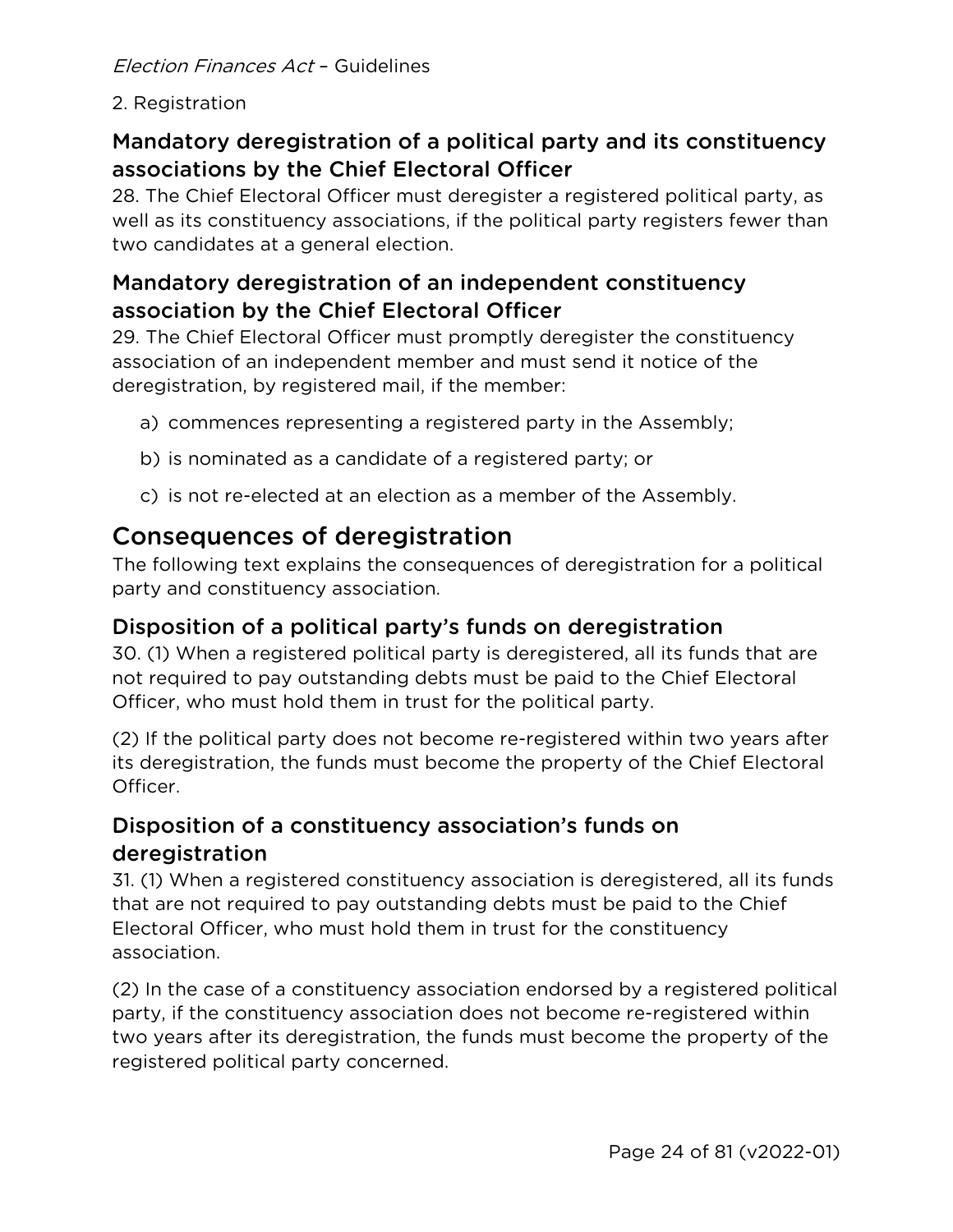### 2. Registration

(3) In the case of a constituency association endorsed by an independent member of the Legislative Assembly, if the constituency association does not become re-registered within two years after its deregistration, the funds must become the property of the Chief Electoral Officer for their use in carrying out their functions under the *Election Finances Act*.

### <span id="page-24-0"></span>Constituency associations connected to a deregistered political party

32. When a registered political party is deregistered, all registered constituency associations of that political party must also be deregistered.

### <span id="page-24-1"></span>Filing requirements for a deregistered political party or constituency association

33. When a registered political party or constituency association applies in writing to the Chief Electoral Officer for voluntary deregistration:

- a) the chief financial officer must at the same time provide the statements of assets and liabilities and of income and expenses of the political party or constituency association for which the chief financial officer acted; and
- b) these statements together with the auditor's report (if applicable) must cover the period that starts on the day after the most recent period for which a financial statement has been filed and ends on the date of deregistration.

## <span id="page-24-2"></span>How to reregister after being deregistered for failure to file?

34. A political party or constituency association deregistered as a result of failure to meet financial statement reporting requirements may not apply for registration until the financial statements and the auditor's report (if applicable) have been filed with and approved by the Chief Electoral Officer.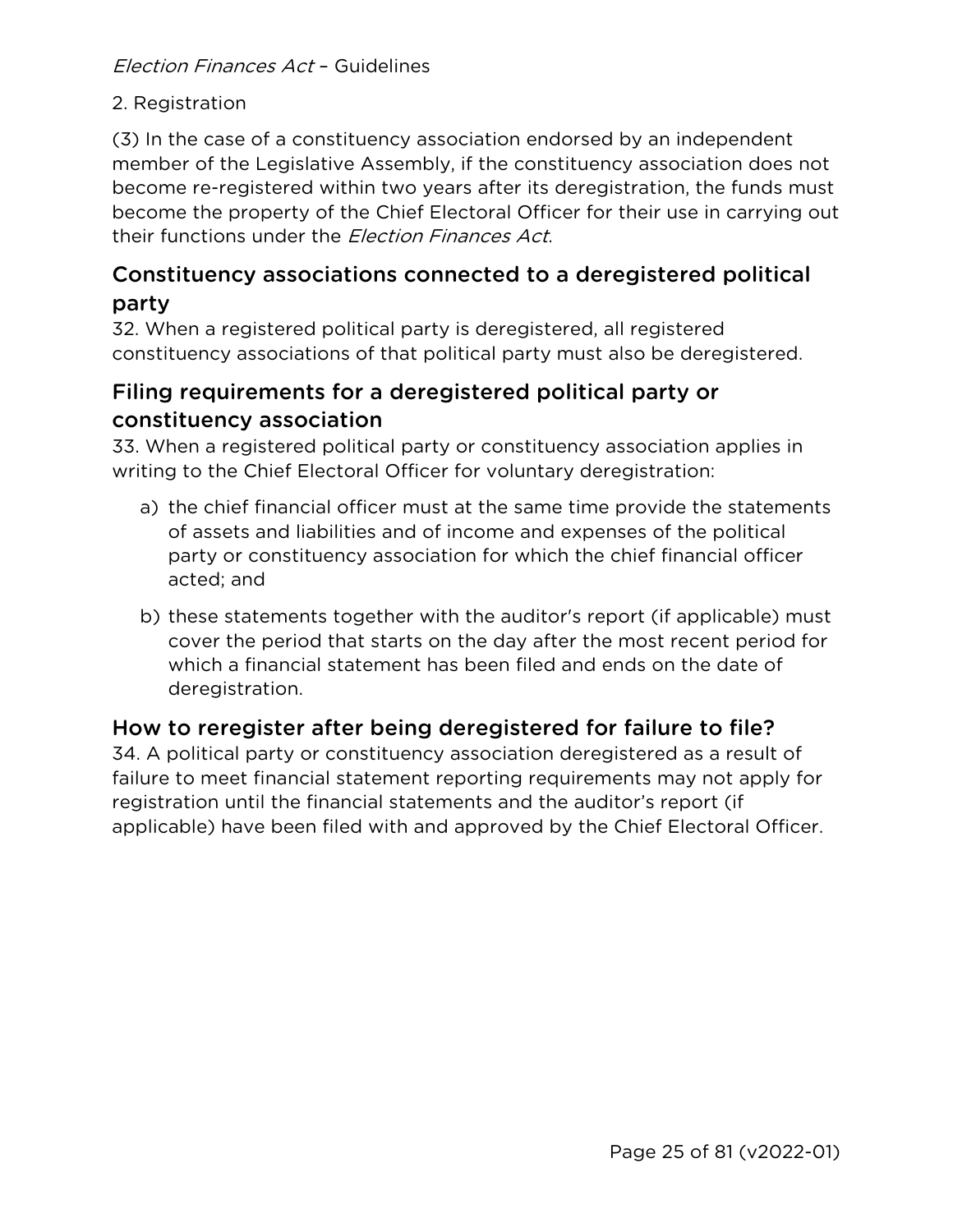## <span id="page-25-0"></span>3. Contributions

This guideline explains administering contributions, the sources, limits, and forms for a political party, constituency association, candidate, and leadership or nomination contestant.

## <span id="page-25-1"></span>Sources of contributions

The following text explains the sources of contributions to a political party, constituency association, candidate, and leadership or nomination contestant.

## <span id="page-25-2"></span>Eligible contributors to a political party, constituency association, candidate, leadership or nomination contestant

1. (1) Contributions to political parties, constituency associations, nomination contestants, candidates and leadership contestants registered under this Act may be made only by persons individually. This includes contributions from trust funds made by the fund trustee. All contributions are subject to the contribution limit in place at the time the contribution is made.

(2) No registered political party, constituency association, candidate, leadership or nomination contestant must accept an anonymous contribution.

(3) A registered political party, constituency association, candidate, leadership or nomination contestant may accept directed contributions so long as the contribution does not have the effect of contravening a requirement or limit in the *Election Finances Act*.

(4) No registered political party, constituency association, candidate, leadership or nomination contestant must accept a conditional contribution. A conditional contribution is a contribution where the contributor, as a condition of making the contribution, requires the recipient to return a material benefit to the contributor in addition to providing a tax receipt.

## <span id="page-25-3"></span>Eligible contributors to a political party or constituency association

2. A registered political party or constituency association may also accept contributions from a deceased person's estate.

## <span id="page-25-4"></span>Eligible contributions to a political party, constituency association, candidate, leadership or nomination contestant

3. Only contributions solicited for the purposes of the *Election Finances Act* must be considered to be a contribution to a registered political party, constituency association, candidate, leadership or nomination contestant.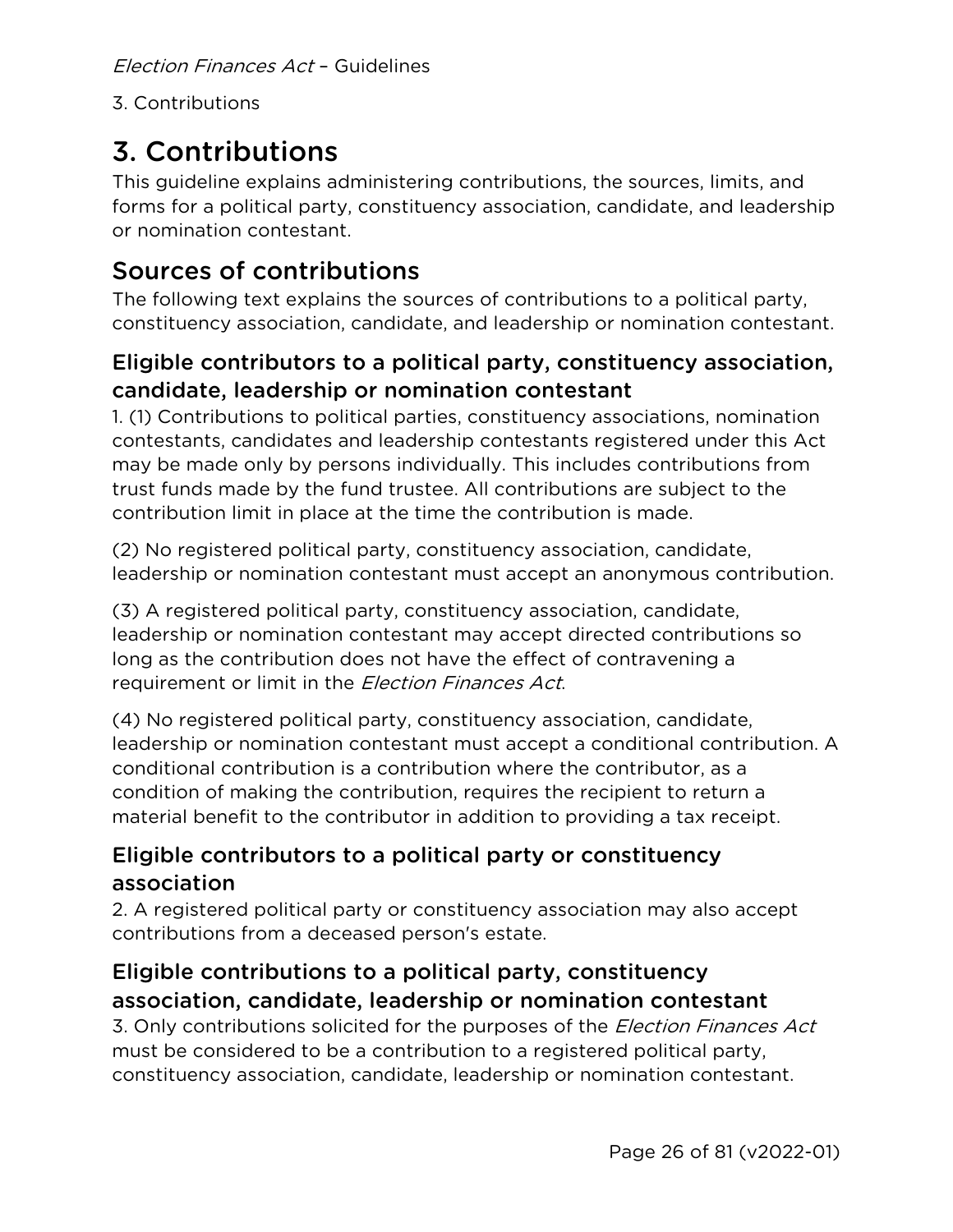## <span id="page-26-0"></span>Source of contributor's funds

4. No registered political party, constituency association, candidate, leadership or nomination contestant or person acting on its, his or her behalf must solicit or knowingly accept any contribution that is not made in the contributor's own funds.

## <span id="page-26-1"></span>Use of own funds by a candidate or leadership contestant

5. (1) A registered candidate may make contributions, to be used for the candidate's own campaign, and out of the candidate's own funds, that do not exceed \$10,000 in total during a campaign period.

(2) A registered leadership contestant may make contributions, to be used for the contestant's own leadership campaign, and out of the contestant's own funds, that do not exceed \$50,000 in total during a leadership contest period, combined with any period during which the contestant is required to be registered.

(3) A statement of expenses paid by a registered candidate or leadership contestant using his or her own funds must be provided to the chief financial officer with accompanying receipts and vouchers within three months after the polling day or leadership voting day.

## <span id="page-26-2"></span>Affiliated political organizations

6. (1) An affiliated political organization may make a contribution to a political party with which it is affiliated, a constituency association with which it is affiliated and a candidate endorsed as an official candidate by the affiliated political party or constituency association.

(2) An affiliated political organization must not accept a contribution from any person or entity other than a political party or constituency association. However, such organizations may hold specific fund-raising activities under the sponsorship of a political party, constituency association or candidate provided that the entire proceeds inclusive of a statement of income and expense of each activity are turned over to the appropriate chief financial officer.

## <span id="page-26-3"></span>Maximum contributions

The following text explains the contribution limits for a political party, constituency association, candidate, and leadership or nomination contestant.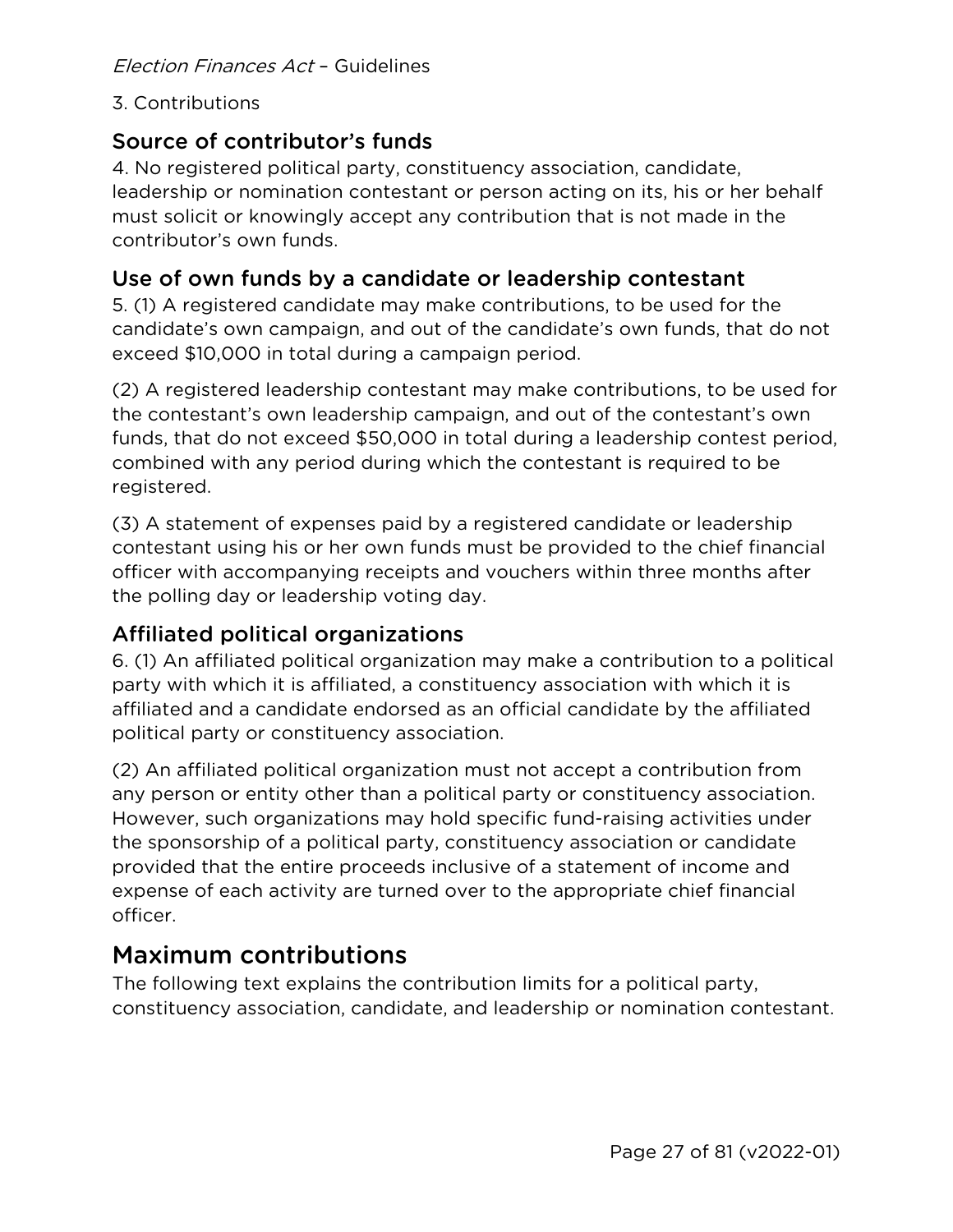## <span id="page-27-0"></span>Contribution limits for a political party, constituency association, candidate, leadership or nomination contestant

7. The limits on contributions that may be accepted by a registered political party, constituency association candidate, leadership or nomination contestant are set out below.

#### Political Parties

The contributions that a person makes to any one registered party must not exceed, in a calendar year, \$3,300 plus \$25 for each calendar year that has begun on or after January 1, 2022.

#### Constituency associations and nomination contestants endorsed by a political party

The contributions that a person makes to registered constituency associations and registered nomination contestants of any one registered party or to the constituency association of any independent member must not exceed, in a calendar year, \$3,300 plus \$25 for each calendar year that has begun on or after January 1, 2022.

#### Candidates endorsed by a political party

The contributions that a person makes to registered candidates of any one registered party must not exceed, in a campaign period, \$3,300 plus \$25 for each calendar year that has begun on or after January 1, 2022.

#### Independent candidates

The contributions that a person makes to all registered candidates not endorsed by a registered party must not exceed, in a campaign period, \$3,300 plus \$25 for each calendar year that has begun on or after January 1, 2022.

#### Leadership contestant

The contributions that a person makes to any one registered leadership contestant of a registered party must not exceed, in a calendar year that falls during a leadership contest period or during which the contestant is required to be registered by virtue of subsection 14 (2.1), \$3,300 plus \$25 for each calendar year that has begun on or after January 1, 2022.

## <span id="page-27-1"></span>Forms of contributions

The following text explains the two types of contributions: monetary and nonmonetary.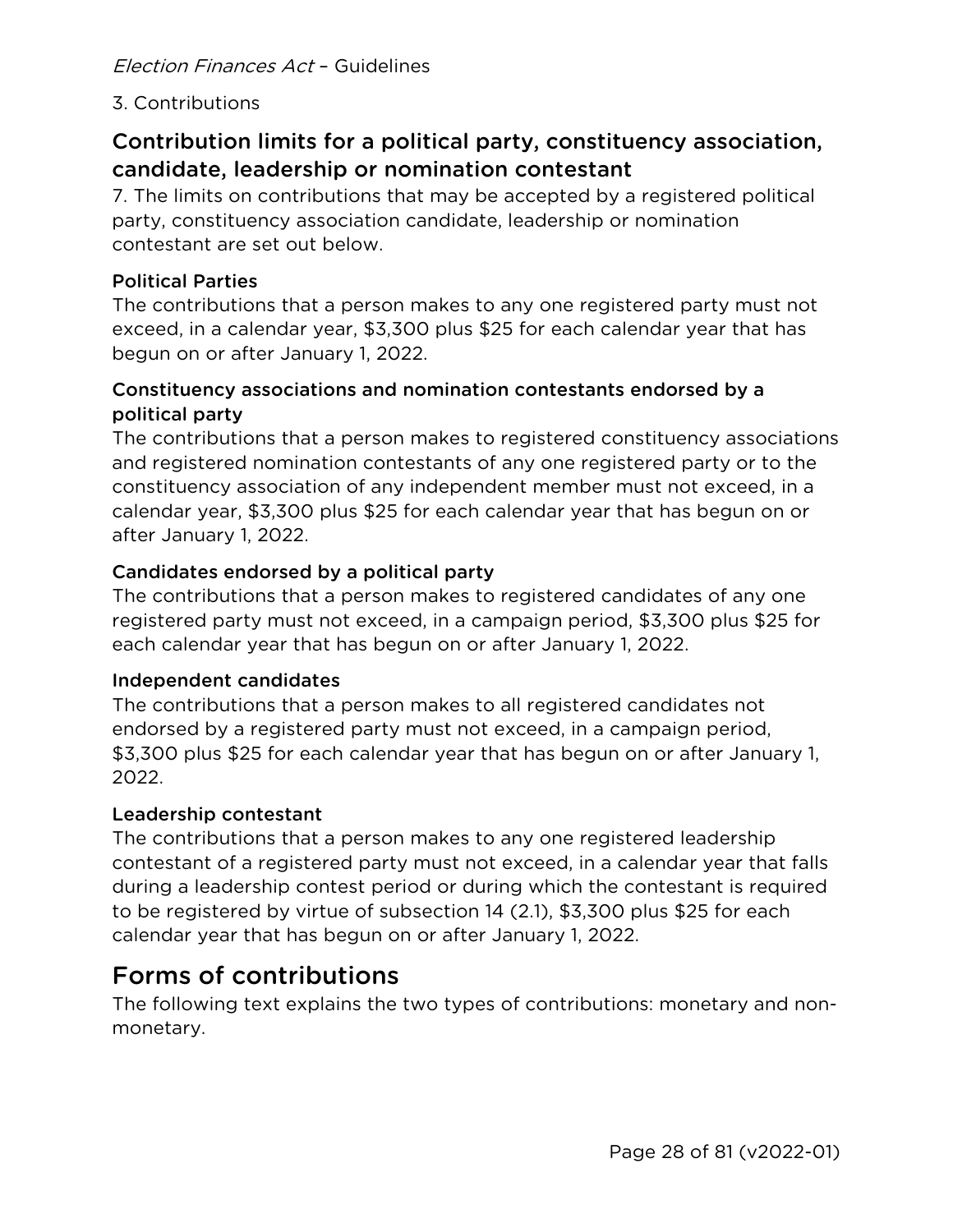### <span id="page-28-0"></span>Monetary contributions

8. A monetary contribution to a registered political party, constituency association, candidate, leadership or nomination contestant that exceeds \$25 must be made by any modern financial practice where the contributor and the account information can be confirmed.

Crowdfunding, or crowdsourcing, through the internet for contributions is also permitted, provided that the proceeds are accompanied by information that allows the CFO to trace and track contributions from individual donors. If for any reason a CFO cannot facilitate the collection of this information for crowdfunded proceeds, then it should not accept contributions through these means. Contributions must be from eligible contributors, using their own funds, and within the contribution limits.

Where there is a processing fee, the full amount sent by a contributor is the contribution amount and the processing fee is an expense.

### <span id="page-28-1"></span>Non-monetary contributions

The following text explains non-monetary contributions: cryptocurrency, goods and services, and political advertising.

#### **Cryptocurrency**

Contributions in the form of cryptocurrencies are considered to be nonmonetary contributions.

Contributions of cryptocurrency are permitted, provided that they are accompanied by information that allows the CFO to trace and track the individual donor. Contributions must be from eligible contributors, using their own funds, and within the contribution limits.

The amount of contribution to be recorded is the commercial value of the cryptocurrency in Canadian dollars at the time that it was received, based on the actual exchange rate or the rate on a major exchange platform. The amount of the contribution should be recorded as a contribution of goods and services with an offsetting other asset account. Any transaction fees incurred should be recorded as an expense.

#### Goods and services contributions

9. (1) Goods or services accepted by a registered political party, constituency association, candidate, leadership or nomination contestant may be considered a contribution. If the goods and services are valued in excess of \$100 they are considered a contribution and must be recorded.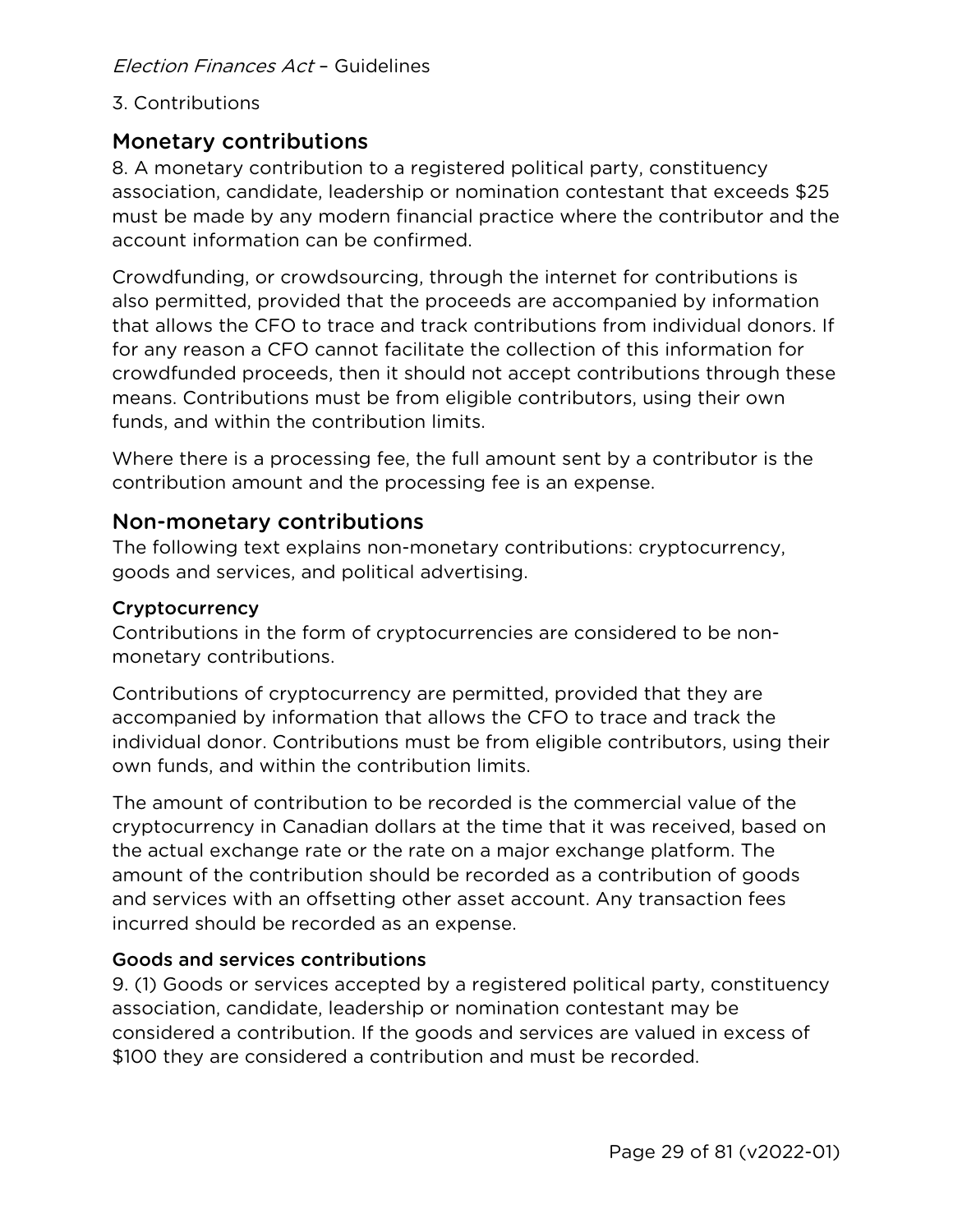#### 3. Contributions

(2) Goods and services provided to a registered political party, constituency association, candidate, leadership or nomination contestant are not contributions if:

- a) the goods are produced by voluntary labour which are not paid for by the registered political party, constituency association, candidate, leadership or nomination contestant; or
- b) the aggregate value of all goods and services provided by the donor in a calendar year is \$100 or less, and the donor indicates that the value is not to be considered a contribution.

(3) The value of goods and services supplied is deemed to be fair market value for similar goods or services at the time of their provision.

#### Goods and services provided for a price less than fair market value

10. Where goods and services are provided to a registered political party, constituency association, candidate, leadership or nomination contestant for a price that is less than the fair market value, the amount that the price is less than such fair market value must be considered a contribution.

#### Supporting documentation for goods and services

11. (1) The contribution of goods and services must be supported by an invoice from the supplier of the goods and services.

(2) Where a person provides services and part or all of the agreed upon fee is considered by the person to be a contribution, the person must submit a statement of account and indicate on it the amount which the contributor considers a contribution for the services performed.

#### Advertising constituting a contribution

12. (1) Political advertising constitutes a contribution if:

- a) it promotes a registered party, the nomination of a registered nomination contestant, the election of a registered candidate or the leadership of a registered leadership contestant;
- b) it is provided or arranged for by a person, organization or entity in coordination with the party, contestant or candidate, or the registered constituency association of the candidate; and
- c) its value is more than \$100.

(2) Political advertising must not constitute a contribution if it is provided by a broadcasting undertaking without charge in accordance with the Broadcasting Act (Canada).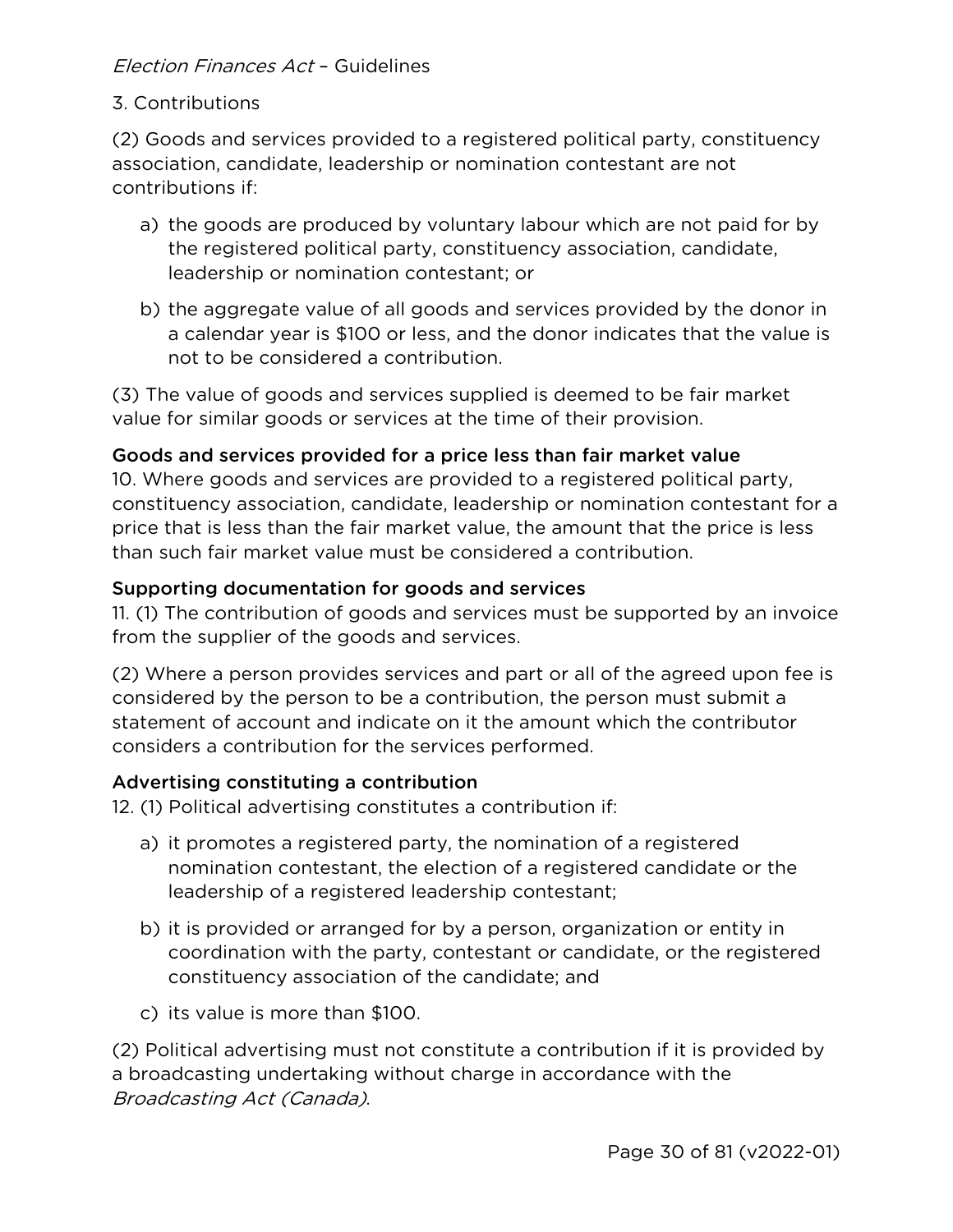## <span id="page-30-0"></span>Contributions accepted by a political party on behalf of its constituency associations or candidates

13. (1) A registered political party may accept contributions of money, but not goods and services on behalf of its registered constituency associations or candidates and must forward these "agency" contributions to such constituency associations or candidates.

(2) Contributions may only be accepted on behalf of a registered candidate during the campaign period.

(3) Before contributions are accepted on behalf of any registered constituency association or candidate, a registered political party must establish a general trust account with a financial institution for all agency contributions to be deposited and provide the Chief Electoral Officer with the name and address of the financial institution, and the names of the signing officers.

## <span id="page-30-1"></span>Fees for certain meetings may be considered a contribution

14. (1) Funds given to a registered political party or constituency association covering fees for meetings, seminars, workshops or conferences, provided that such events are sponsored by the political party or constituency association, and are held in Ontario, may be considered a contribution and are eligible for a tax receipt subject to the maximum contribution limit.

(2) Attendance at such events is considered to be part of the Ontario political process and, therefore, such contributions are accepted for the purposes set forth in the *Election Finances Act*. Where the registration fee includes hotel, meal and travel costs, the entire amount of the fee may be considered to be a contribution subject to the maximum contribution limit.

## <span id="page-30-2"></span>Administering contributions

The following text explains accepting, recording, returning, and disclosing contributions.

## <span id="page-30-3"></span>Accepting, recording and disclosing contributions for a political party using an electronic database for recording contributions and issuing tax receipts

15. If a registered political party is required or has chosen to maintain an electronic database for recording contributions and issuing tax receipts, sections 5 to 7 and 10 of the *Electronic Database Guidelines* apply with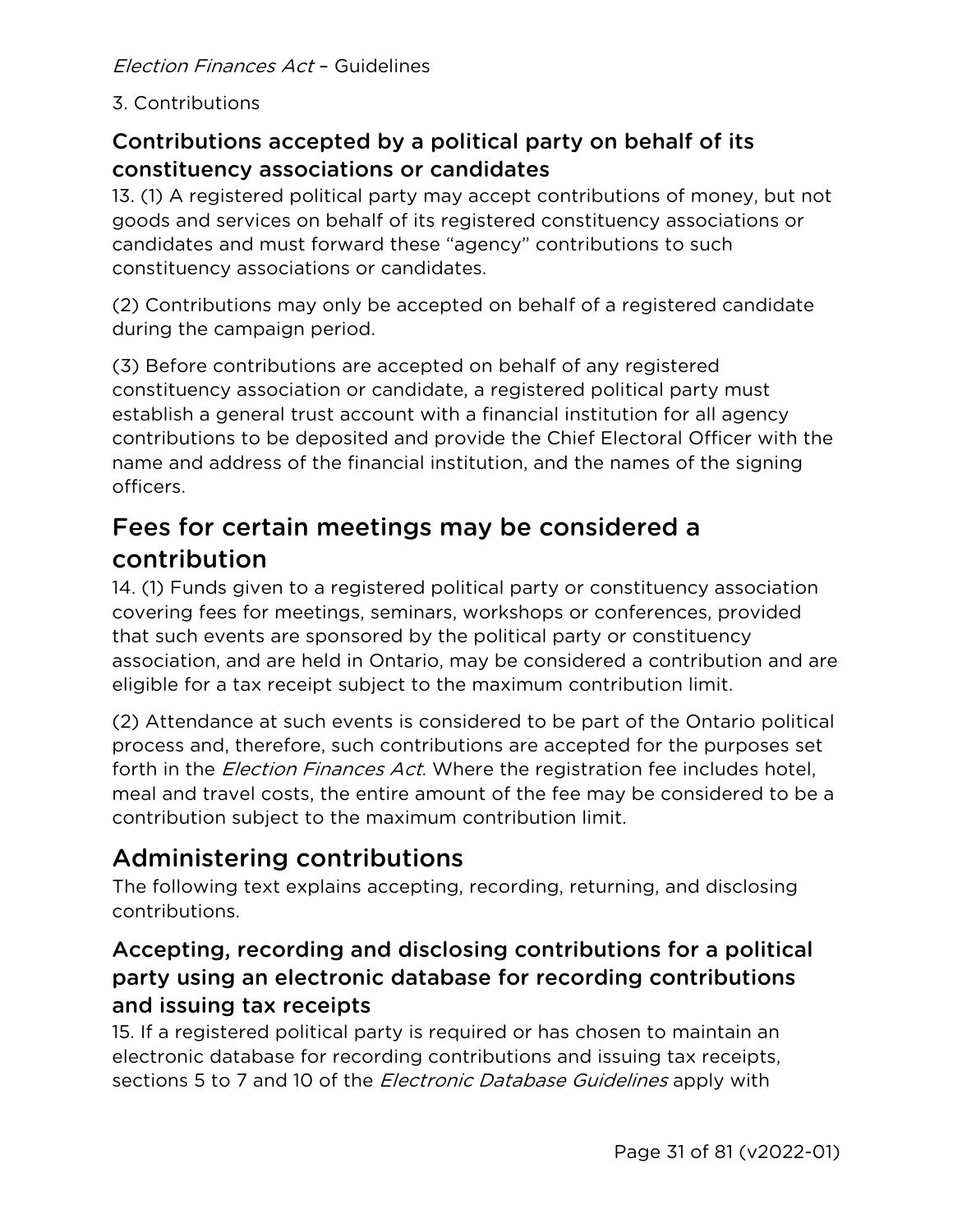#### 3. Contributions

respect to accepting, recording and disclosing contributions for the political party.

### <span id="page-31-0"></span>Accepting of contributions

16. (1) All money accepted by or on behalf of a registered political party, constituency association, candidate, leadership or nomination contestant must only be deposited into a bank account on record with the Chief Electoral Officer.

(2) Only the chief financial officer or other authorized persons on record with the Chief Electoral Officer may accept contributions.

### <span id="page-31-1"></span>Recording of contributions

17. The chief financial officer must record the details of all contributors and contributions accepted:

- a) on behalf of a registered political party or constituency association during a campaign period separately from those contributions accepted on behalf of the political party or constituency association during the year excluding the campaign period;
- b) on behalf of a registered candidate during any campaign period;
- c) on behalf of a registered leadership contestant during any leadership contest period; or,
- d) on behalf of a registered nomination contestant during any nomination contest period.

## <span id="page-31-2"></span>Return of contributions

18. (1) Where any contribution accepted by or on behalf of a registered political party, constituency association, candidate, leadership or nomination contestant is in contravention of the *Election Finances Act*, the chief financial officer must, within thirty days of so learning, return to the contributor an amount equal to the sum contributed.

(2) Any such contribution not returned to the contributor or any anonymous contribution accepted by a registered political party, constituency association, candidate, leadership or nomination contestant must not be used for any other purpose and must be paid to the Chief Electoral Officer.

### <span id="page-31-3"></span>Public disclosure

19. It is recommended that contributors donating more than \$200 be notified that their names and addresses will be recorded and submitted with the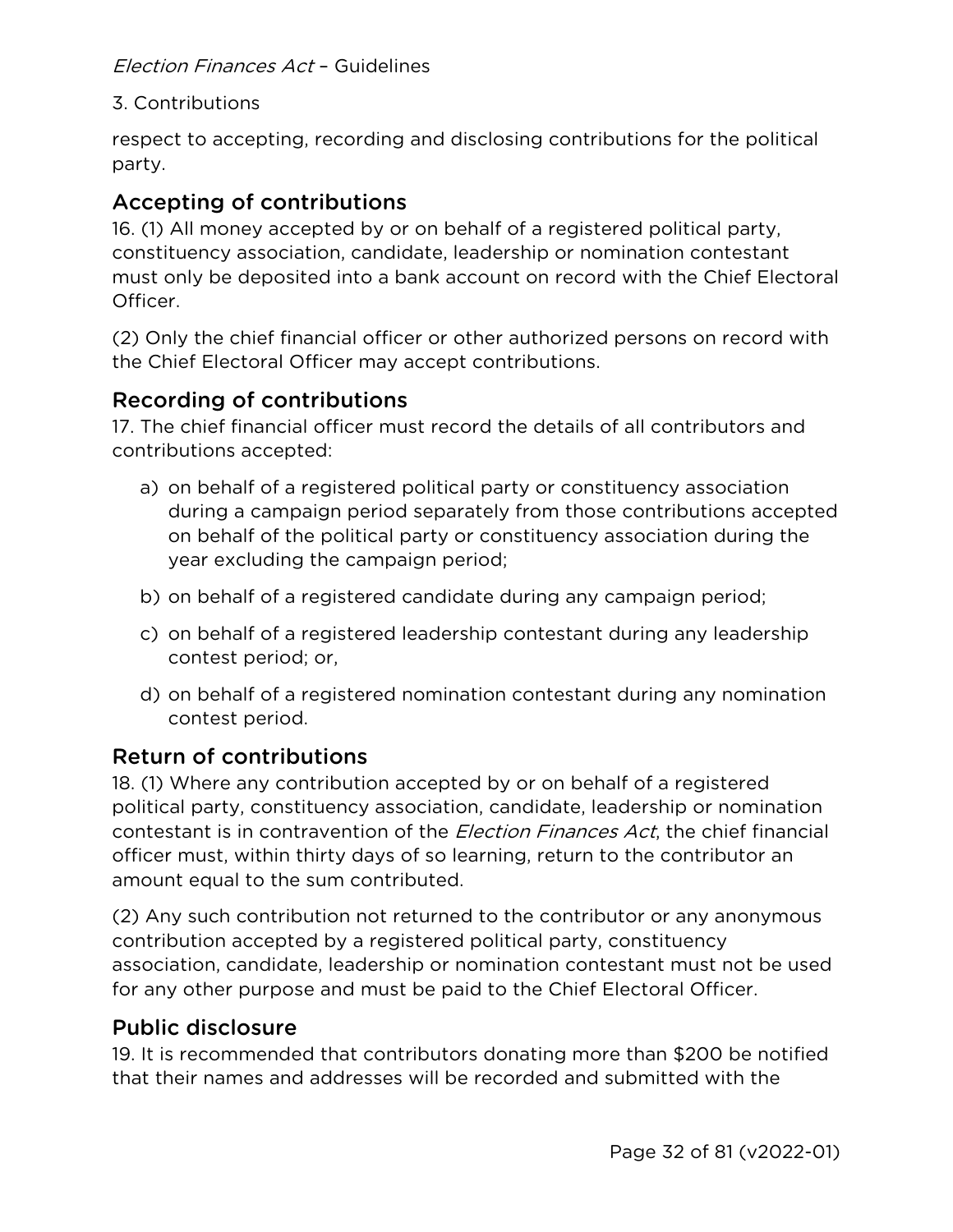#### 3. Contributions

financial statements, and that their names and amounts will be published by Elections Ontario on the Elections Ontario website.

20. The amount and name of the contributor of any monetary contribution recorded by a registered political party or leadership contestant that has a total exceeding \$200 from a single source must be disclosed to the Chief Electoral Officer within 15 business days of deposit.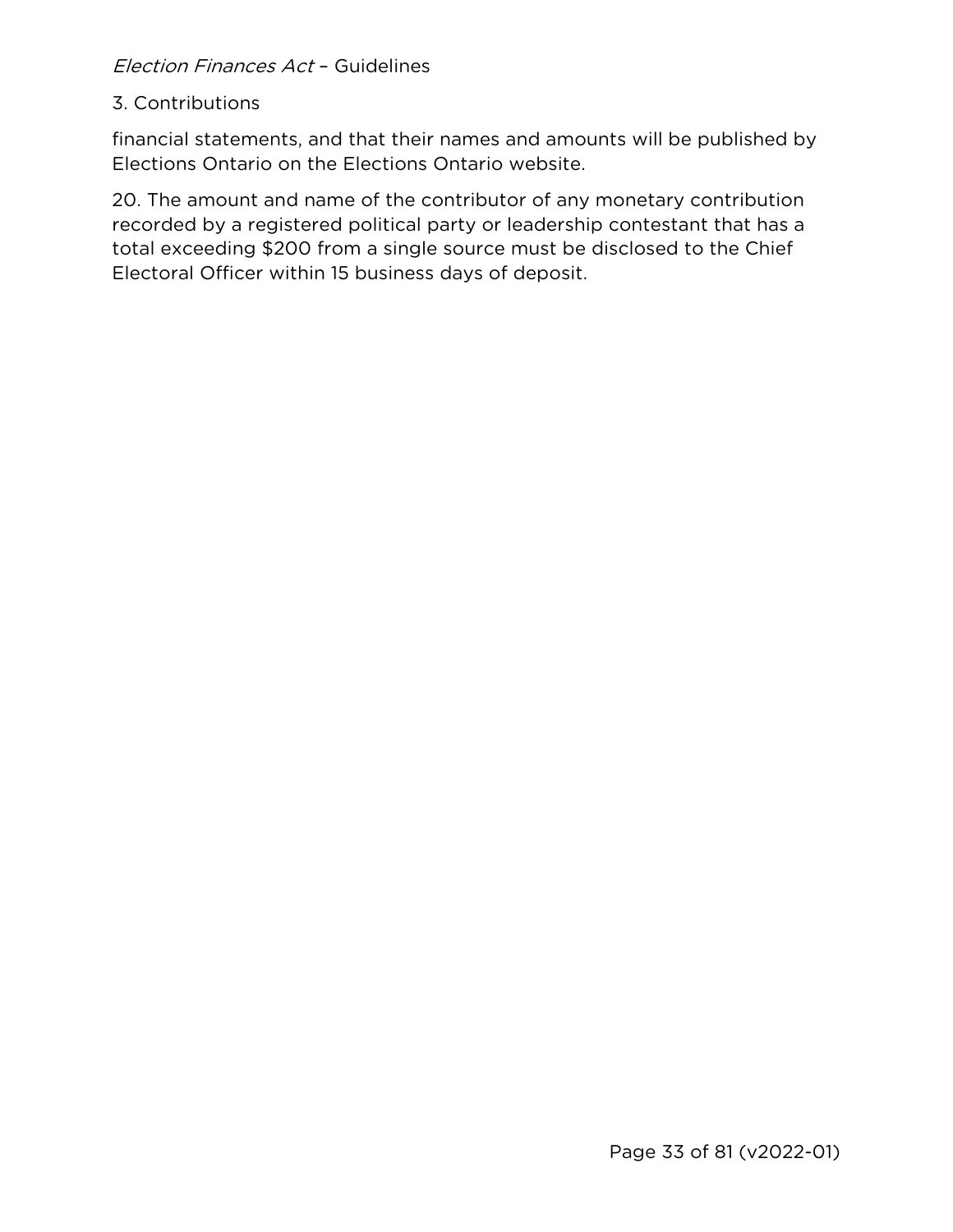4. Tax Receipts

## <span id="page-33-0"></span>4. Tax Receipts

This guideline explains tax receipting by an eligible registered political entity: political party, constituency association, candidate, and leadership contestant.

## <span id="page-33-1"></span>Tax receipts for a political party using an electronic database for recording contributions and issuing tax receipts

1. (1) Elections Ontario must assess and approve any electronic database before it can be used by a registered political party for recording contributions and issuing tax receipts

(2) If a registered political party is required or has chosen to maintain an electronic database for recording contributions and issuing tax receipts, section 8 of the *Electronic Database Guidelines* applies.

## <span id="page-33-2"></span>Obtaining tax receipts for a political party, constituency association, candidate or leadership contestant

2. If a registered political party is not required to and has not opted to maintain an electronic database for recording contributions and issuing tax receipts, blank tax receipts must be supplied by the Chief Electoral Officer to chief financial officers upon request.

## <span id="page-33-3"></span>Eligibility of contributions for tax receipts

3. Every registered political party, constituency association, candidate or leadership contestant must issue tax receipts in the form required or approved by the Chief Electoral Officer for every contribution accepted.

## <span id="page-33-4"></span>Issuing tax receipts

4. (1) Only the chief financial officer and persons authorized to accept contributions must issue tax receipts under their signatures for a registered political party, constituency association, candidate or leadership contestant since it is their responsibility to ensure that all contributions allowed under the Election Finances Act are acknowledged by the issuance of tax receipts.

(2) Only the net amount of a donation that is treated as a contribution is eligible for a tax receipt.

## <span id="page-33-5"></span>Reporting of tax receipts

5. (1) The chief financial officer of a registered political party, constituency association, candidate or leadership contestant must submit a copy of all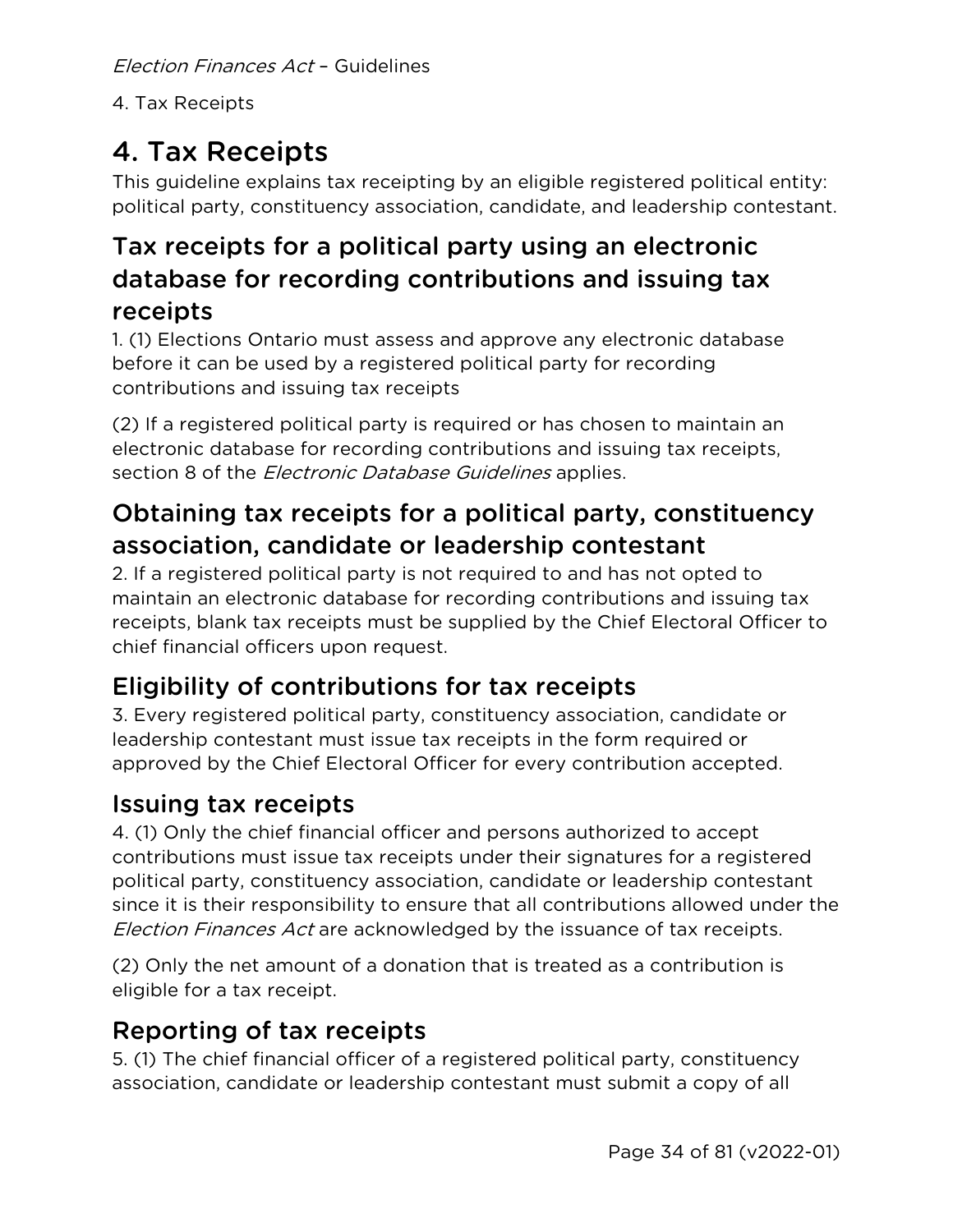### 4. Tax Receipts

issued tax receipts, cancelled and void tax receipts, and cancellation notices, to the Chief Electoral Officer.

(2) The chief financial officer must also submit to the Chief Electoral Officer a reconciliation of all tax receipts, which consists of all unused tax receipts at the commencement of the particular period, issued tax receipts, cancelled and voided tax receipts, lost and destroyed tax receipts, and those remaining at the end of the period.

## <span id="page-34-0"></span>Cancellation of tax receipts

6. (1) Any tax receipt issued for an ineligible contribution that will be or has been returned to the contributor must be cancelled after learning of its ineligibility by:

- a) retrieving the contributor's copy of the original receipt issued and after recovering the receipt, refunding the ineligible contribution to the contributor; or
- b) issuing a cancellation notice to the contributor within thirty days to cancel the original receipt and forwarding a copy of the cancellation notice to the contributor along with a refund cheque for the ineligible contribution.

(2) If the original receipt for cancellation cannot be retrieved and a cancellation notice cannot be issued, the amount of the contribution must be remitted to the Chief Electoral Officer.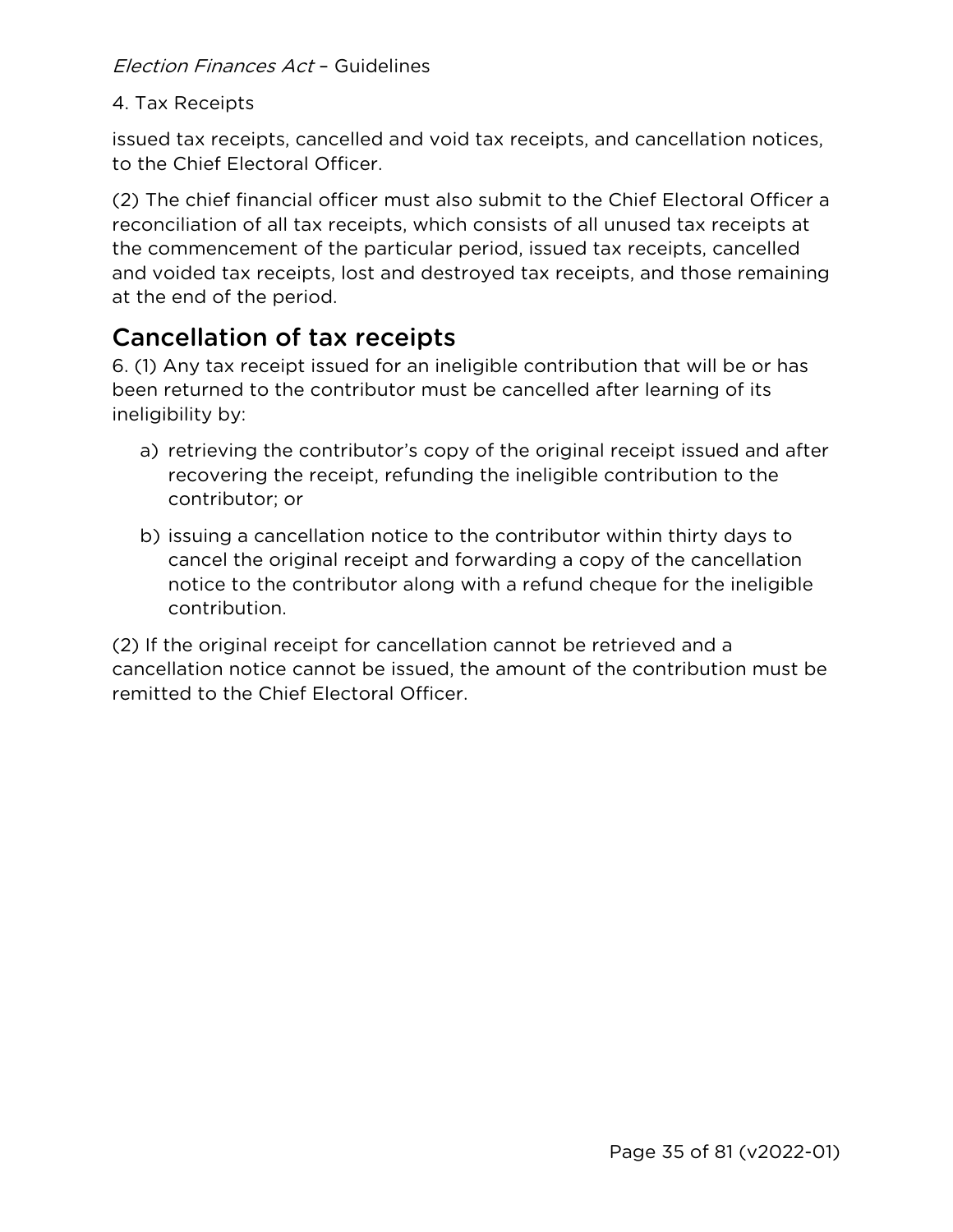5. Non-Contribution Income

## <span id="page-35-0"></span>5. Non-Contribution Income

This guideline explains non-contribution income: collection of money at general meetings, membership fees, and transfers.

## <span id="page-35-1"></span>Collection of money at a general meeting for a political party, constituency association or candidate

1. Where funds are raised at a general meeting for a registered political party, constituency association or candidate amounts of \$10 or less may be given and are not considered to be contributions to the political party, constituency association or candidate.

## <span id="page-35-2"></span>Annual membership fees for a political party or constituency association

2. (1) An annual membership fee paid for membership in a registered political party and/or constituency association must be treated as a contribution unless:

- a) the total fee paid to the political party or constituency association in aggregate does not exceed \$25; and
- b) the political party or constituency association maintains a membership list indicating the amount of fees paid by each member.

(2) Pricing of membership categories and treatment of those categories either as a contribution or not must be consistent.

## <span id="page-35-3"></span>Transfer of funds, goods and services

The following text explains allowable and prohibited transfers.

## <span id="page-35-4"></span>Allowable transfers for a political party, constituency association, leadership contestant or candidate

3. (1) A registered political party, its constituency associations or its candidates may transfer or accept funds, goods and services.

(2) A registered independent member's constituency association or its candidate may transfer or accept funds, goods and services.

(3) A registered political party and its leadership contestants may transfer or accept funds, goods and services.

(4) All such funds, goods and services accepted must not be considered contributions but their source must be recorded.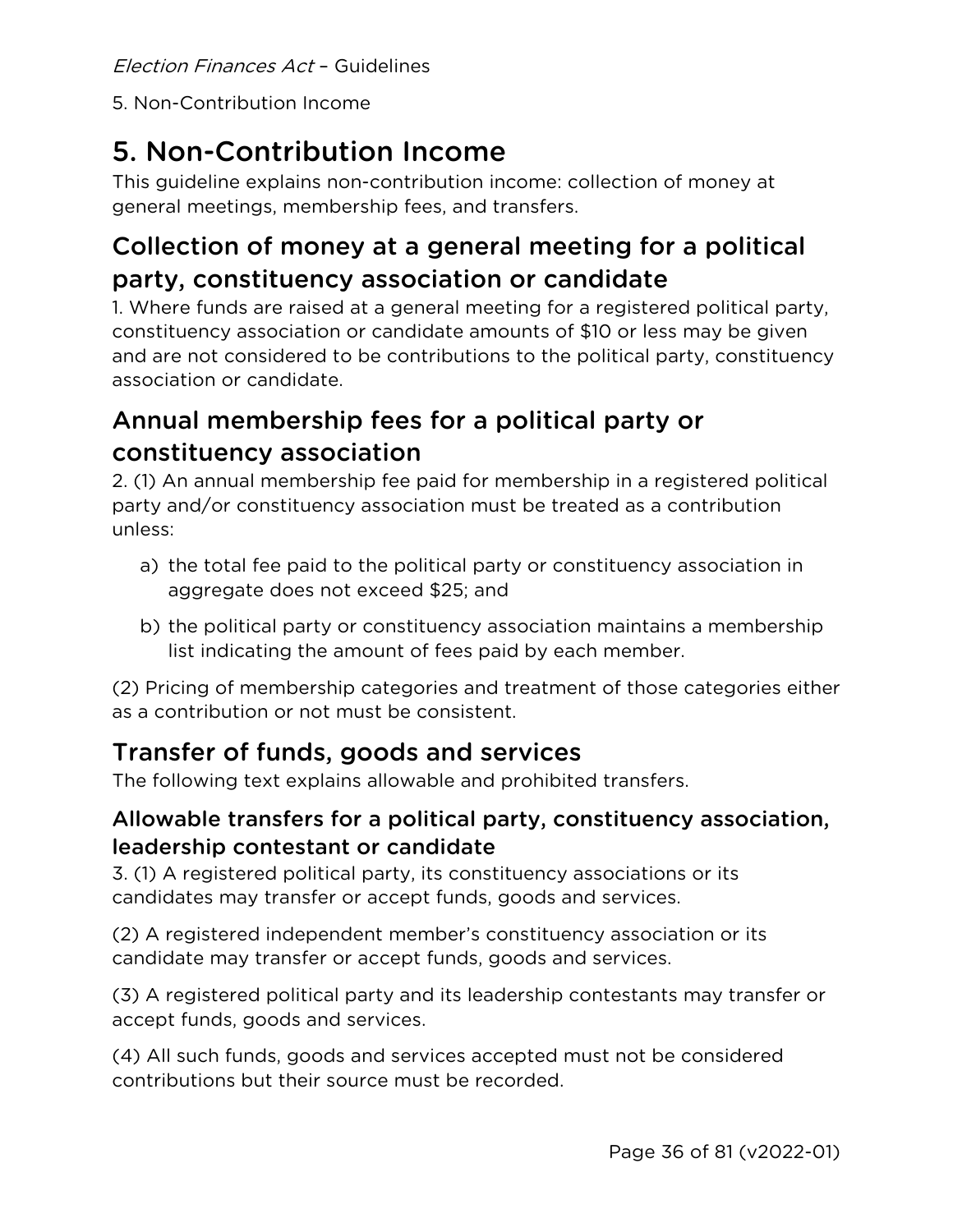5. Non-Contribution Income

### Allowable transfers between a political party and a federal political party

4. (1) A registered political party may accept funds from a registered federal political party only during a provincial campaign period and only up to \$100 for each registered candidate endorsed by that political party. Such funds must be considered transfers and not contributions.

(2) A registered political party may transfer funds to a registered federal political party only during a federal election and only up to \$100 for each candidate in a federal electoral district in Ontario who is endorsed as a candidate by that federal party.

### Prohibited transfers and contributions for a political party, constituency association, candidate, leadership or nomination contestant

5. (1) A registered political party, constituency association, candidate, leadership or nomination contestant must not directly or indirectly contribute or transfer funds to:

- a) any candidate in a municipal election under the *Municipal Elections Act*, 1996; or
- b) any federal party, constituency association or candidate at a federal election; or
- c) any federal nomination contestant or leadership contestant.

(2) A registered political party, constituency association, candidate, leadership or nomination contestant must not transfer funds to an unregistered political party, constituency association, candidate, leadership or nomination contestant.

### Prohibited transfers and contributions between a constituency association and a leadership contestant

6. A registered constituency association must not directly or indirectly contribute or transfer funds to, or accept funds from, a registered leadership contestant.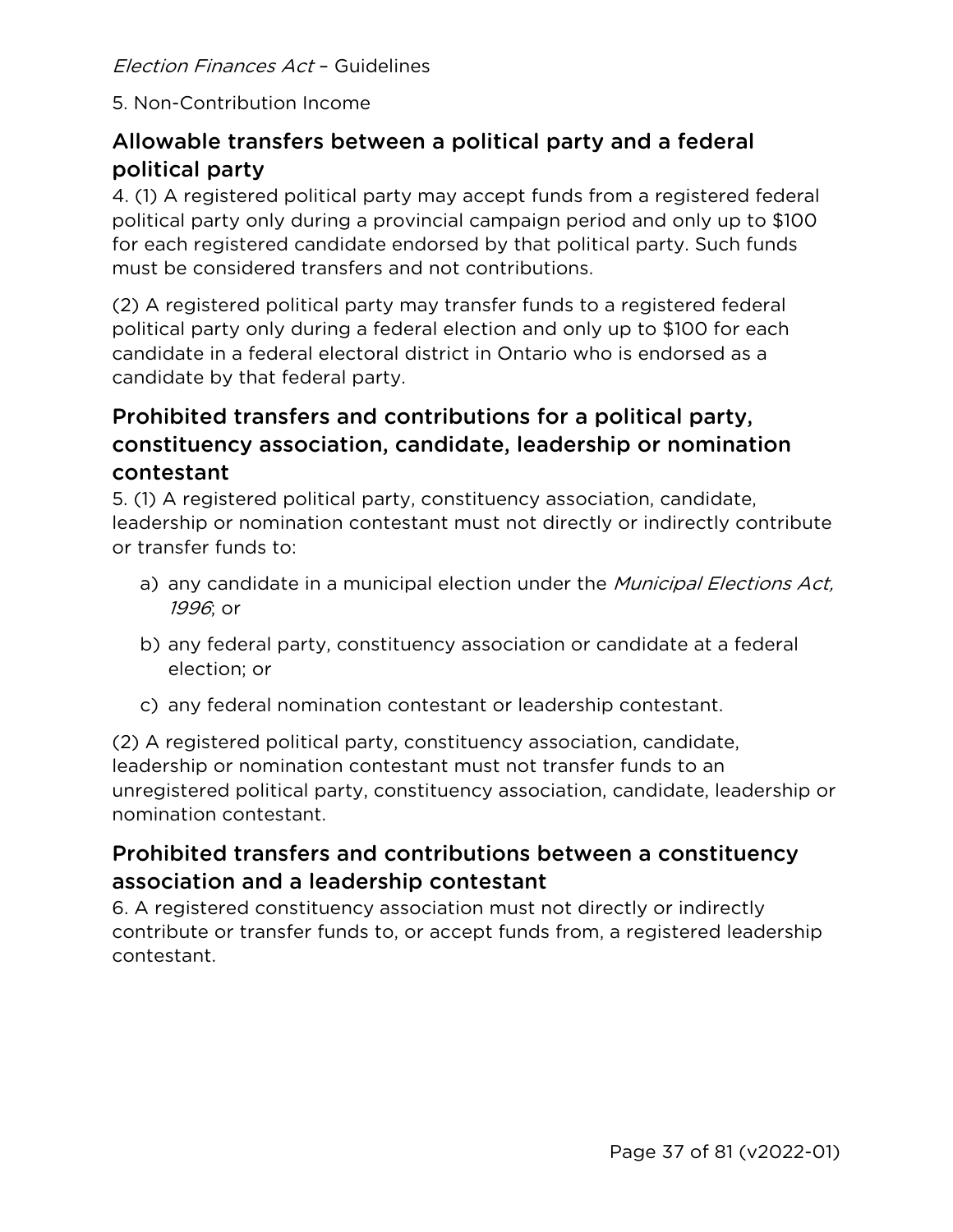6. Fund-raising

# 6. Fund-raising

This guideline explains fund-raising events, related contribution treatments and reporting requirements.

## Fund-raising

1. Fund-raising events are events held for the purpose of raising monies for a registered party, constituency association, nomination contestant, candidate or leadership contestant registered under this Act by whom or on whose behalf the event is held, and where a charge by the sale of tickets or otherwise is made for attendance.

## Information to be included in materials for a fund-raising event

2. The name of the registered political party, constituency association, candidate, leadership or nomination contestant sponsoring a fund-raising event must be clearly displayed on all materials distributed for that event. This includes any solicitation for contributions.

## Information to be posted on party website for fundraising events

3. (1) Every registered party to which section 25.1 applies must post on its website the following information respecting every fund-raising event to be held by or on behalf of the party, its constituency associations and candidates:

- a) the date of the fund-raising event;
- b) the location of the fund-raising event;
- c) the amount of the charge for attending the fund-raising event; and
- d) the identity of the recipient or recipients of the funds to be raised at the fund-raising event.

(2) The registered party must post the information described above at least three days before the date of the fund-raising event.

## Net value of a contribution

4. For purposes of recording contributions and issuing tax receipts for a fundraising event where required, if:

a) an eligible contributor provides a donation; and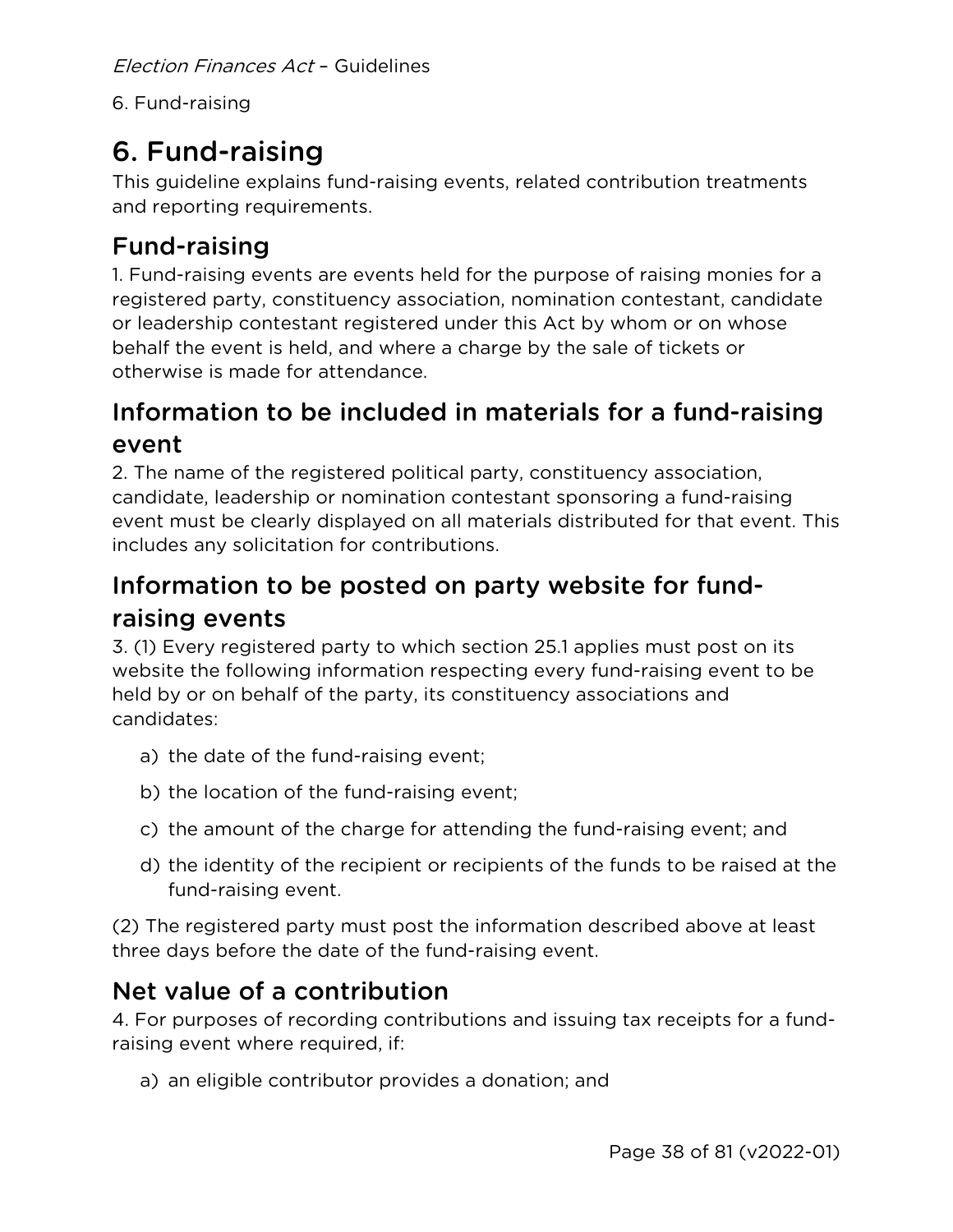#### 6. Fund-raising

b) receives back a rebate in the form of money or of goods

then the value of this rebate must be subtracted from the amount of the contributor's donation to arrive at the net amount of the contribution. This net amount determines the tax receipt amount that must be issued where required. Only the net amount of the donation must be treated as a contribution.

## Fund-raising ticket sales up to \$30 above cost may not be treated as a contribution

5. A registered political party, constituency association, candidate or leadership contestant holding a fund-raising activity has the option of considering an additional portion of the ticket price, up to a maximum of \$30 per ticket above the direct costs of the fund-raising activity, not to be a contribution.

### Goods and services supplied for a fund-raising event

6. (1) The value of goods and services supplied for a fund-raising event is deemed to be the fair market value for similar goods or services.

(2) Goods and services supplied for a fund-raising event are considered to be a contribution if the aggregate value of all goods and services provided by a supplier is greater than \$100, with the exception of voluntary unpaid labour and goods voluntarily produced by such labour.

## Goods and services offered for sale at a fund-raising event

7. (1) Any amount paid for goods or services, other than advertising services, offered for sale during a fund-raising event in excess of its fair market value must be considered a contribution.

(2) Any amount paid for advertising as a fund-raising activity must be a contribution.

## Recording and disclosure of fund-raising

8. The gross income from each fund-raising event, separated between ticket sales and other income, must be recorded in the period the activity is held and reported to the Chief Electoral Officer with the financial statements.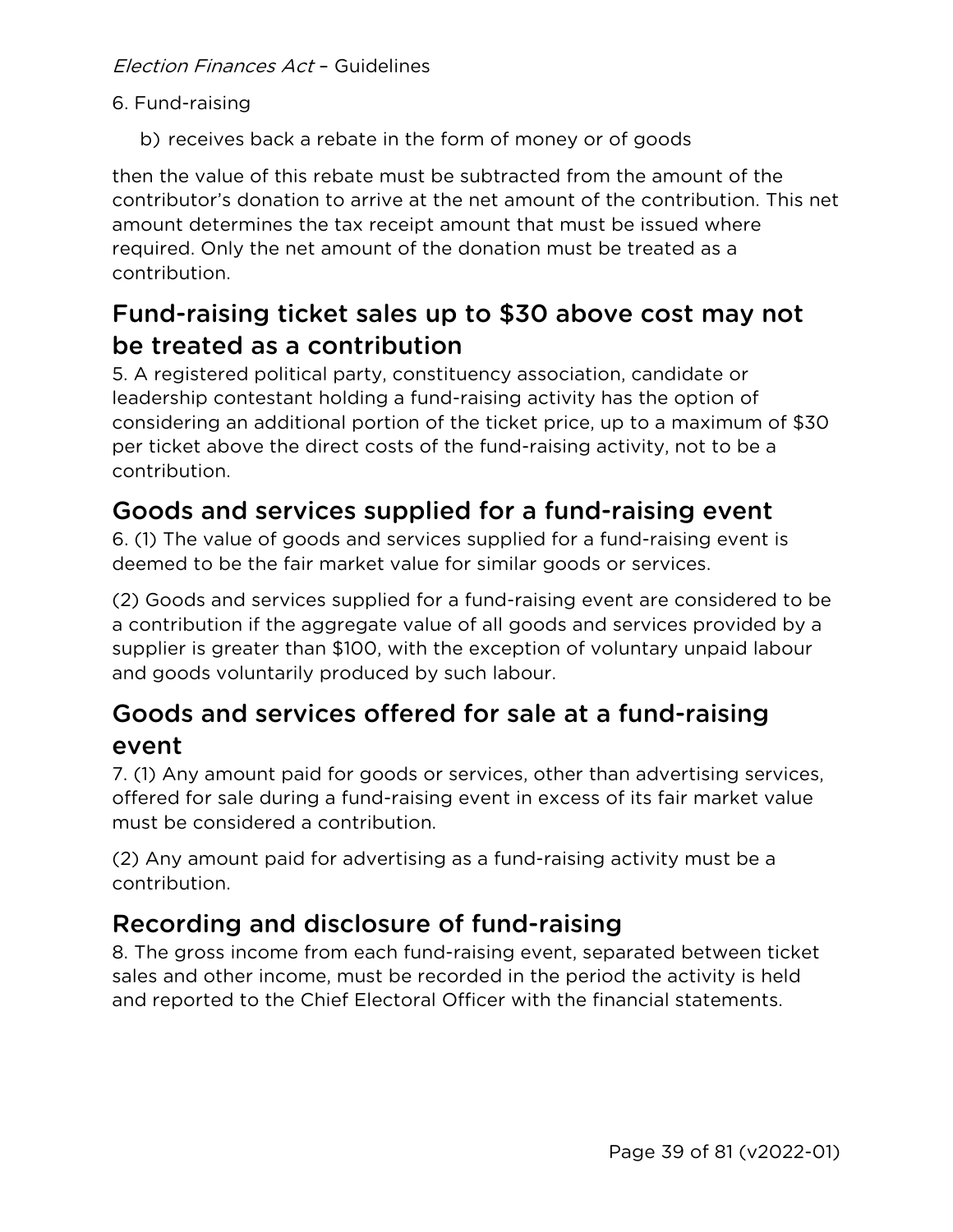7. Loans and Guarantees

# 7. Loans and Guarantees

This guideline explains loans and guarantees by a registered political party, constituency association, candidate, and leadership or nomination contestant.

## Borrowing sources

1. A registered political party, constituency association, candidate, leadership or nomination contestant must only borrow funds from:

- a) a financial institution; or
- b) a registered political party or constituency association.

Financial institution means,

- a) a bank or authorized foreign bank within the meaning of section 2 of the *Bank Act (Canada)*,
- b) a corporation registered under the Loan and Trust Corporations Act,
- c) a credit union within the meaning of the Credit Unions and Caisses Populaires Act, 2020, or
- d) a retail association as defined under the *Cooperative Credit* Associations Act (Canada).
- 2. No person, including a candidate, is permitted to make a loan.

3. Any delay in paying suppliers or other liabilities may be deemed to be a loan from an ineligible source by the Chief Electoral Officer.

## When to receive a loan?

The following text explains the timing of loans for a registered political party, constituency association, candidate, and leadership or nomination contestant.

### Timing for a political party or constituency association

4. A registered political party or constituency association may borrow at any time as part of its ongoing regular operations.

### Timing for a candidate

5. A candidate may borrow only during the campaign period and once he or she is registered with the Chief Electoral Officer.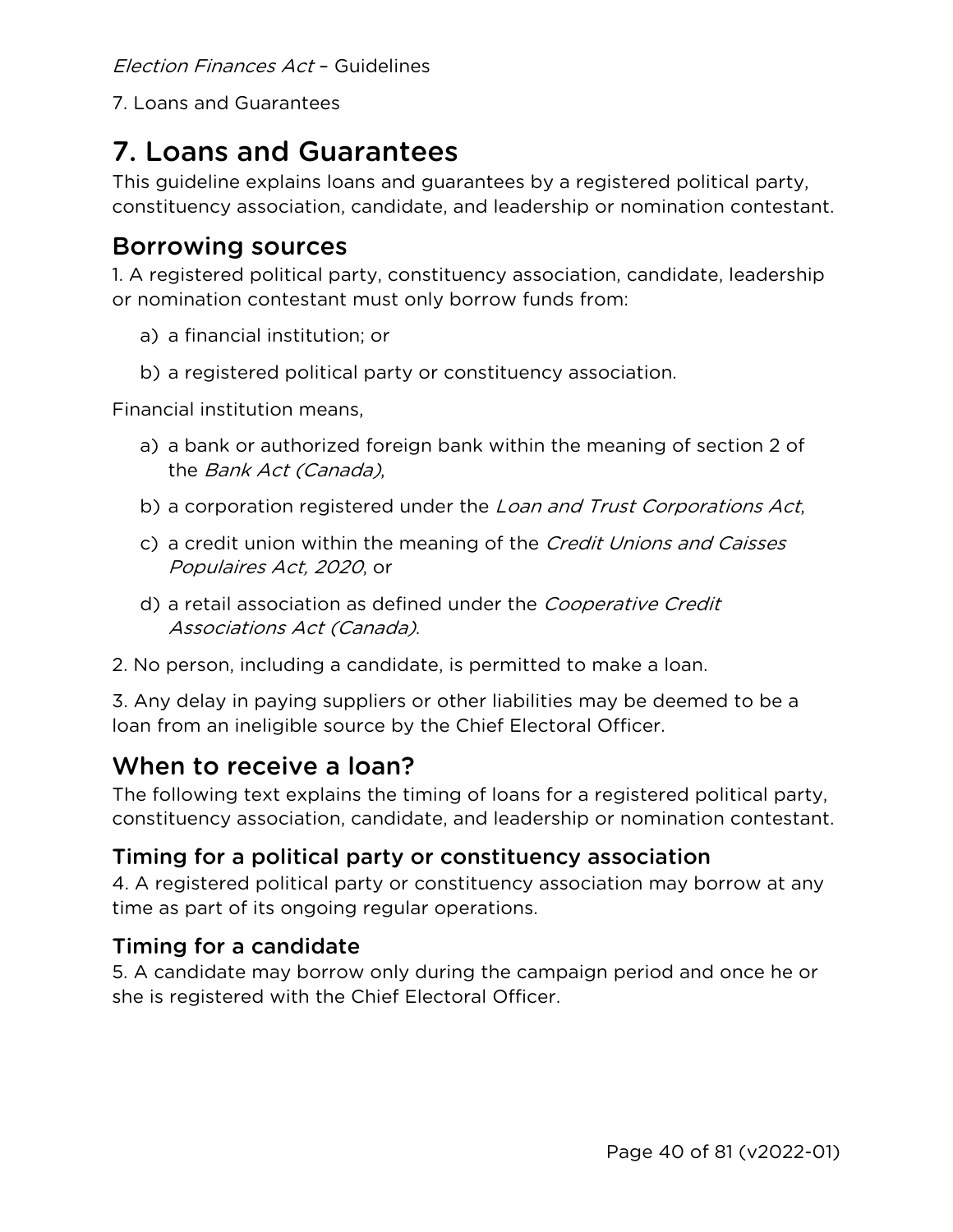7. Loans and Guarantees

### Timing for a leadership or nomination contestant

6. A leadership or nomination contestant may borrow for the leadership or nomination contest only after he or she is registered with the Chief Electoral Officer.

## Guarantees and collateral security

7. (1) A political party, constituency association, candidate, leadership or nomination contestant may only receive support in the form of a guarantee or collateral security from:

- a) an entity entitled to make a loan; or
- b) a person entitled to make a contribution.

(2) A guarantee is considered a contribution for the purposes of this Act, and contribution requirements and limits apply. But a guarantee is not receiptable until it is paid. Therefore, the limit on a guarantee for a new loan is the current contribution limit, which is applied to the guarantor's annual contribution limit.

### Loans as contributions

8. (1) A loan to a political party, constituency association, candidate, leadership or nomination contestant is not considered a contribution, except as follows:

- a) If the financial institution waives the right to recover the loan, the amount waived is considered a contribution subject to the contribution limits; or
- b) If the loan is made at an interest rate lower than the applicable market rate, the interest forgone by the financial institution (the difference between the actual interest charged and the market rate) is considered a contribution and is subject to the contribution limits.

(2) If the borrower defaults on a loan, the financial obligation of the registered political party, constituency association, candidate, leadership or nomination contestant is transferred to the guarantor. If the guarantor waives the right to recover all or partial payment from the principal debtor, the amount waived by the guarantor is considered a contribution to the political party, constituency association, candidate, leadership or nomination contestant and is subject to the contribution limits. Terms of repayment must be reported to the Chief Electoral Officer.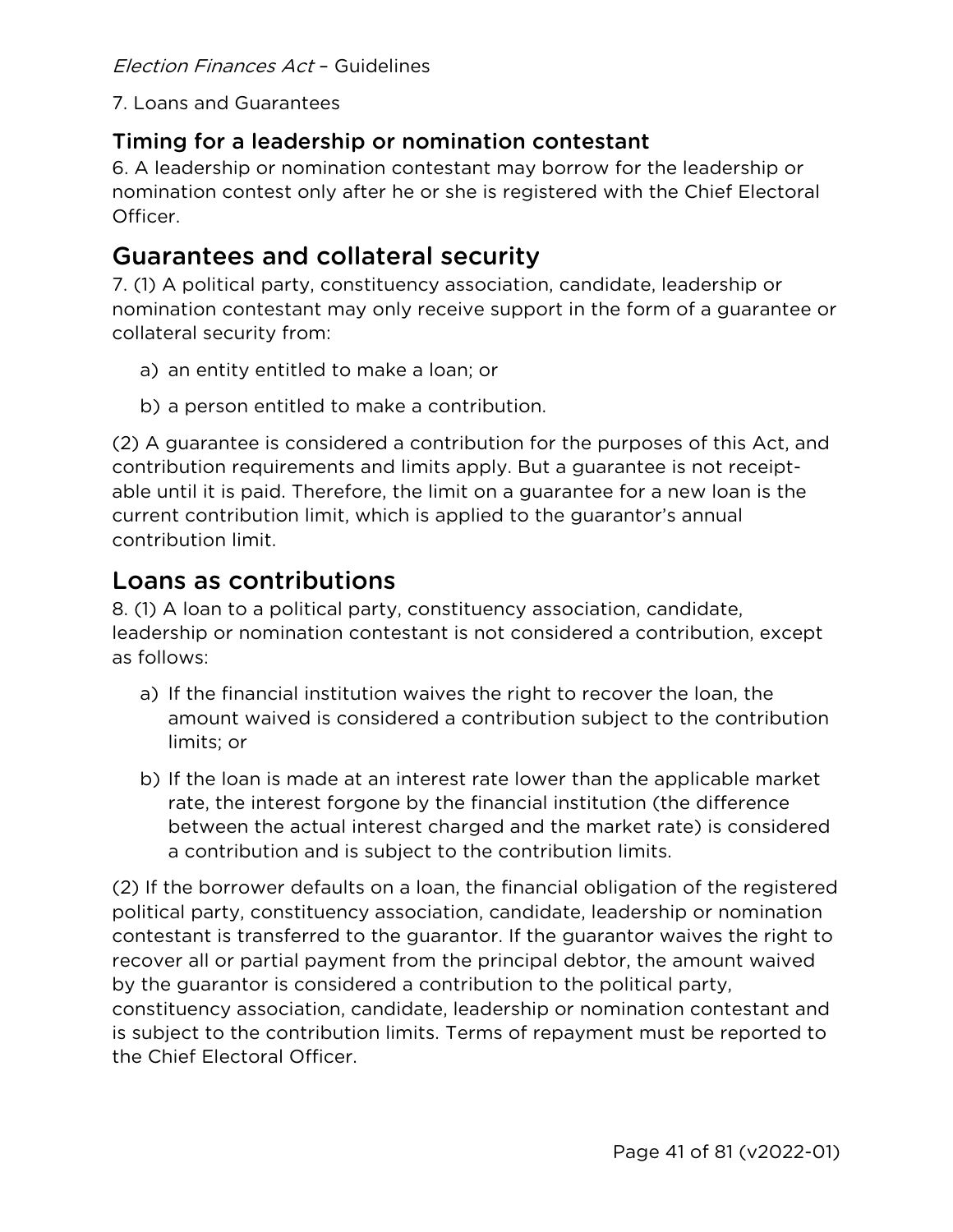#### 7. Loans and Guarantees

## Time Limits – loans and guarantees

9. Every political party, constituency association, candidate, leadership or nomination contestant that receives a loan must repay the loan in full no more than two years from:

- a) in the case of a nomination contestant, the date that a candidate is selected for the electoral district for the nomination contestant's party;
- b) in the case of a leadership contestant, the date that a leader is selected for the contestant's party;
- c) in the case of a candidate, polling day; or
- d) in the case of a party or constituency association, the day that the loan is due according to its terms.

No person must guarantee the loan for a period longer than the applicable period.

### Responsibility for payment of candidate's deficit

10. A registered political party or constituency association must assume any deficit remaining from the campaign of a registered candidate endorsed as the official candidate of that political party or constituency association. The political party or constituency association must be responsible for ensuring that any borrowing is repaid.

## Reporting of loans

11. Information regarding any borrowings by a political party, constituency association, candidate or leadership contestant must be reported to the Chief Electoral Officer as part of the financial statements.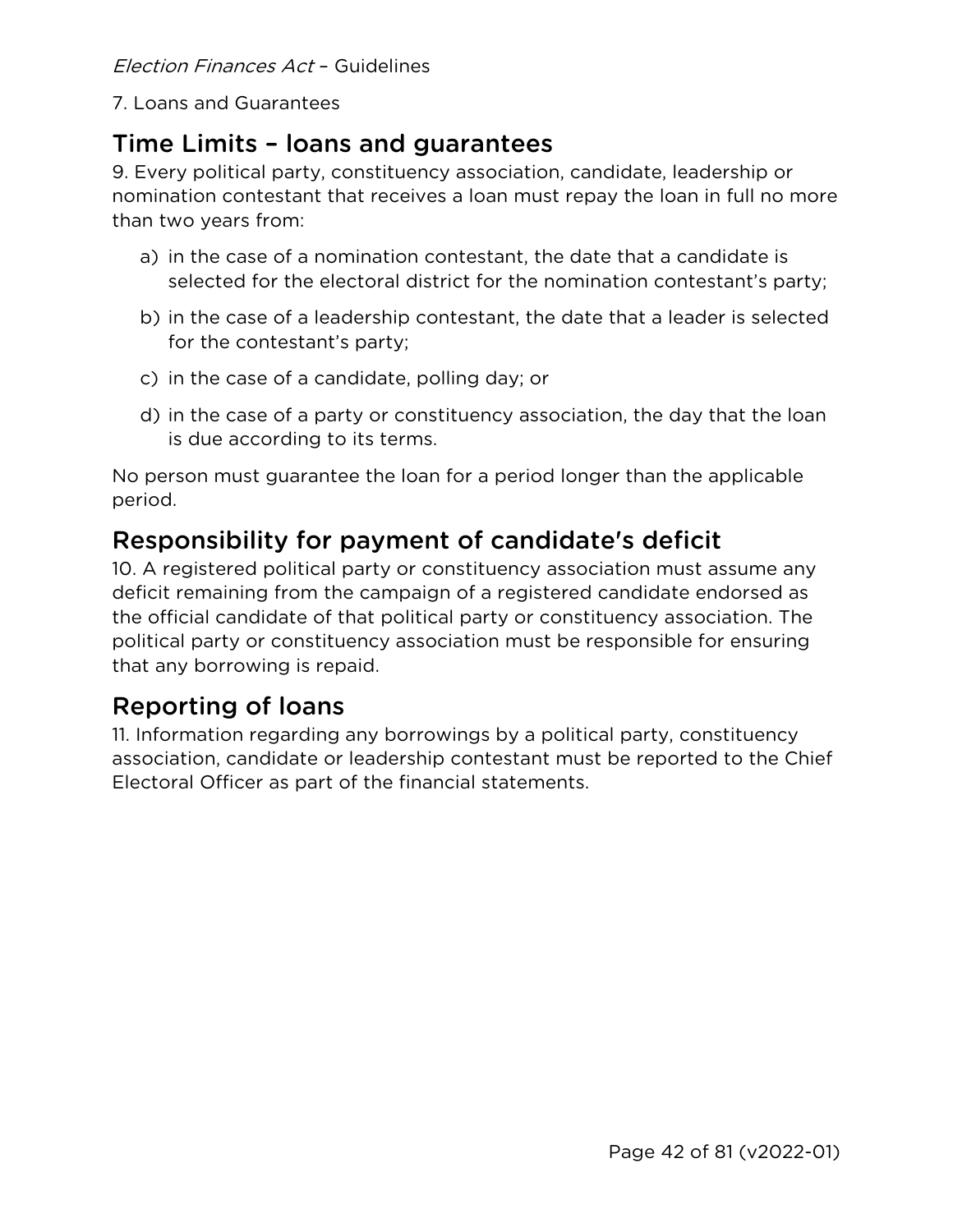8. Political Advertising

# 8. Political Advertising

This guideline explains political advertising: the authorization requirements, and the blackout period and survey restrictions for a registered political party, constituency association, candidate, third party or any person; and the spending limit for a political party.

## Definition

1. Political advertising is defined as advertising or communications in any broadcast, print, electronic, or other medium with the purpose of promoting or opposing any registered political party or its leader or the election of a registered candidate. Political advertising includes advertisements in newspapers, journals, and magazines; promotion on TV and radio; and advertisements placed on lawn signs, billboards, bus shelters, and the Internet (including websites, blogs, and social networking sites), etc.

The definition of "political advertising" encompasses election-related advertising or communications that are expressly or impliedly directed to political parties or their leaders, candidates or platforms. It includes electionrelated advertising that takes a position on an issue of public policy that is closely associated with a registered party or its leader or a registered candidate in relation to an upcoming election (sometimes called "issue advertising").

The Act restricts advertising that is expressly or impliedly related to an election, i.e. directed at parties and their leaders, candidates or platforms. On the other hand, the Act does not restrict public campaigns for or against particular legislative or policy initiatives which are not election-oriented, even when that advertising coincides with a regulated period for third party political advertising. In other words, issue advertising on matters of public importance that is not expressly or impliedly related to an election is not "political advertising" under the Act.

### What is "closely associated"?

Determining whether a given issue is "closely associated" with a party, its leader, or a candidate will depend on which issues are likely to be addressed in the upcoming election campaign, or which are distinctly associated with a particular party, leader, or candidate in the public discourse, such that advertising relating to that issue is in effect an indirect advertisement for or against that party, leader, or candidate. A party's own advertising, election platform, and talking points will all be relevant considerations in determining whether an issue is "closely associated" to a party, its leader, or a candidate.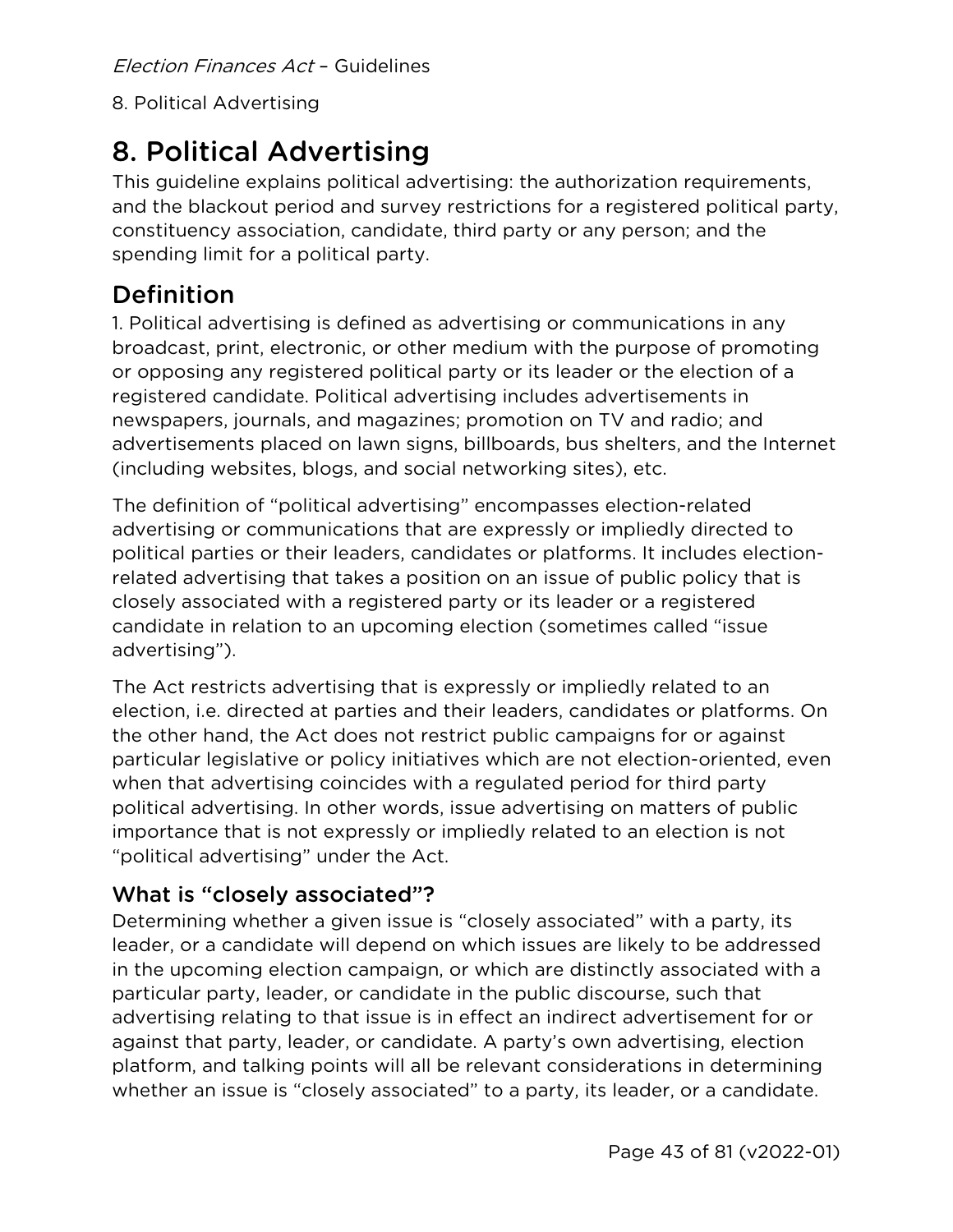#### 8. Political Advertising

When election day is further away (for example, at the beginning of the "nonelection period"), it will be less clear what issues are likely to be "closely associated" with a party, its leader, or a candidate in relation to the upcoming election. Advertising placed earlier in the non-election period is therefore less likely to constitute "political advertising" than advertising place later in the non-election period or during the election period.

Whether issue advertising is election-oriented depends on the purpose for which the advertisement was placed. If the purpose of the advertising is to influence the outcome of an election, then the advertising falls within the definition of "political advertising". If the purpose of the advertising is to promote a pre-existing advocacy campaign, it is less likely that this will be viewed as political advertising. Where an advertisement may have more than one purpose, the Chief Electoral Officer considers whether the main purpose of the advertisement is related to an election.

In determining whether advertising (including issue advertising) is "political advertising" the Chief Electoral Officer considers the following criteria:

- a) whether it is reasonable to conclude that the advertising was specifically planned to coincide with the period referred to in Spending Limits section;
- b) whether the formatting or branding of the advertisement is similar to a registered political party's or registered candidate's formatting or branding or election material;
- c) whether the advertising makes reference to the election, election day, voting day, or similar terms;
- d) whether the advertisement makes reference to a registered political party or registered candidate either directly or indirectly;
- e) whether there is a material increase in the normal volume of advertising conducted by the person, organization, or entity;
- f) whether the advertising has historically occurred during the relevant time of the year;
- g) whether the advertising is consistent with previous advertising conducted by the person, organization, or entity;
- h) whether the advertising is within the normal parameters of promotion of a specific program or activity; and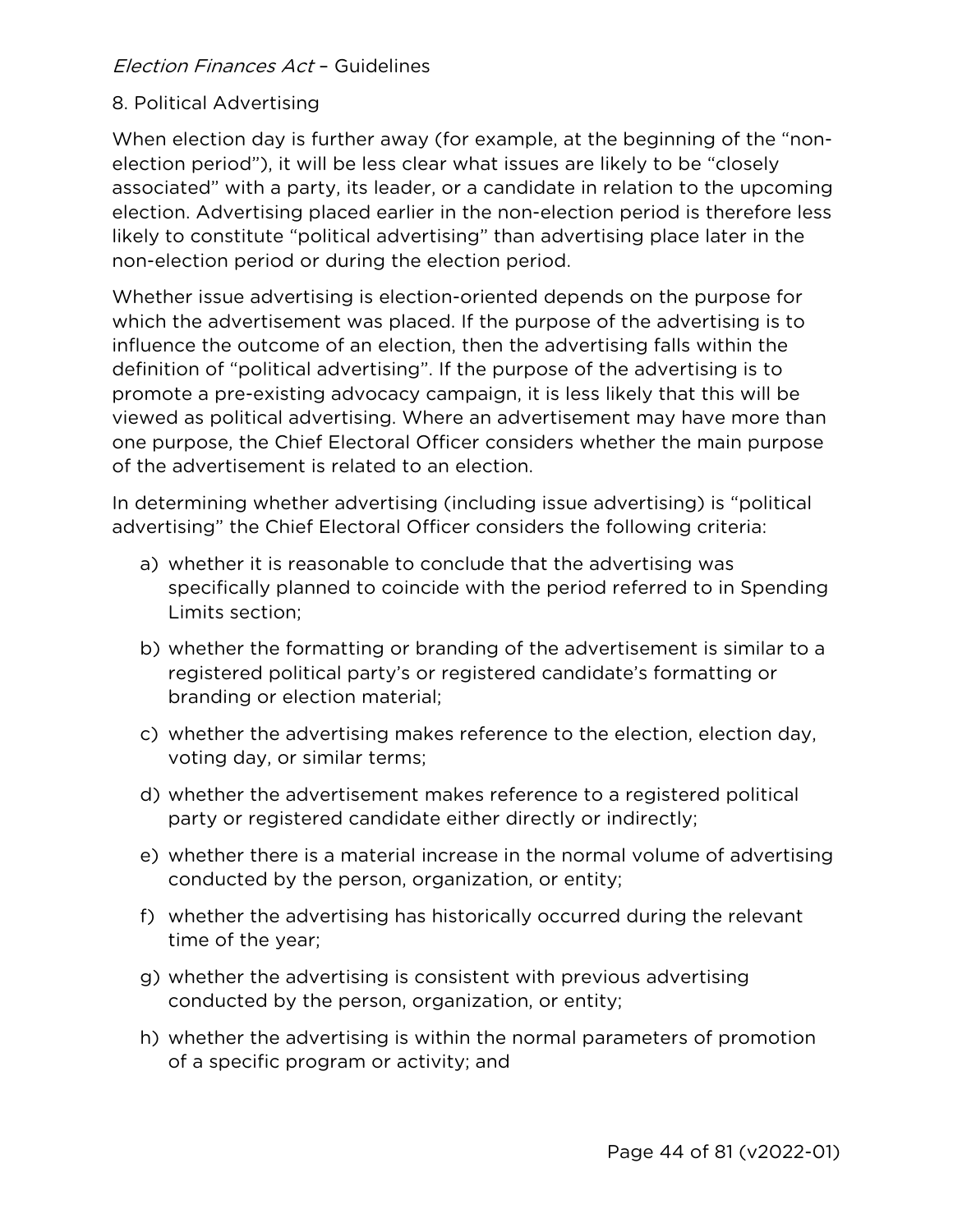#### 8. Political Advertising

i) whether the content of the advertisement is similar to the political advertising of a party, constituency association, nomination contestant, candidate or leadership contestant registered under the Act.

The Chief Electoral Officer also considers any other relevant factors that may indicate that a particular advertisement is or is not related to an upcoming election.

While the Chief Electoral Officer will consider all of the circumstances relevant to any given advertisement, the Chief Electoral Officer considers it highly significant if the advertising includes any reference to the election, election day, voting day, or similar terms; or (ii) to a registered political party, its leader, or registered candidate (either directly or indirectly). Advertising that includes such references will generally constitute political advertising.

### What is not political advertising?

Political Advertising does not include:

- a) the transmission to the public of an editorial, a debate, a speech, an interview, a column, a letter, a commentary or news;
- b) the distribution of a book, or the promotion of the sale of a book, for no less than its commercial value, if the book was planned to be made available to the public regardless of whether there was to be an election;
- c) communication in any form directly by a person, group, corporation or trade union to their members, employees or shareholders, as the case may be;
- d) the transmission by an individual, on a non-commercial basis on the Internet, of his or her personal political views; or
- e) the making of telephone calls to electors only to encourage them to vote.

## Authorization on political advertising

2. (1) All pre-writ advertising sponsored or paid for by a registered political party or constituency association must name the registered political party or constituency association who is sponsoring or paying for it.

(2) All advertising appearing during the campaign period must name the registered political party, constituency association, candidate, third party or any person sponsoring or paying for it.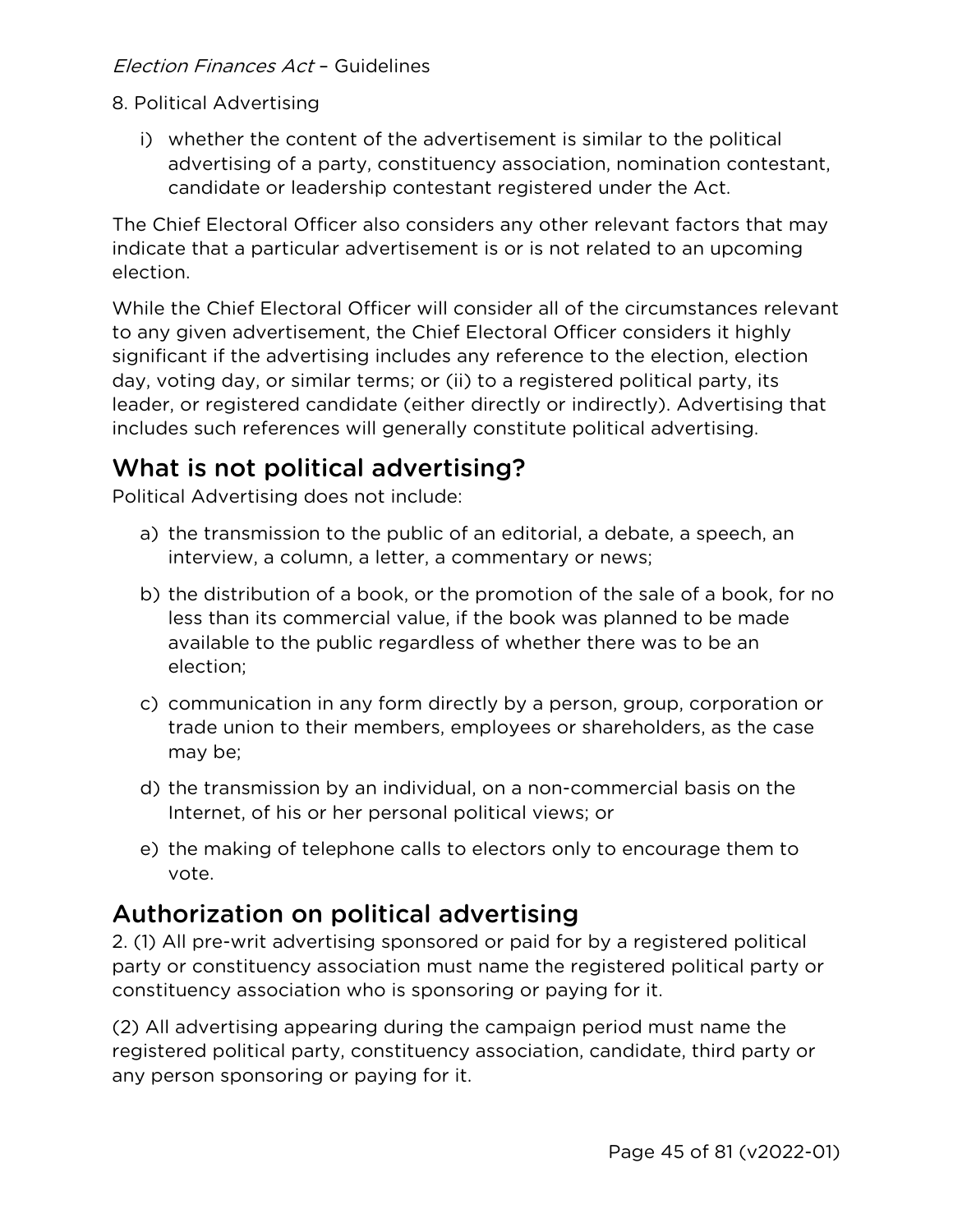8. Political Advertising

## Restrictions on political advertising during blackout period

3. (1) No registered political party, constituency association, candidate or third party must conduct paid commercial political advertising during a blackout period. Paid commercial political advertising excludes the official internet website of a registered political party, registered constituency association or registered candidate, or their authorized lawn signs, pamphlets, mass or individual mailings, automated or individual telephone calls, or social media communications.

(2) A blackout period includes the day before polling day and polling day for all elections.

(3) The following are exceptions of political advertising allowed during a blackout period:

- a) genuine news reporting, including interviews, commentaries, or other works prepared for and published by any newspaper, magazine, or other periodical publication in any medium without any charge to the registered political party, constituency association, candidate or third party. A broadcaster may similarly broadcast genuine news stories; however, these are subject to the provisions of and regulations and guidelines under the Broadcasting Act (Canada);
- b) the publication of political advertising, on polling day or the day before polling day, in a newspaper that is published once a week or less often and whose regular day of publication falls on that day;
- c) a political advertisement on the internet or in a similar electronic medium, if posted before and not altered or further distributed during a blackout period;
- d) a registered political party's, constituency association's, or candidate's official website, including edits and updates to the website; and
- e) a political advertisement in the form of a poster or billboard, if posted before and not altered during a blackout period, such as advertisements on public transit buses, bus shelters, and subway stations.

## Restrictions on election surveys

4. No person, corporation, trade union, registered political party, constituency association or third party must publish, broadcast or transmit to the public, in an electoral district on polling day before the close of all the polling stations in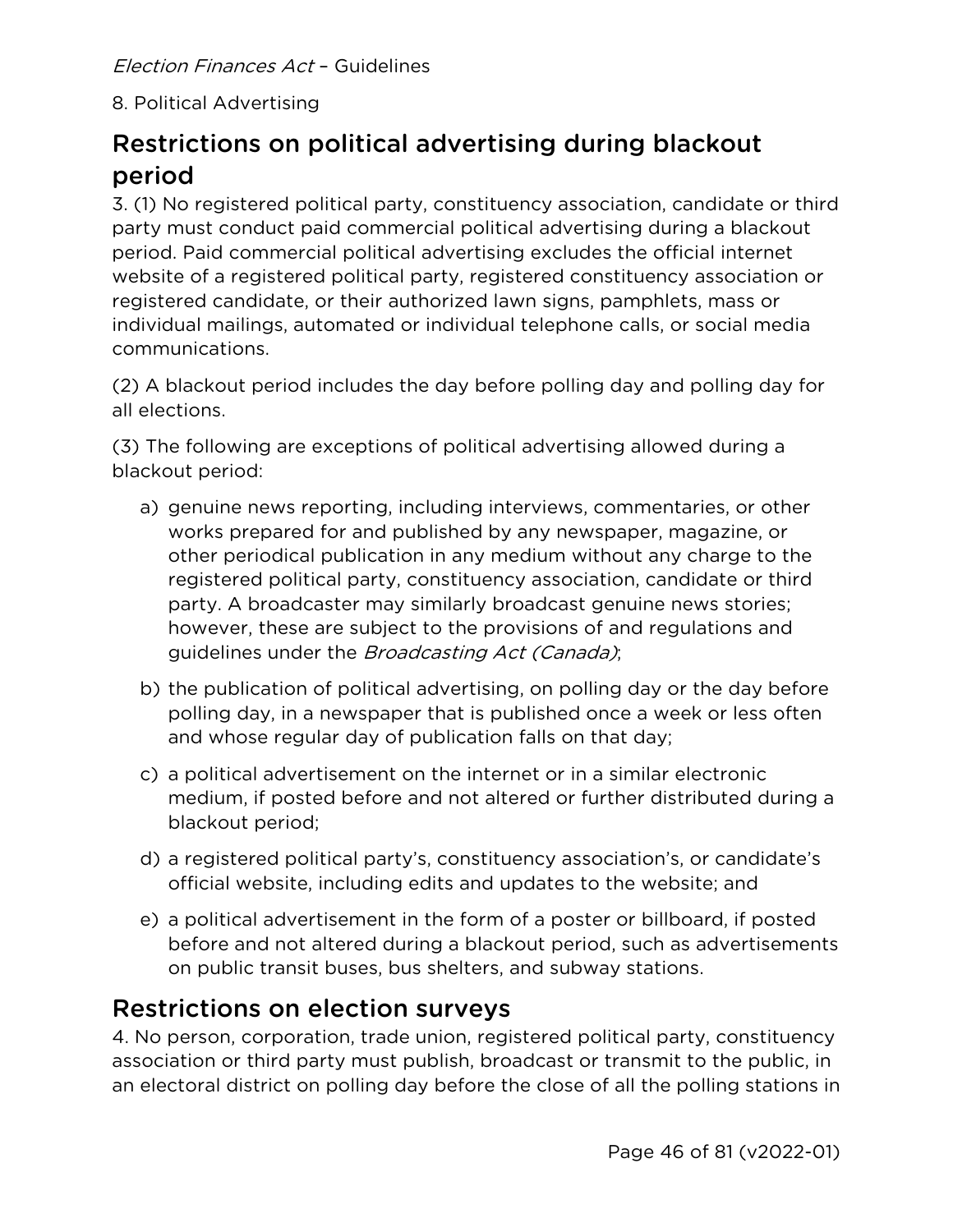#### 8. Political Advertising

that electoral district, the results of an election survey that have not previously been made available to the public.

### Advertising spending limit for political parties

5. The total political advertising expenses incurred by a registered political party during the six-month period immediately before the issue of a writ of election for a general election held in accordance with subsection 9(2) of the Election Act, must not exceed \$1,000,000, multiplied by the indexation factor determined under section 40.1 of the *Election Finances Act* for the calendar year and rounded to the nearest dollar.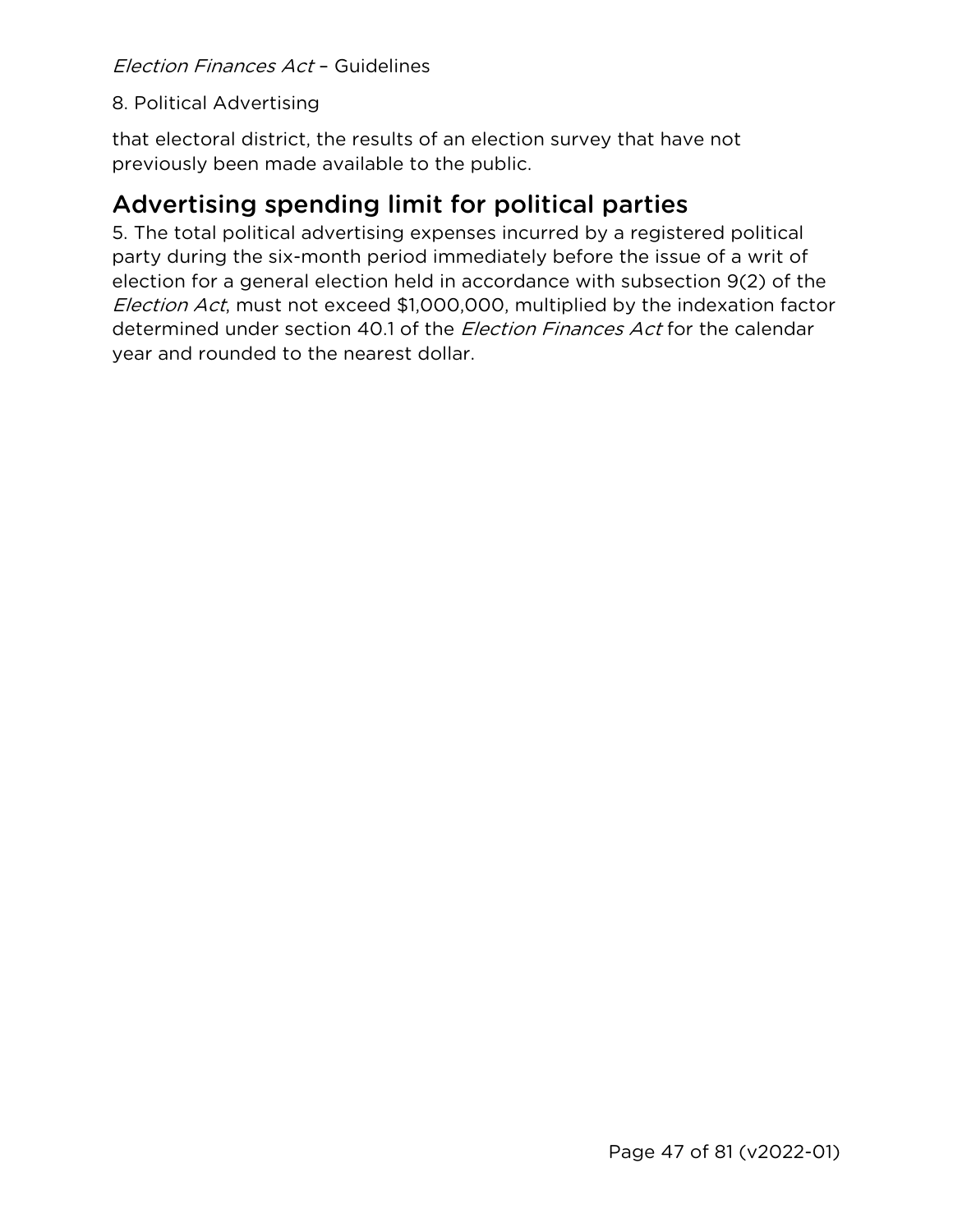9. Campaign Expenses

# 9. Campaign Expenses

This guideline explains campaign periods, and the related expenses and limits for a political party, constituency association and candidate.

## Meaning of campaign expenses

1. (1) A campaign expense is any expense incurred for goods or services in relation to an election by or on behalf of a registered political party, constituency association or candidate for use in whole or in part during the period commencing at the start of the campaign period and terminating on polling day.

(2) A campaign expense includes the value of any goods held in inventory or prepaid expenses for services for any registered candidate or political party, and any contribution of goods and services to the registered political party, constituency association or candidate for use in whole or in part during the period commencing at the start of the campaign period and terminating on polling day.

(3) A campaign period is:

- a) in a fixed date general election, the period commencing at 12:01am on the day the writ for an election is issued and terminating three months after polling day; and
- b) in a by-election or general election with a non-fixed election date, the period commencing with the issuance of the writ for an election and terminating three months after polling day.

## Campaign expense limit

The following text explains the campaign expense limit for a political party, and the joint limit for a candidate and the endorsing constituency association.

### Number of electors for determining campaign expense limit

2. The number of electors, for purposes of determining the limit on campaign expenses for a registered political party or candidate and constituency association, is defined as the greater of:

- a) the number of electors shown in the preliminary list of electors provided to candidates; and
- b) the number of electors entitled to vote as determined by the Chief Electoral Officer after polling day.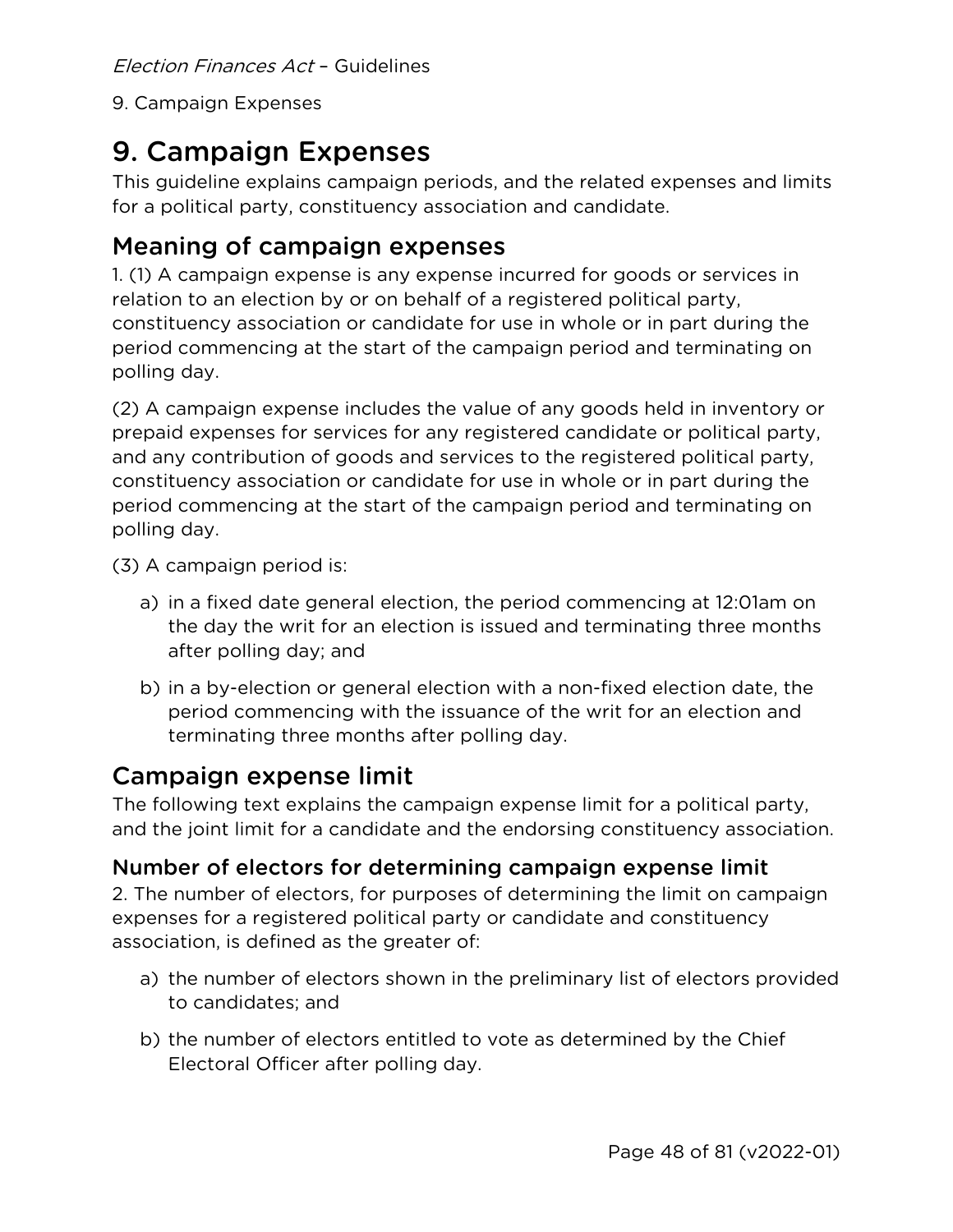#### 9. Campaign Expenses

### Campaign expense limit for a political party

3. The total campaign expenses incurred by a registered political party and anyone acting on behalf of the political party during a campaign period must not exceed the amount determined by the Chief Electoral Officer. The amount is calculated by multiplying the number of electors in each electoral district in which there is an official candidate of the political party by an indexed amount specified under section 38(2) of the *Election Finances Act* for the calendar year and rounded to the nearest cent.

### Joint campaign expense limit for a candidate and constituency association

4. (1) The joint campaign expense limit of a registered candidate together with the registered constituency association endorsing that candidate must not exceed the amount that is determined by the Chief Electoral Officer. This is calculated by multiplying the number of electors in the candidate's electoral district by an indexed amount specified under section 38(3.1) of the *Election* Finances Act for the calendar year and rounded to the nearest cent.

(2) In the case of registered candidates in the electoral districts of Algoma-Manitoulin, Kenora-Rainy River, Kiiwetinoong, Mushkegowuk-James Bay, Nickel Belt, Thunder Bay-Atikokan, Thunder Bay-Superior North, and Timiskaming-Cochrane, the joint campaign expense limit is increased by a further indexed amount specified under section 38(3.4) of the *Election* Finances Act for the calendar year and rounded to the nearest cent.

(3) The total campaign expense incurred by a registered candidate includes expenses incurred by a registered political party acting on behalf of the candidate.

### Campaign expenses not subject to campaign expense limit

5. Campaign expenses not subject to the campaign expense limit are:

- a) expenses incurred by a candidate in seeking nomination in accordance with the *Election Act*,
- b) expenses incurred by a registered candidate with disabilities that are directly related to the candidate's disabilities;
- c) auditor's and accounting fees;
- d) interest on authorized loans;
- e) expenses incurred in holding a fund-raising event;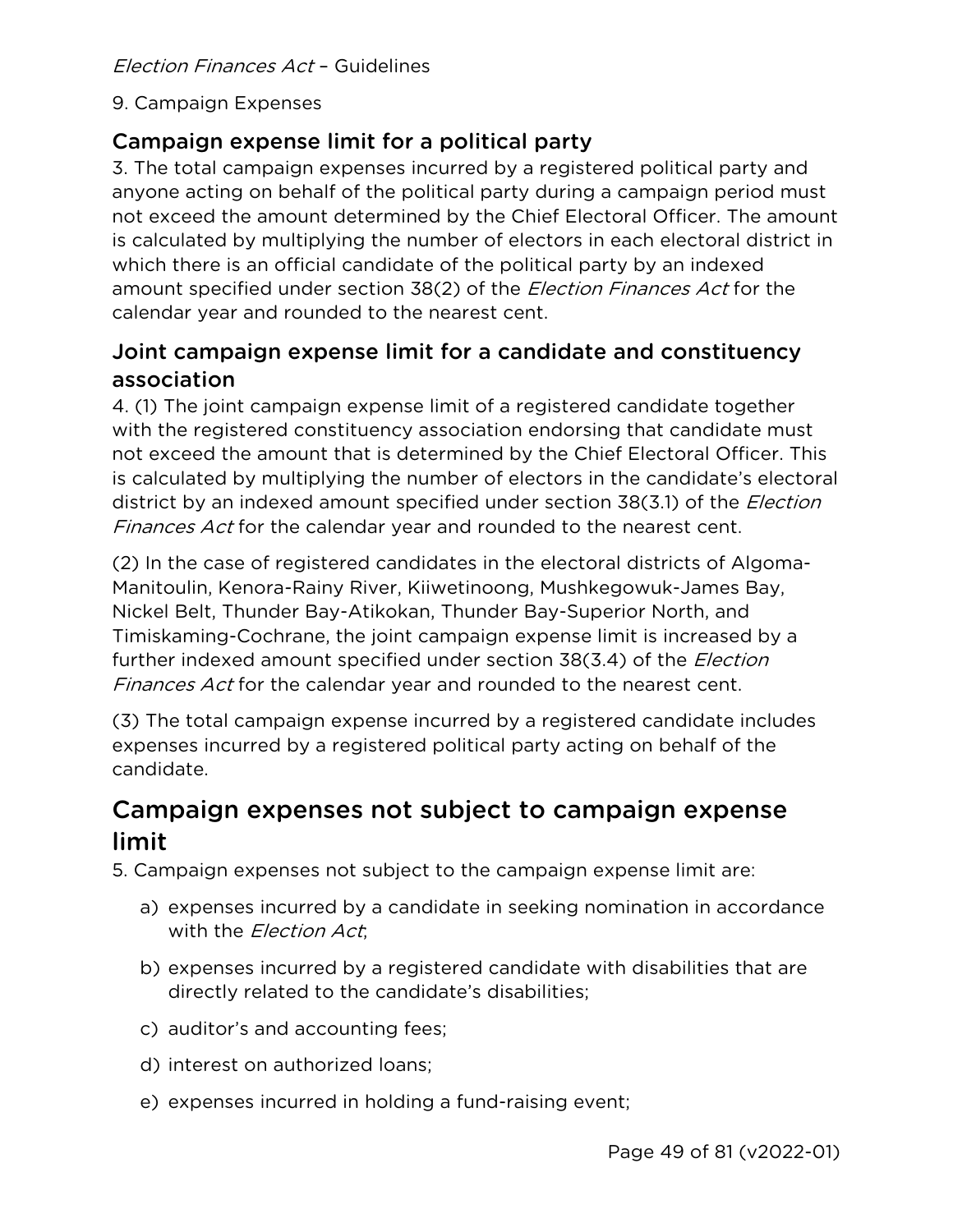- 9. Campaign Expenses
	- f) expenses incurred for victory parties held and "thank you" advertising published after polling day;
	- g) expenses incurred relating to the administration of a registered political party or constituency association;
	- h) authorized transfers;
	- i) fees paid for maintaining a credit card facility;
	- j) expenses relating to a recount in respect of the election;
	- k) child care expenses of a registered candidate;
	- l) expenses relating to research and polling;
	- m) travel expenses; and
	- n) expenses incurred during the period from the day after polling day to the end of the campaign period.

### Approval by candidate's chief financial officer of constituency association's spending on campaign expenses

6. A registered candidate's chief financial officer must state in writing to a registered constituency association endorsing that candidate the aggregate amount the constituency association may spend during a campaign. No registered constituency association must spend in excess of this amount without written approval by the candidate's chief financial officer.

## Submission of payment claims to a political party, constituency association or candidate

7. Every person, corporation or trade union who has any claim for payment in relation to a campaign expense must submit such claim within three months after polling day to the chief financial officer of the registered political party, constituency association or candidate to which the expense relates.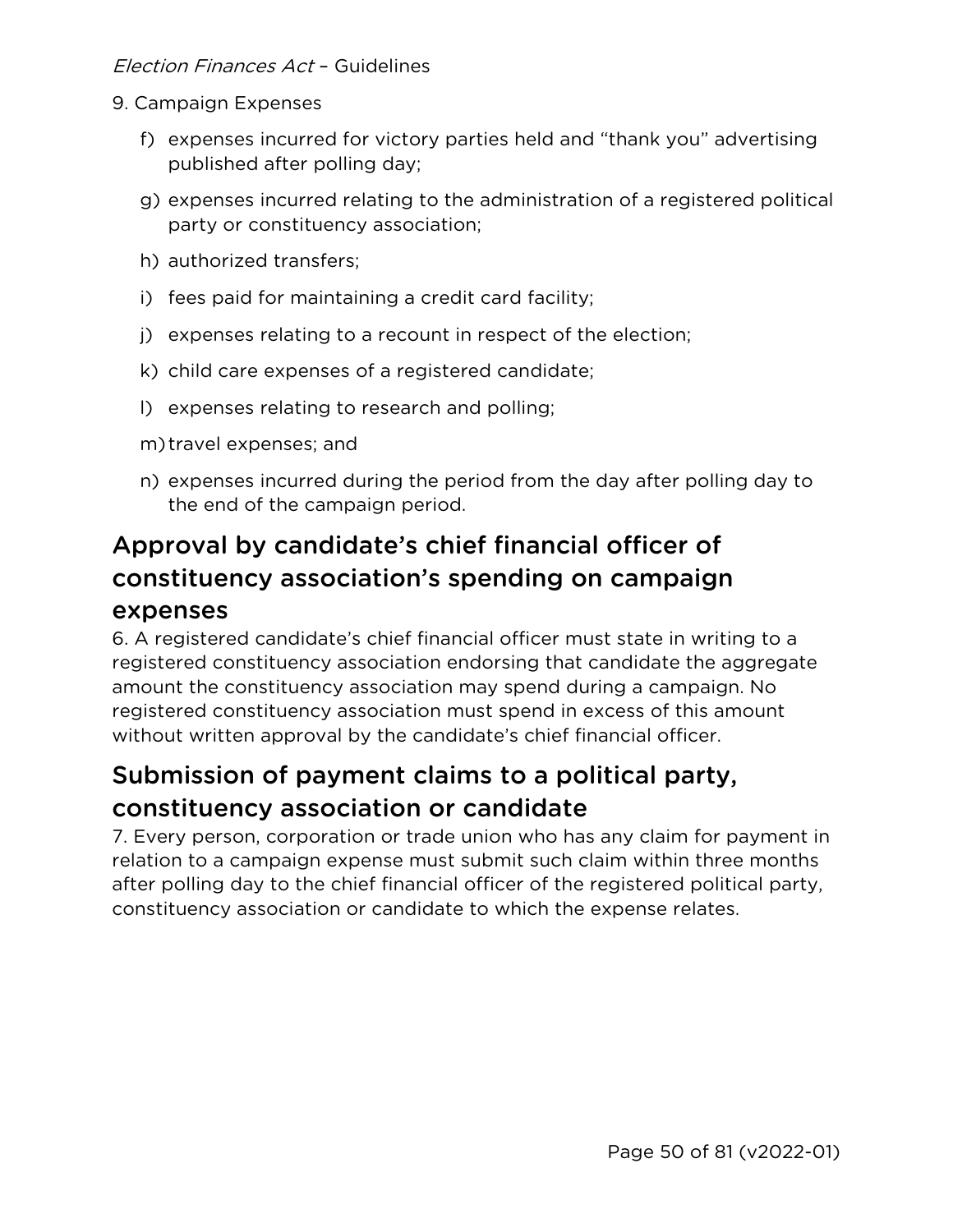10. Public Funding of Expenses

# 10. Public Funding of Expenses

This guideline explains the political party and candidate reimbursements, and political party and constituency association quarterly allowances.

## Popular vote for determining reimbursement for a political party or candidate

1. The popular vote, for purposes of determining the reimbursement for a registered political party or candidate, is defined as the total ballots cast in an electoral district excluding those rejected, cancelled, declined or unused.

## Conditions for reimbursement entitlement for a political party or candidate

2. (1) A registered political party or candidate is not entitled to a reimbursement unless the campaign period financial statements have been filed and the Chief Electoral Officer is satisfied that the political party or candidate meets the requirements of the *Election Finances Act*.

(2) For a registered candidate to be entitled to a reimbursement, the registered constituency association endorsing the candidate, if any, must also have satisfactorily filed its annual and campaign period financial statements.

# Political party reimbursement

The following text explains the reimbursement entitlement and payments for a political party.

### Reimbursement of a political party's expenses

3. (1) A registered political party is entitled to be reimbursed by the Chief Electoral Officer in each electoral district where its registered candidates receive at least 15 percent of the popular vote.

(2) For each electoral district in which the political party is eligible for reimbursement, the amount of the reimbursement must be the lesser of the total campaign expenses incurred and the amount determined by multiplying 5¢ by the number of electors entitled to vote in that electoral district.

### Interim payment of reimbursement to a political party

4. The Chief Electoral Officer may, on receiving the financial statements and auditor's report, make an interim payment of up to 50 percent of the reimbursement amount to which a registered political party will be entitled once the Chief Electoral Officer is satisfied that the requirements of the Election Finances Act are met.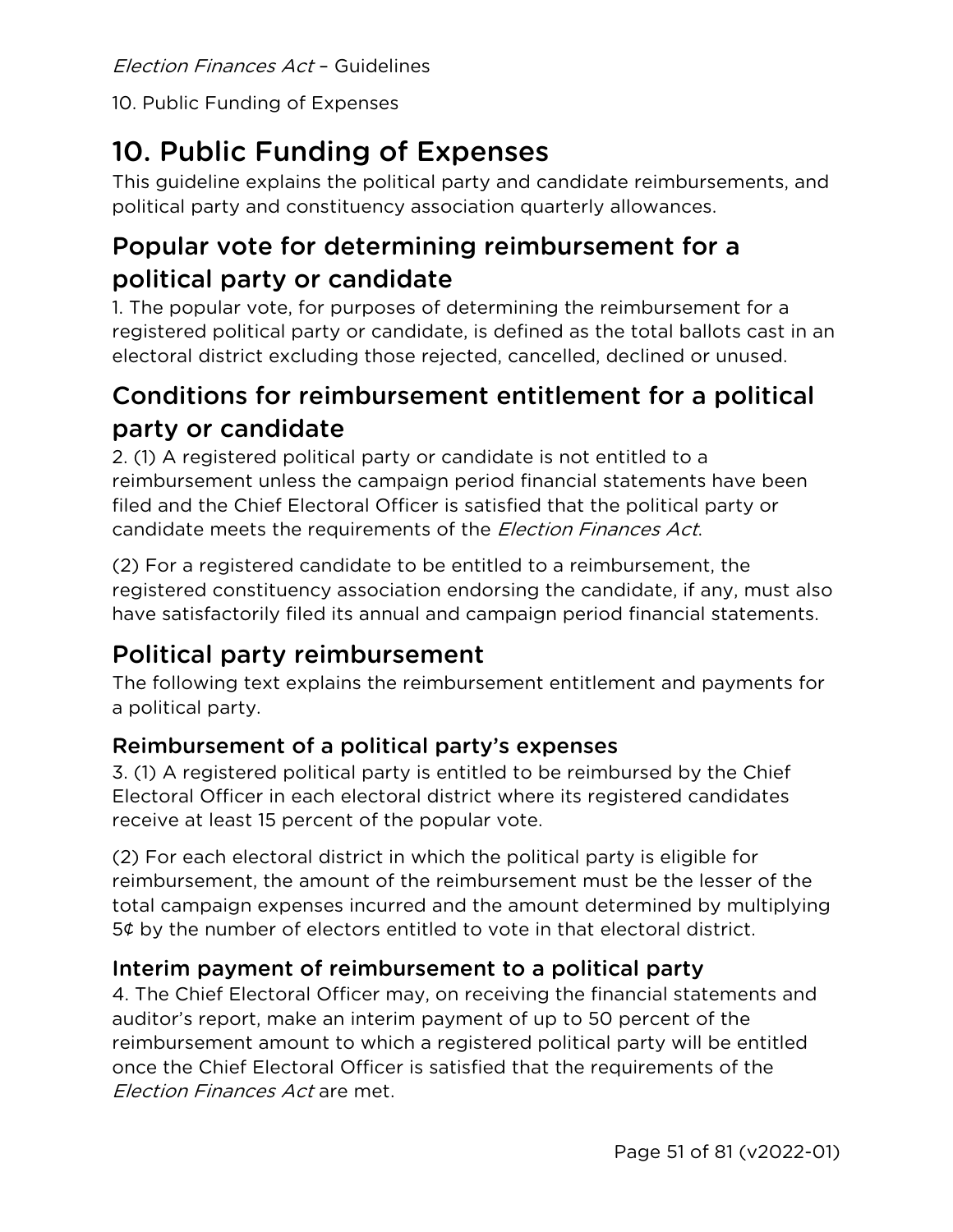10. Public Funding of Expenses

### Candidate reimbursement

The following text explains the reimbursement entitlement, and surplus or deficit treatment for a candidate.

#### Partial reimbursement of a candidate's campaign expenses

5. (1) Every registered candidate who receives at least 5 percent of the popular vote in his or her electoral district is entitled to be reimbursed by the Chief Electoral Officer for the lesser of:

- a) 20 percent of the campaign expenses of the candidate and registered constituency association endorsing the candidate for the campaign period, as shown on the campaign period statement of income and expenses filed with the Chief Electoral Officer; and
- b) 20 percent of the campaign expense limit to which the candidate and constituency association are subject.

(2) For registered candidates in the electoral districts of Algoma-Manitoulin, Kenora-Rainy River, Kiiwetinoong, Mushkegowuk-James Bay, Nickel Belt, Thunder Bay-Atikokan, Thunder Bay-Superior North, and Timiskaming-Cochrane, the amount of reimbursement is increased by an indexed amount specified under section 38(3.4) of the *Election Finances Act* for the calendar year and rounded to the nearest cent.

### Deficit in a candidate's account

6. Where a registered candidate's financial statements show a deficit, the deficit must be treated as follows:

- a) First, any reimbursement that the candidate is entitled to must be applied to reduce the deficit; then
- b) Any remaining deficit must, in the case of a candidate endorsed by a registered political party, be assumed by the registered constituency association endorsing that candidate.

### Surplus in a candidate's account

7. Any surplus, determined by taking into account a registered candidate's financial statements and any partial reimbursement that the candidate is entitled to, must be immediately paid:

- a) in the case of a candidate endorsed by a registered political party, to the political party or to the registered constituency association endorsing that candidate; or
- b) in the case of an independent candidate,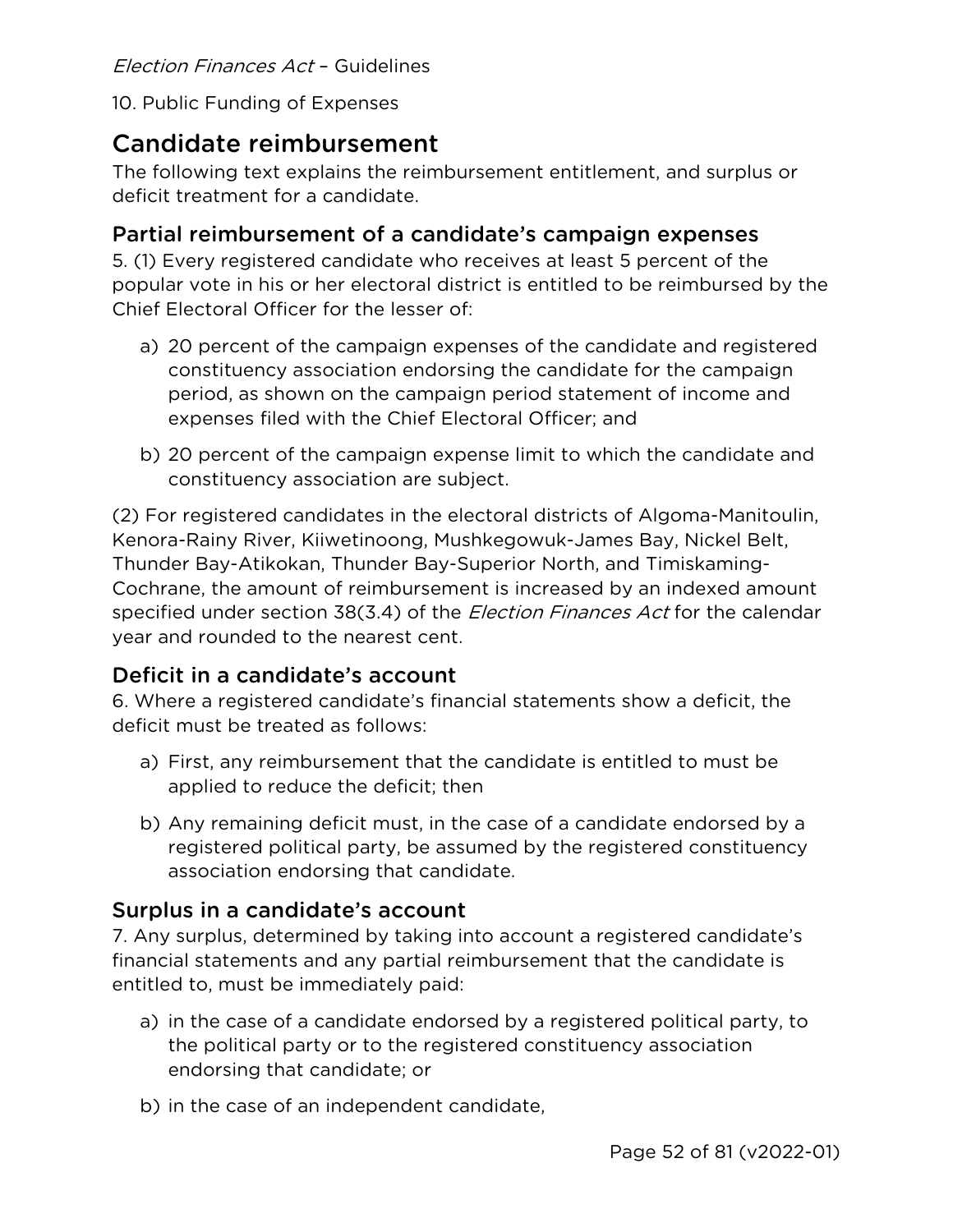- 10. Public Funding of Expenses
	- (i) to their registered constituency association, if the candidate has been elected as an independent member and has endorsed a registered constituency association, or
	- (ii) to the Chief Electoral Officer.

### Political Party Quarterly Allowance

The following text explains the quarterly allowance eligibility and calculation for a political party.

#### Eligibility Requirement

8. A party is eligible to receive a quarterly allowance if, in the last general election, it received:

- a) 2% of valid votes cast province wide, or
- b) 5% of valid votes cast in an electoral district where the party ran a candidate.

#### Calculation of Quarterly Allowance

9. The allowance paid in each quarter is calculated by multiplying the quarterly rate for that year by the number of valid votes a party's candidates received in the previous general election. The quarterly rates are shown below.

#### Quarterly Rates

10. The quarterly allowance rates:

| Year         | <b>Quarterly Rate</b> |
|--------------|-----------------------|
| 2021 to 2024 | \$0.636               |
| 2020         | \$0.552               |
| 2019         | \$0.594               |
| 2018         | \$0.636               |
| 2017         | \$0.678               |

### Constituency Association Quarterly Allowance

11. A quarterly allowance is assigned to each electoral district which is shared amongst associations based on the percentage of the valid votes their candidate received in the last election. Quarterly Allowances are paid to registered constituency associations if they meet the following eligibility criteria: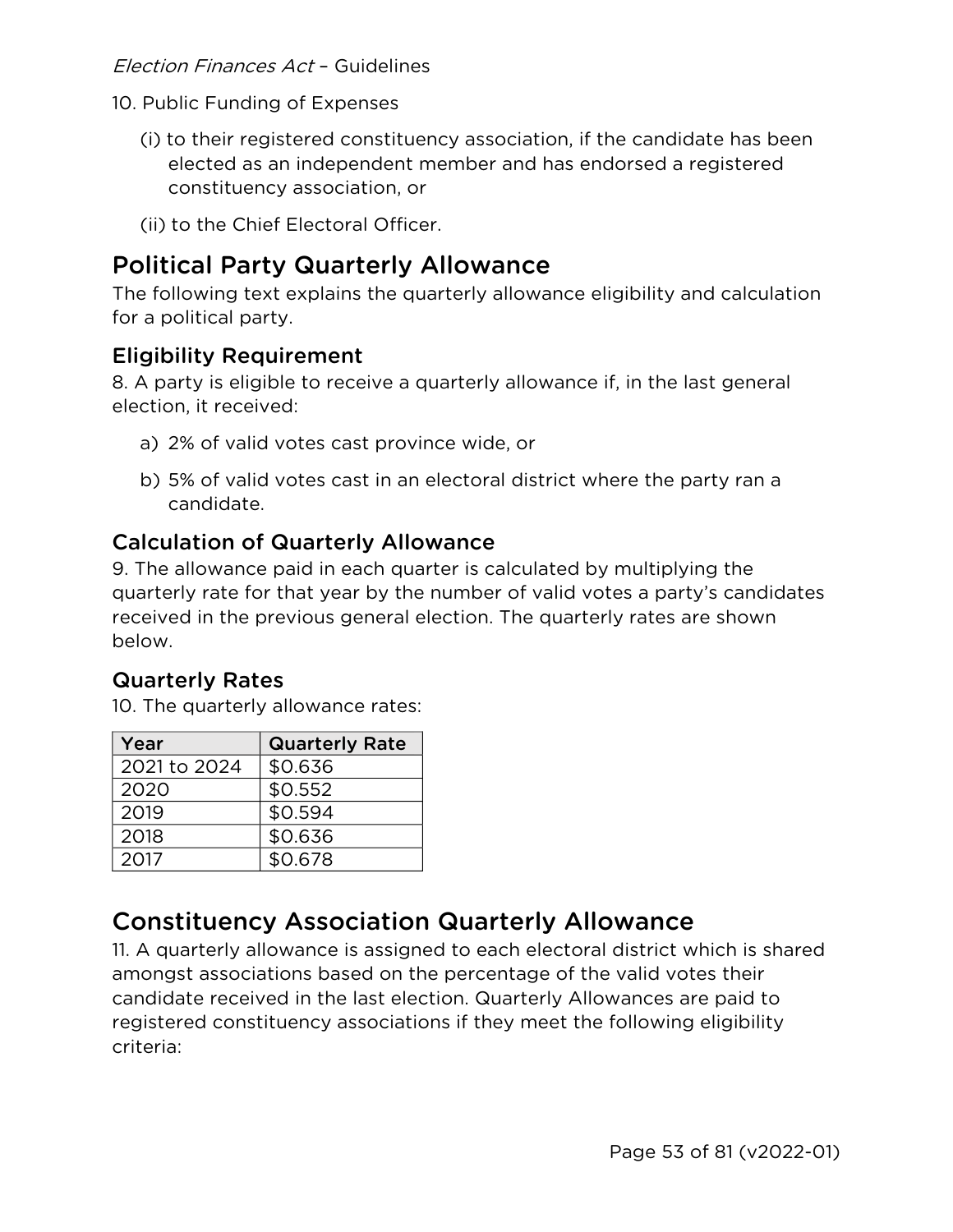- 10. Public Funding of Expenses
	- a) a candidate must have received at least 2% of the valid votes cast in that electoral district for their registered constituency association to qualify for the allowance; and
	- b) an allowance is only payable to a registered constituency association for a quarter if all documents that it was required to file with Elections Ontario in the four-year period immediately before the quarter have been filed and are complete.

12. For an independent member's constituency association, if the independent member is re-elected, an amount is payable to the member's registered constituency association based on the percentage of the total number of valid votes the member received as a candidate in the electoral district at the most recent election. In addition, if the independent member was elected as a candidate of a registered party, the registered constituency association of the registered party remains entitled to the amount it would otherwise receive.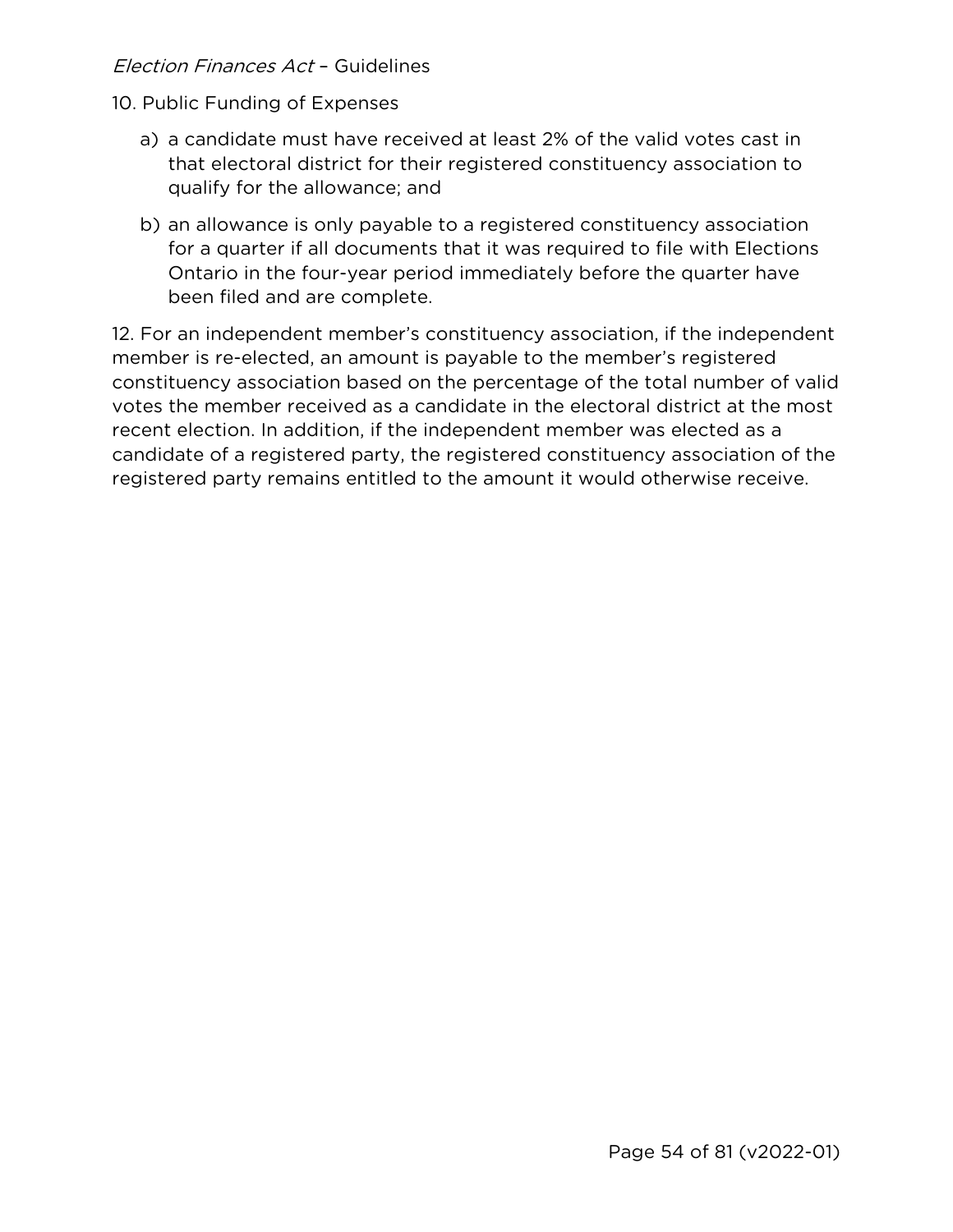11. Financial Statements

# 11. Financial Statements

This guideline explains the required financial statements for a registered political party, constituency association, candidate, or leadership contestant, and the consequences for the failure to file.

## When is an audit required?

1. A CFO must file audited financial statements for reporting periods where at least \$10,000 in contributions was accepted or expenses of at least \$10,000 were incurred.

## Content and filing date

The following text explains the reporting periods and required annual, campaign, and contest period financial statements or declarations for a registered political party, constituency association, candidate, and leadership contestant.

### Annual financial statements for a political party or constituency association

2. The chief financial officer of a registered political party or constituency association must file signed, annual financial statements and supporting documentation with the Chief Electoral Officer on or before May 31 of each following year:

- a) for the political party, excluding the income and expenses relating to an election received or incurred in a campaign period; or
- b) for the constituency association, excluding all income and expenses received or incurred in a campaign period.

### Campaign period definition

3. A campaign period is:

- a) in a fixed date general election, the period commencing at 12:01 am on the day the writ for an election is issued and terminating three months after polling day; and
- b) in a by-election or general election with a non-fixed election date, the period commencing with the issuance of the writ for an election and terminating three months after polling day.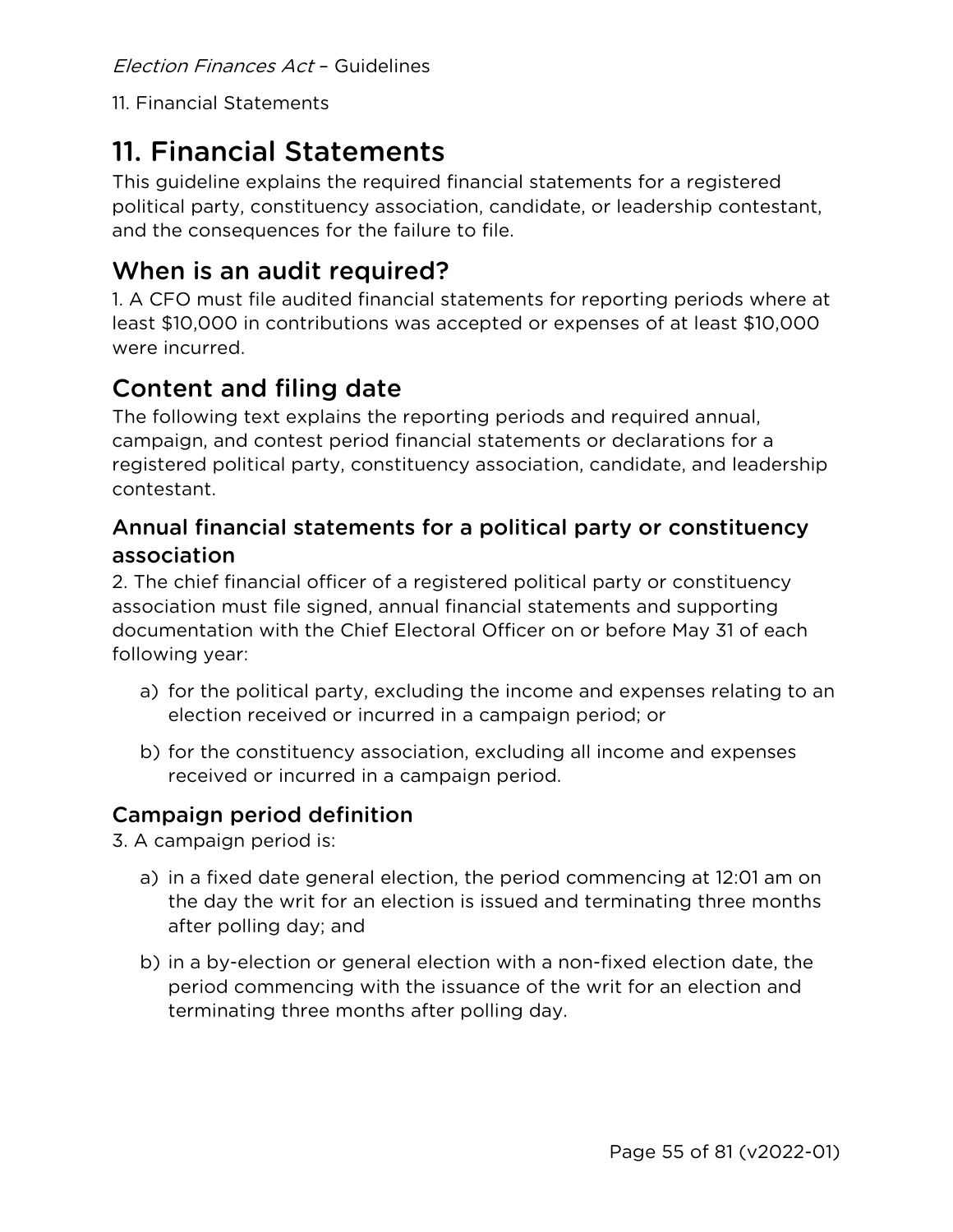11. Financial Statements

### Campaign period financial statements for a political party, constituency association or candidate

4. The chief financial officer of a registered political party, constituency association or candidate must file signed campaign period financial statements and supporting documentation with the Chief Electoral Officer within six months after polling day:

- a) for the political party, of only the income and expenses relating to the election received or incurred in the campaign period; or
- b) for the constituency association or candidate, of all income and expenses received or incurred in the campaign period.

5. In relation to a by-election, a political party or constituency association may file a declaration that no contributions or expenses relating to the by-election were received or incurred. This replaces the requirement to file campaign period financial statements.

### Leadership contest period financial statements for a leadership contestant

6. The chief financial officer of a registered leadership contestant must make two separate filings of signed leadership contest period financial statements with the Chief Electoral Officer:

- a) The first statement must be filed within six months after the date of the leadership vote and includes the period from the date of the official call for the leadership contest to two months after the date of the leadership vote.
- b) The second statement must be filed within twenty months after the date of the leadership vote and includes the twelve-month period that begins two months after the date of the leadership vote.
- c) The \$10,000 threshold for audit is a cumulative threshold and should not be treated separately for each reporting period.

#### Surplus for a leadership contestant

7. Any surplus shown in the second statement filed by a registered leadership contestant must be paid to the registered political party that held the leadership contest.

#### Deficit for a leadership contestant

8. Any deficit shown in the second statement filed by a registered leadership contestant must require filing of a separate schedule listing unpaid debts and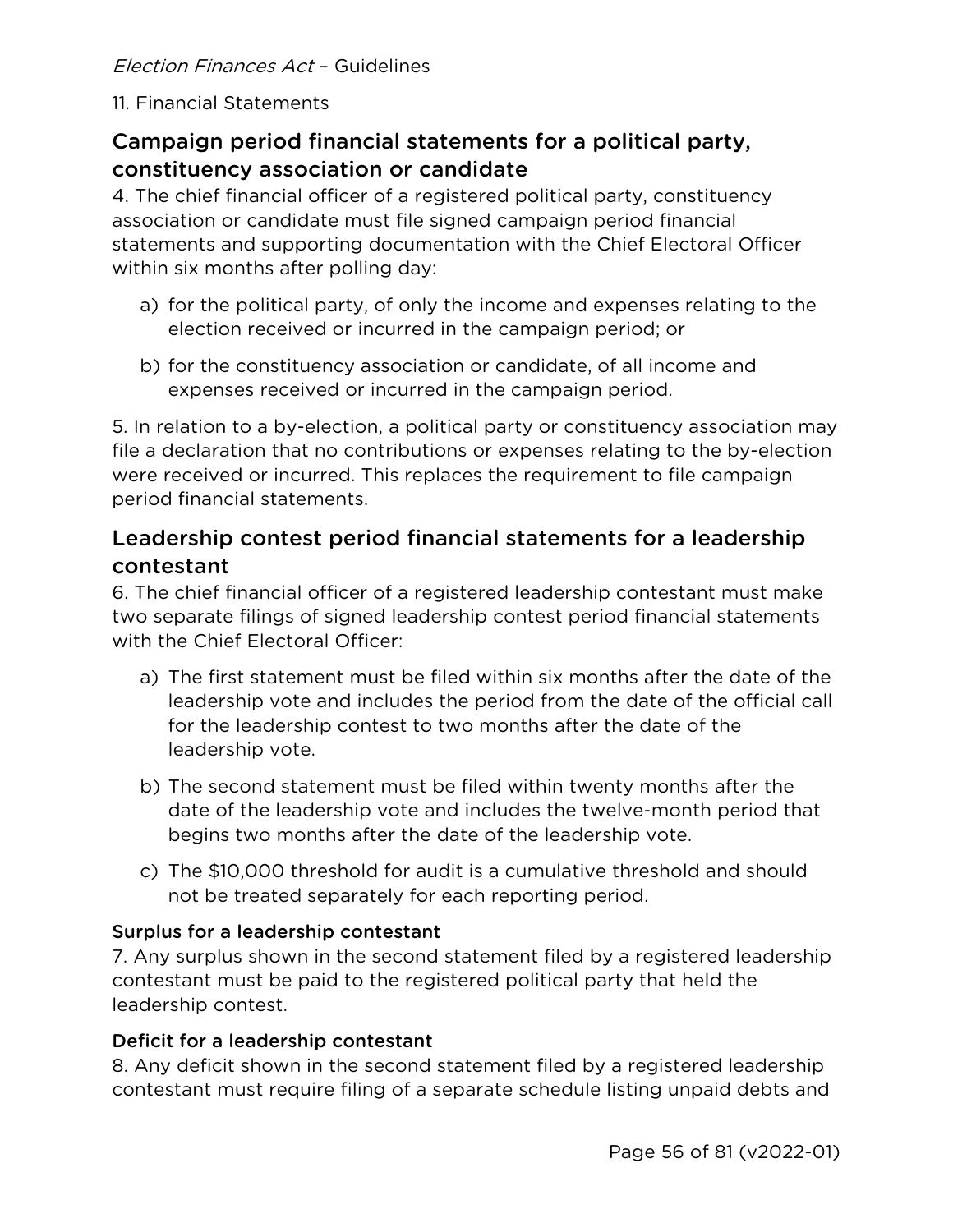#### 11. Financial Statements

a statement of how these debts must be discharged. Money used to discharge the campaign deficits of leadership contestants will be treated as a contribution and the contribution restrictions set out in the *Election Finances* Act apply.

9. Where a registered political party agrees to pay these debts, a letter must be forwarded with this filing signed by a party official which clearly confirms this undertaking.

## Failure to file financial statements for a political party or constituency association

10. Where the chief financial officer of a registered political party or constituency association fails to file any part of the annual or campaign period financial statements, the political party or constituency association may be deregistered.

## Failure to file financial statements for a candidate or leadership contestant

11. Where the chief financial officer of a registered candidate or leadership contestant who is not elected fails to file any part of the financial statements, the candidate or leadership contestant must be ineligible to stand as a candidate at any election up to and including the next general election until the complete financial statements are filed with the Chief Electoral Officer.

12. Where the chief financial officer of an elected candidate or leadership contestant fails to file any part of the financial statements, the Chief Electoral Officer must notify the Speaker, who must inform the Assembly, and the candidate or leadership contestant may lose his or her seat in the Assembly.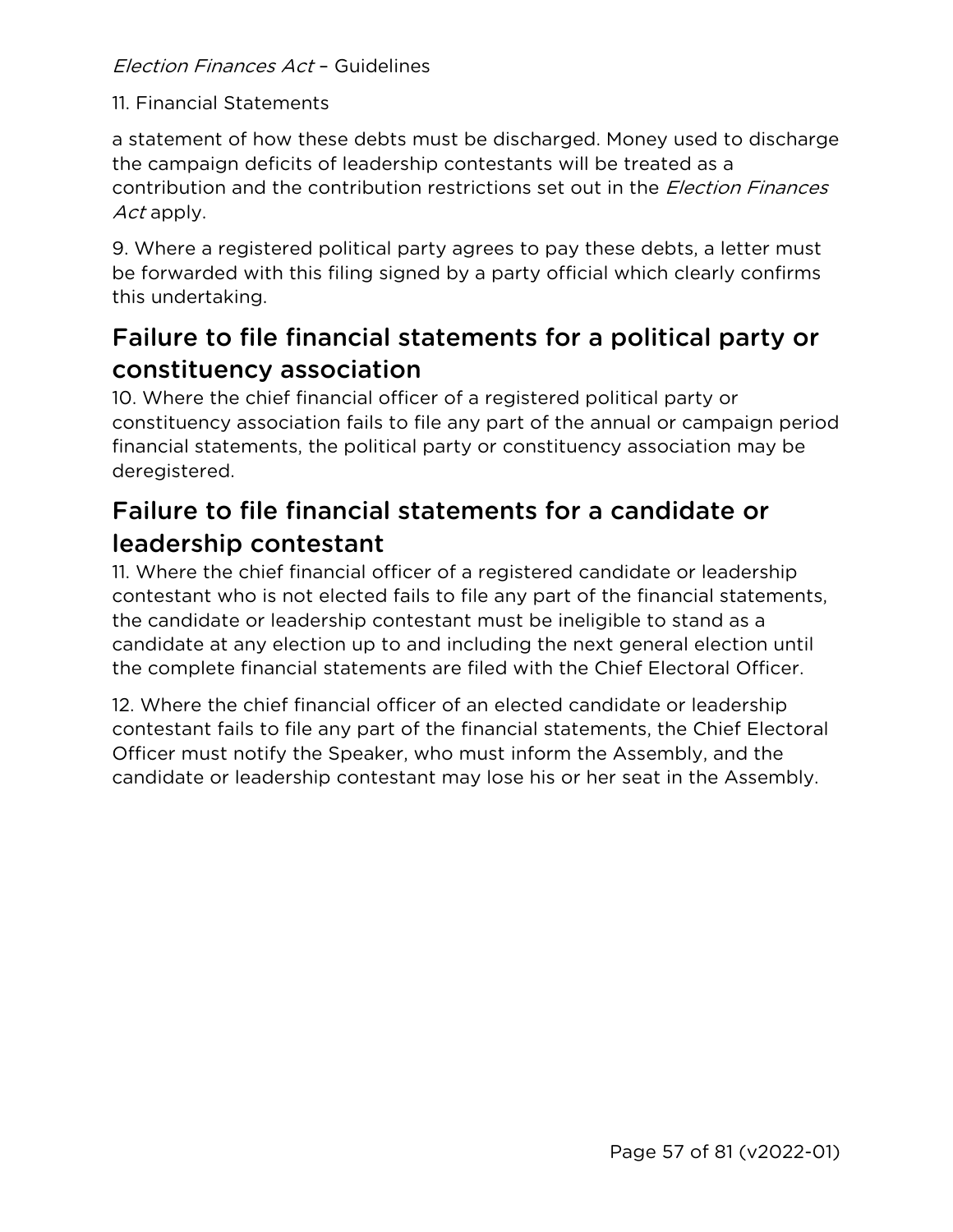12. Third Parties

# 12. Third Parties

This guideline explains third party political advertising, restrictions, the requirement and process to register, contributions, transfers, expenses and spending limits, collusion, and reporting requirements.

## **Definitions**

1. Political advertising is defined as advertising or communications in any broadcast, print, electronic, or other medium with the purpose of promoting or opposing any registered political party or its leader or the election of a registered candidate. Political advertising includes advertisements in newspapers, journals, and magazines; promotion on TV and radio; and advertisements placed on lawn signs, billboards, bus shelters, and the Internet (including websites, blogs, and social networking sites), etc.

The definition of "political advertising" encompasses election-related advertising or communications that are expressly or impliedly directed to political parties or their leaders, candidates or platforms. It includes electionrelated advertising that takes a position on an issue of public policy that is closely associated with a registered party or its leader or a registered candidate in relation to an upcoming election (sometimes called "issue advertising").

The Act restricts advertising that is expressly or impliedly related to an election, i.e. directed at parties and their leaders, candidates or platforms. On the other hand, the Act does not restrict public campaigns for or against particular legislative or policy initiatives which are not election-oriented, even when that advertising coincides with a regulated period for third party political advertising. In other words, issue advertising on matters of public importance that is not expressly or impliedly related to an election is not "political advertising" under the Act.

### What is "closely associated"?

2. Determining whether a given issue is "closely associated" with a party, its leader, or a candidate will depend on which issues are likely to be addressed in the upcoming election campaign, or which are distinctly associated with a particular party, leader, or candidate in the public discourse, such that advertising relating to that issue is in effect an indirect advertisement for or against that party, leader, or candidate. A party's own advertising, election platform, and talking points will all be relevant considerations in determining whether an issue is "closely associated" to a party, its leader, or a candidate. When election day is further away (for example, at the beginning of the "non-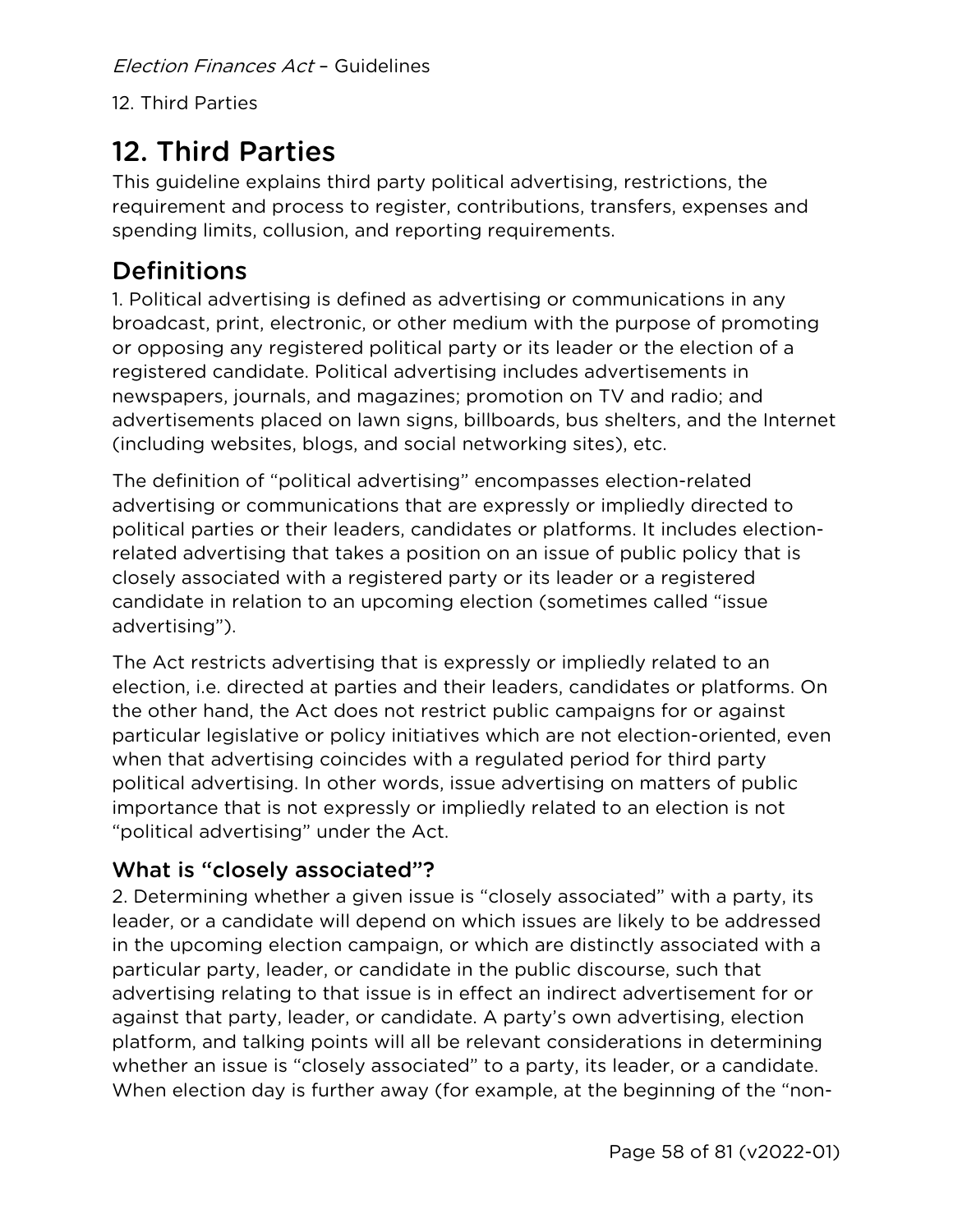#### 12. Third Parties

election period"), it will be less clear what issues are likely to be "closely associated" with a party, its leader, or a candidate in relation to the upcoming election. Advertising placed earlier in the non-election period is therefore less likely to constitute "political advertising" than advertising place later in the non-election period or during the election period.

Whether issue advertising is election-oriented depends on the purpose for which the advertisement was placed. If the purpose of the advertising is to influence the outcome of an election, then the advertising falls within the definition of "political advertising". If the purpose of the advertising is to promote a pre-existing advocacy campaign, it is less likely that this will be viewed as political advertising. Where an advertisement may have more than one purpose, the Chief Electoral Officer considers whether the main purpose of the advertisement is related to an election.

3. In determining whether advertising (including issue advertising) is "political advertising" the Chief Electoral Officer considers the following criteria:

- a) whether it is reasonable to conclude that the advertising was specifically planned to coincide with the period referred to in Spending Limits section;
- b) whether the formatting or branding of the advertisement is similar to a registered political party's or registered candidate's formatting or branding or election material;
- c) whether the advertising makes reference to the election, election day, voting day, or similar terms;
- d) whether the advertisement makes reference to a registered political party or registered candidate either directly or indirectly;
- e) whether there is a material increase in the normal volume of advertising conducted by the person, organization, or entity;
- f) whether the advertising has historically occurred during the relevant time of the year;
- g) whether the advertising is consistent with previous advertising conducted by the person, organization, or entity;
- h) whether the advertising is within the normal parameters of promotion of a specific program or activity; and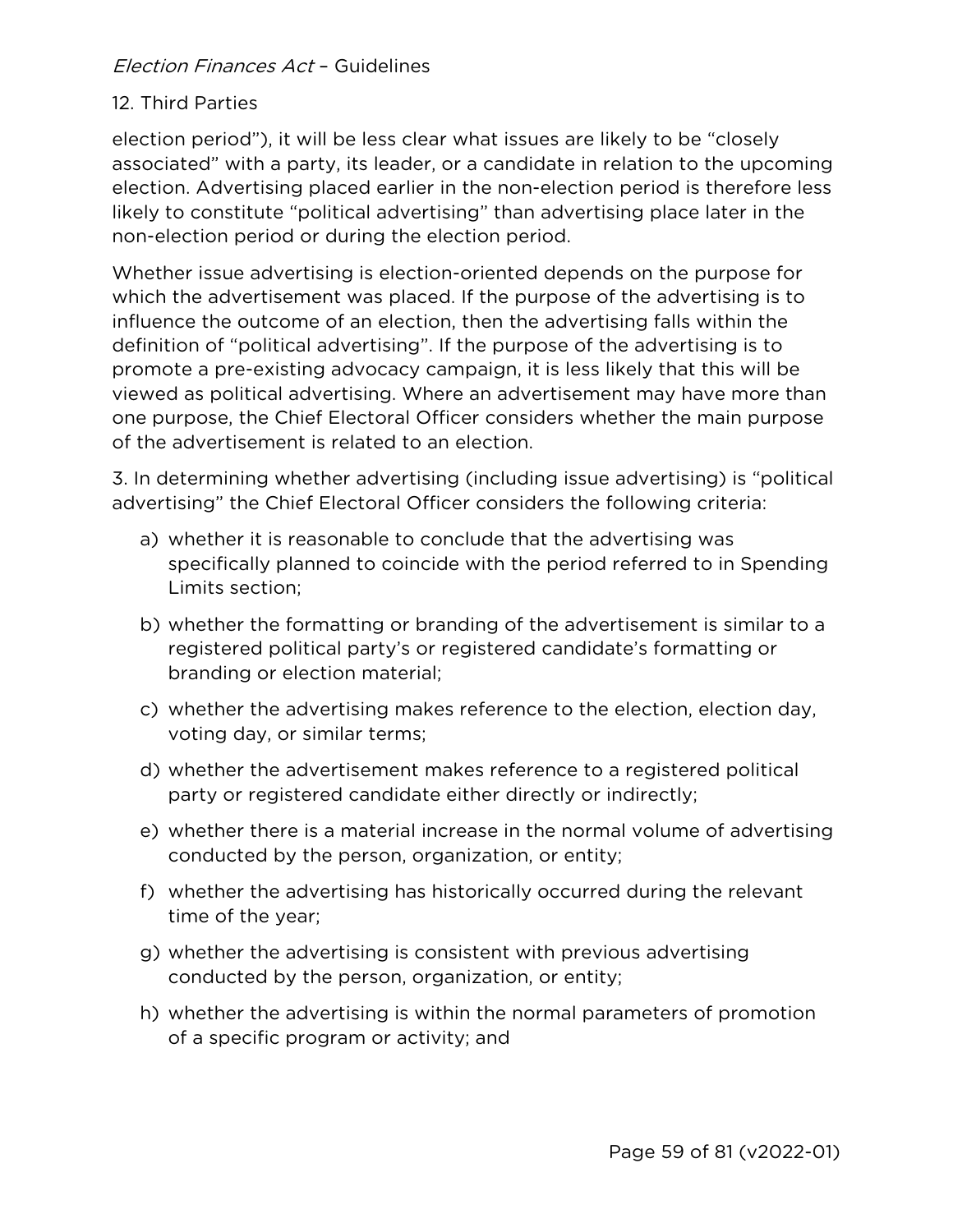#### 12. Third Parties

i) whether the content of the advertisement is similar to the political advertising of a party, constituency association, nomination contestant, candidate or leadership contestant registered under the Act.

The Chief Electoral Officer also considers any other relevant factors that may indicate that a particular advertisement is or is not related to an upcoming election.

While the Chief Electoral Officer will consider all of the circumstances relevant to any given advertisement, the Chief Electoral Officer considers it highly significant if the advertising includes any reference to the election, election day, voting day, or similar terms; or to a registered political party, its leader, or registered candidate (either directly or indirectly). Advertising that includes such references will generally constitute political advertising.

### What is not political advertising?

4. Political Advertising does not include:

- a) the transmission to the public of an editorial, a debate, a speech, an interview, a column, a letter, a commentary or news;
- b) the distribution of a book, or the promotion of the sale of a book, for no less than its commercial value, if the book was planned to be made available to the public regardless of whether there was to be an election;
- c) communication in any form directly by a person, group, corporation or trade union to their members, employees or shareholders, as the case may be;
- d) the transmission by an individual, on a non-commercial basis on the Internet, of his or her personal political views; or
- e) the making of telephone calls to electors only to encourage them to vote.

5. (1) "Third party political advertising" means political advertising placed by or on behalf of a third party, and "third party political advertisement" has a corresponding meaning.

(2) "Third party political advertising expense" means an expense incurred in relation to:

a) the production of a third party political advertisement, or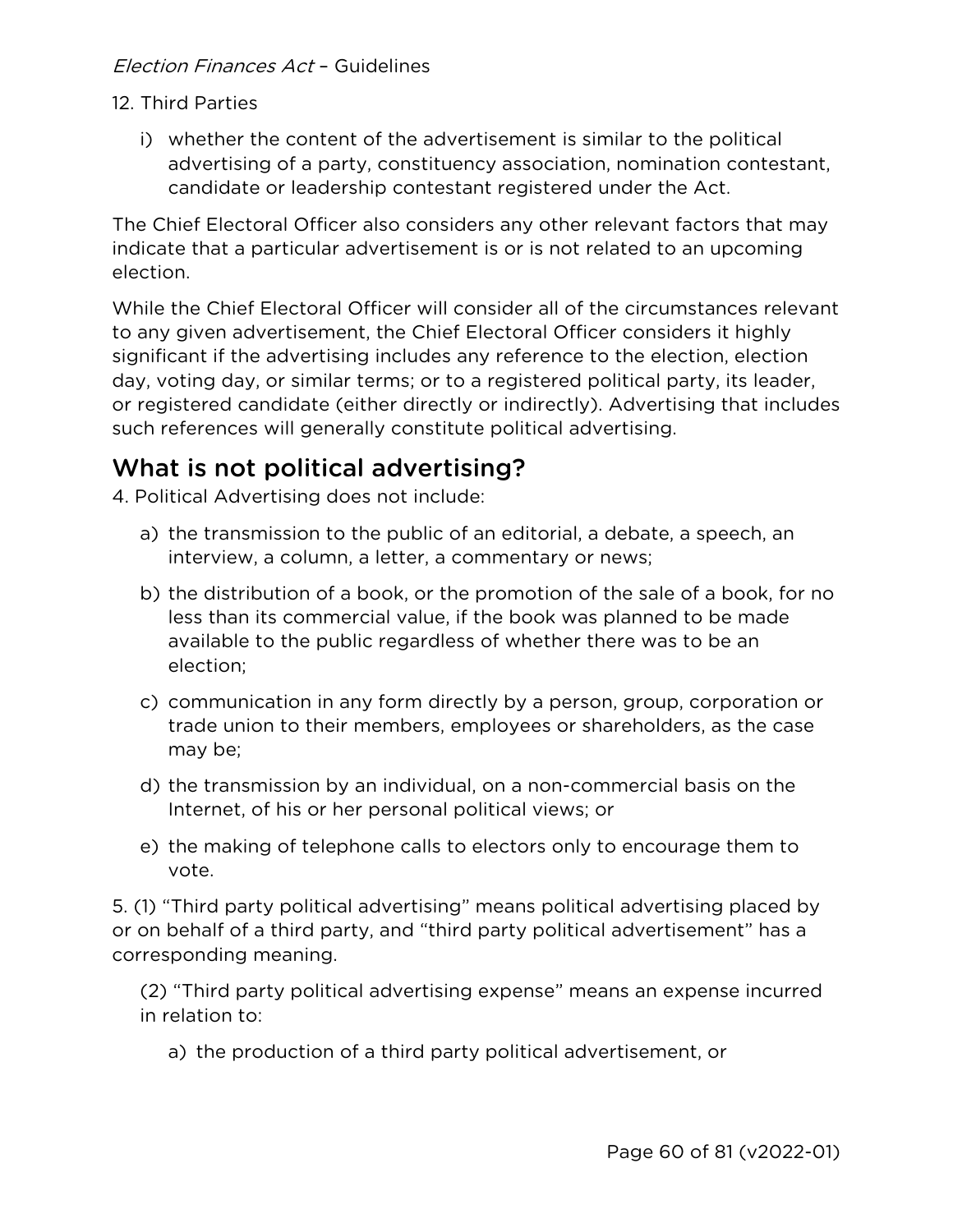12. Third Parties

b) the acquisition of the means of transmission of a third party political advertisement to the public.

6. "Third party" means any person or entity who is not a registered candidate, political party, or constituency association. This does not include the Government of Canada, the Government of Ontario, the government of another province or territory of Canada, or the government of a municipality, or by any part of such a government.

7. "Non-election period" only applies to fixed date general elections, and for third parties, represents the twelve-month period preceding the date the writs are issued.

8. "Election period" means:

- a) in a fixed date general election, the period commencing at 12:01 A.M. on the day the writ for an election is issued and terminating on polling day; and
- b) in a by-election or general election with a non-fixed election date, the period commencing with the issuance of the writ for an election and terminating on polling day.

## Authorization

9. All third party political advertising must name the registered third party who is sponsoring or paying for it.

## Restrictions on third party political advertising during blackout period

10. (1) No registered third party must conduct paid commercial third party political advertising during a blackout period.

(2) A blackout period includes the day before polling day and polling day for all elections.

(3) The following are exceptions of third party political advertising allowed during a blackout period:

a) genuine news reporting, including interviews, commentaries, or other works prepared for and published by any newspaper, magazine, or other periodical publication in any medium without any charge to the registered third party. A broadcaster may similarly broadcast genuine news stories; however, these are subject to the provisions of and regulations and guidelines under the Broadcasting Act (Canada);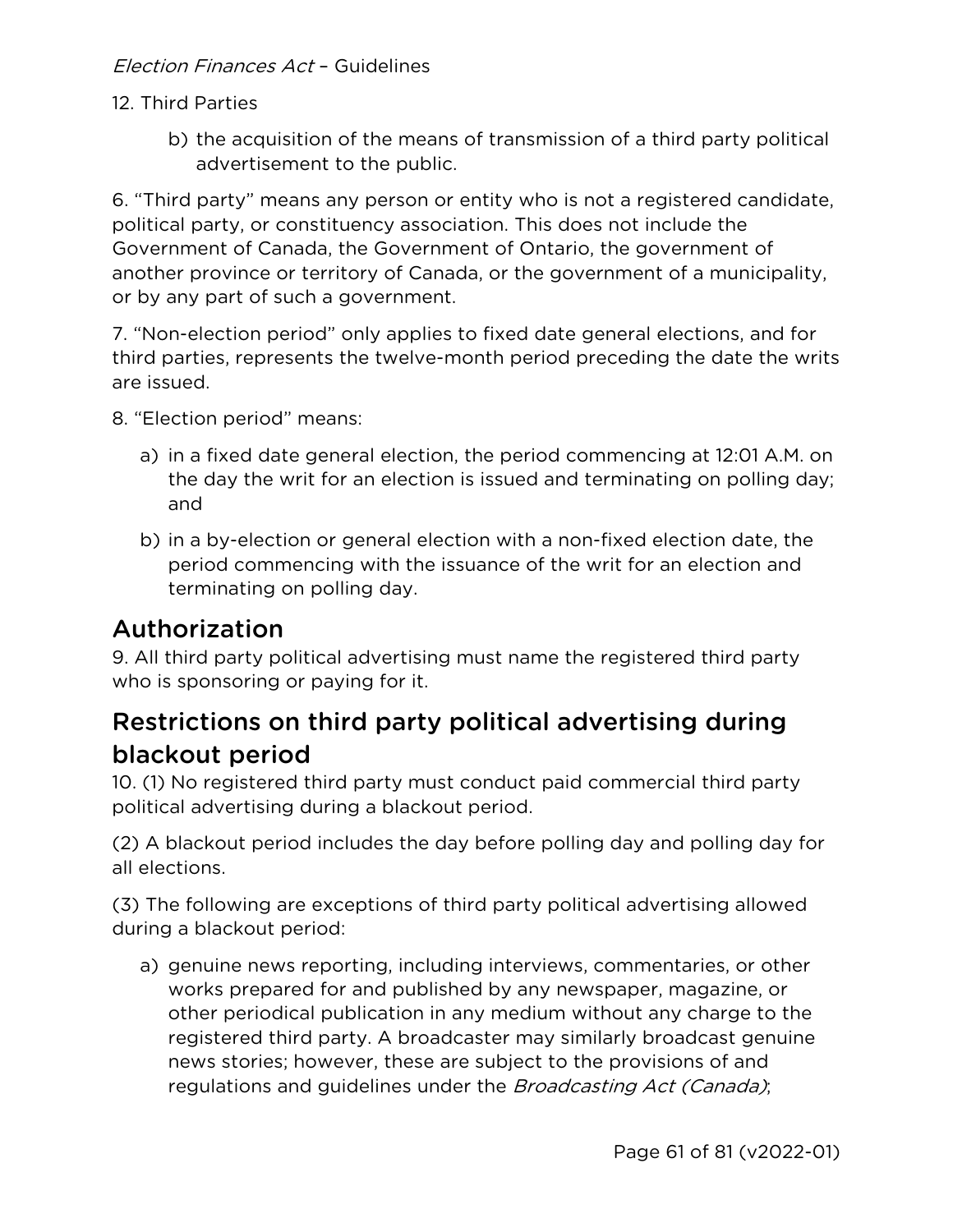- 12. Third Parties
	- b) the publication of third party political advertising, on polling day or the day before polling day, in a newspaper that is published once a week or less often and whose regular day of publication falls on that day;
	- c) a third party political advertisement on the internet or in a similar electronic medium, if posted before and not altered or further distributed during a blackout period; and
	- d) a third party political advertisement in the form of a poster or billboard, if posted before and not altered during a blackout period, such as advertisements on public transit buses, bus shelters, and subway stations.

### Restriction on election surveys

11. No third party must publish, broadcast or transmit to the public, in an electoral district on polling day before the close of all the polling stations in that electoral district, the results of an election survey that have not previously been made available to the public.

## Mandatory registration

12. Every third party spending \$500 or more on third party political advertising in either the twelve months before a fixed date general election (the non-election period) or during an election period; must apply to register with the Chief Electoral Officer.

13. Every third party applying to register with the Chief Electoral Officer must complete and submit the prescribed Third Party Registration and Change Notice Form.

### Approval of name

14. The Chief Electoral Officer must determine whether or not the name and abbreviation are acceptable for registration based on the following:

- a) The proposed name and abbreviation must not be similar to another third party or political entity in Canada; and
- b) The proposed name and abbreviation must not be abusive of offensive.

### Contents of application

15. The application must submit the name, address and other identifying information of the applicant, its officers, and its chief financial officer. Where an entity has a governing body, a copy of a resolution from that body authorizing the third party advertiser to incur third party political advertising expenses must be included with the application.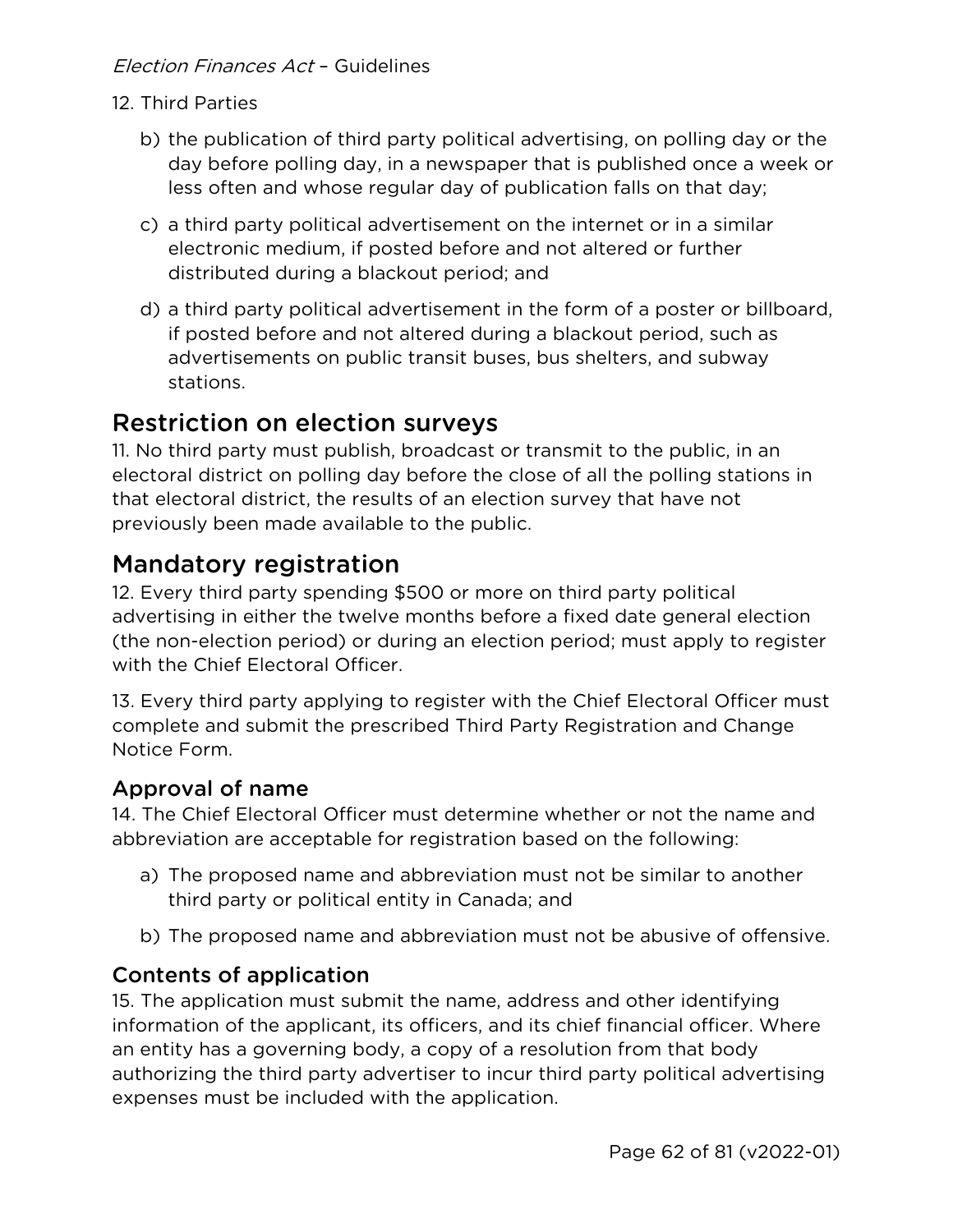### 12. Third Parties

### Appointment of auditors

16. A third party must appoint an auditor if it intends to spend, or if it has spent, \$5,000 or more on third party political advertising. An auditor is a person or firm whose partners living in Ontario are license under the *Public* Accounting Act, 2004 and cannot be the applicant or a returning officer, deputy returning officer, election clerk, candidate, the chief financial officer or the auditor of a third party or of a registered political party, constituency association, candidate or leadership contestant.

### Application filing methods

17. The Chief Electoral Officer must accept the completed Third Party Registration and Change Notice Form by any delivery method so long as the application is complete and the dates of delivery and receipt are known.

### Approval of application

18. The Chief Electoral Officer, prior to approving an application, may request such further information and undertakings from the applicant as determined necessary to verify compliance with the third party registration provisions of the Election Finances Act.

### Effective date of registration

19. The Chief Electoral Officer must register a third party upon approval of the completed Third Party Registration and Change Notice Form.

20. (1) A third party that files an application for registration in the twelve months before a fixed date general election (non-election period) is considered registered the day the application is received, providing the application is complete and approved by the Chief Electoral Officer.

(2) A third party that files an application for registration after the day a writ is issued is considered registered the day the application is received, providing the application is complete and approved by the Chief Electoral Officer.

(3) A third party that files an application for registration by registered mail after the day a writ is issued is considered to have been registered the day it is mailed, providing the application is complete and approved by the Chief Electoral Officer.

### Notification to the Chief Electoral Officer when chief financial officers or auditors change

21. Among other requirements when registration information changes, if the chief financial officer or auditor ceases to hold office for a registered third party, another chief financial officer or auditor must immediately be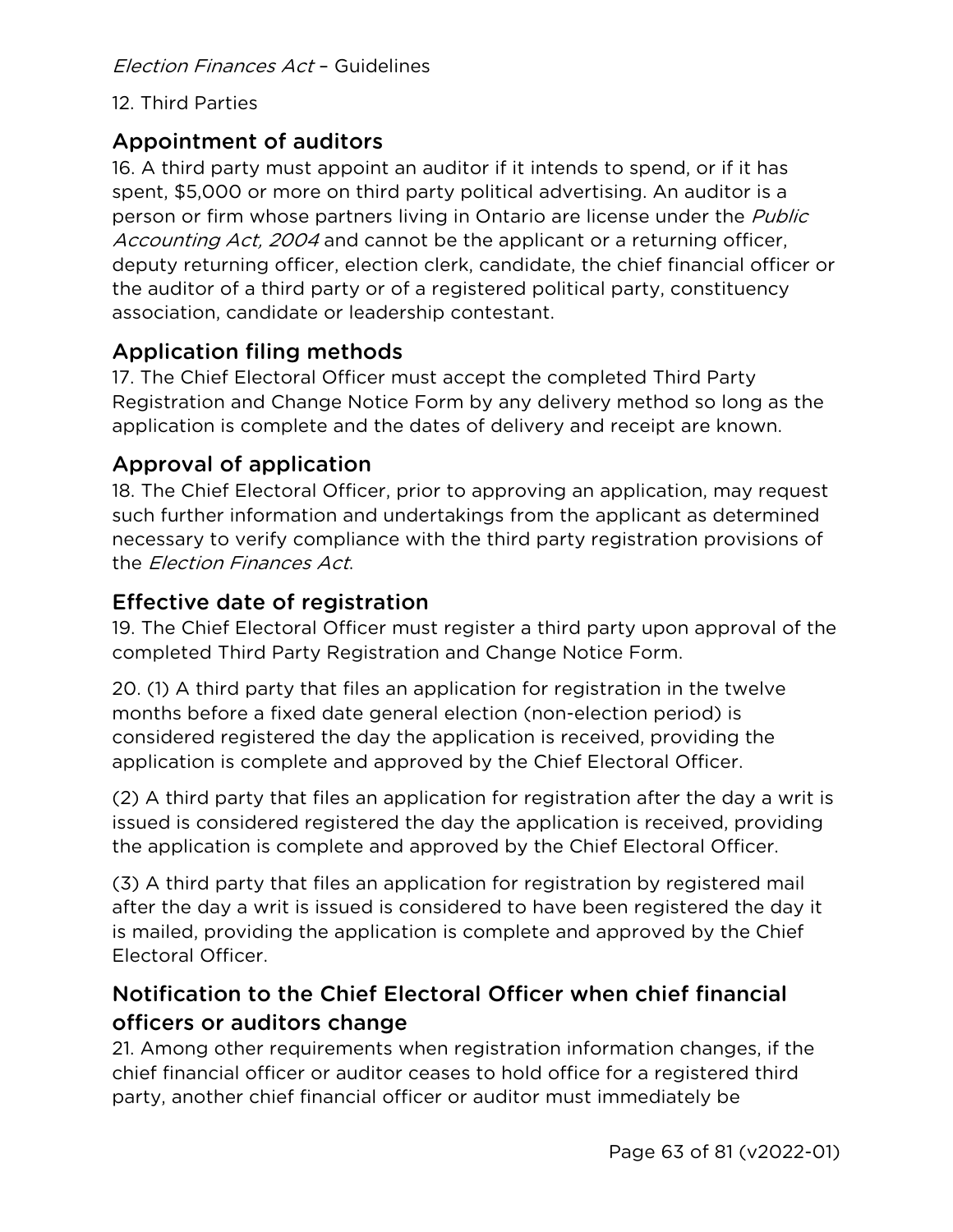12. Third Parties

appointed and an amended Third Party Registration and Change Notice Form containing the name and contact information of the new chief financial officer or auditor must be filed immediately.

## Eligible contributors

22. (1) Contributions for the purposes of funding third party election advertising may be made to a registered third party by:

- a) a person who is normally resident in Ontario;
- b) a corporation carrying on business in Ontario that is not a registered charity; or
- c) a trade union as defined by the Labour Relations Act, 1995 or the Canada Labour Code, that holds bargaining rights for employees in Ontario.

(2) No third party must accept an anonymous contribution.

(3) Any contribution from one third party to another third party for the purposes of political advertising must be deemed as part of the expenses of the contributing third party.

### Source of contributor's funds

23. No registered third party or person acting on its behalf must solicit or knowingly accept any contribution that is not made in the contributor's own funds.

### Use of own funds

24. When a registered third party's own funds are used for that third party's election advertising expenses those funds must be recorded and reported in the election advertising report.

## No contribution limits

25. There is no limit to the amount that may be contributed to a registered third party.

## Monetary contributions

26. A monetary contribution to a registered third party that exceeds \$25 must be made by any modern financial practice where the contributor and the account information can be confirmed.

Crowdfunding, or crowdsourcing, through the internet for contributions is also permitted, provided that the proceeds are accompanied by information that allows the CFO to trace and track contributions from individual donors. If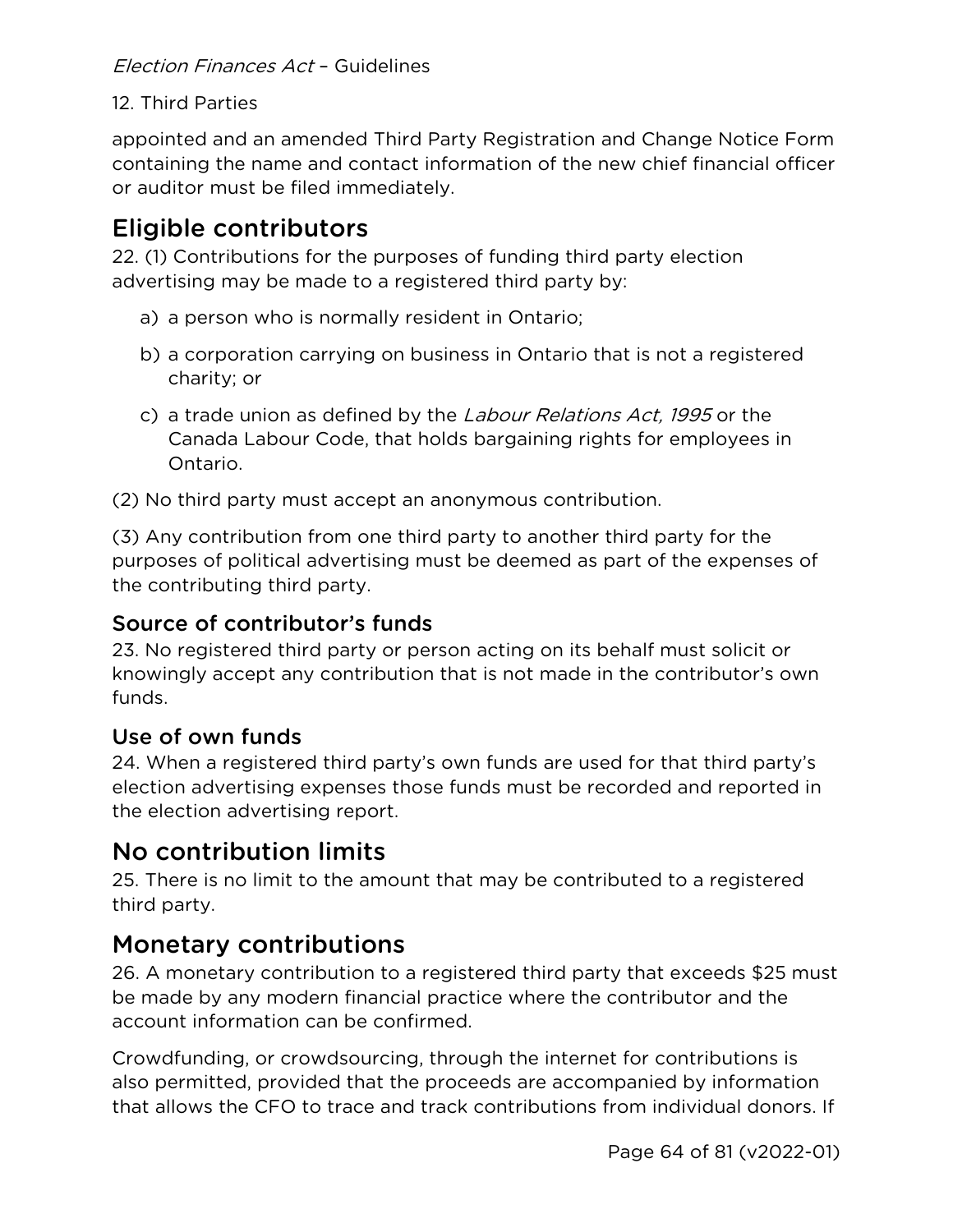#### 12. Third Parties

for any reason a CFO cannot facilitate the collection of this information for crowdfunded proceeds, then it should not accept contributions through these means. Contributions must be from eligible contributors, using their own funds, and within the contribution limits.

Where there is a processing fee, the full amount sent by a contributor is the contribution amount and the processing fee is an expense.

## Goods and services contributions

27. (1) Goods or services accepted by a registered third party may be considered a contribution if the goods and services are valued in excess of \$100 they are considered a contribution and must be recorded.

(2) Goods and services provided to a registered third party are not contributions if:

- a) the goods are produced by voluntary labour which are not paid for by the registered third party; or
- b) the aggregate value of all goods and services provided by the donor in a calendar year is \$100 or less, and the donor indicates that the value is not to be considered a contribution.

(3) The value of goods and services supplied is deemed to be fair market value for similar goods or services at the time of their provision.

### Goods and services provided for a price less than fair market value

28. Where goods and services are provided to a registered third party for a price that is less than the fair market value, the amount that the price is less than such fair market value must be considered a contribution.

### Supporting documentation for goods and services

29. (1) The contribution of goods and services must be supported by an invoice from the supplier of the goods and services.

(2) Where a person or entity provides services and part or all of the agreed upon fee is considered by the person or entity to be a contribution, the contributor must submit a statement of account and indicate the amount of the contribution for the services performed.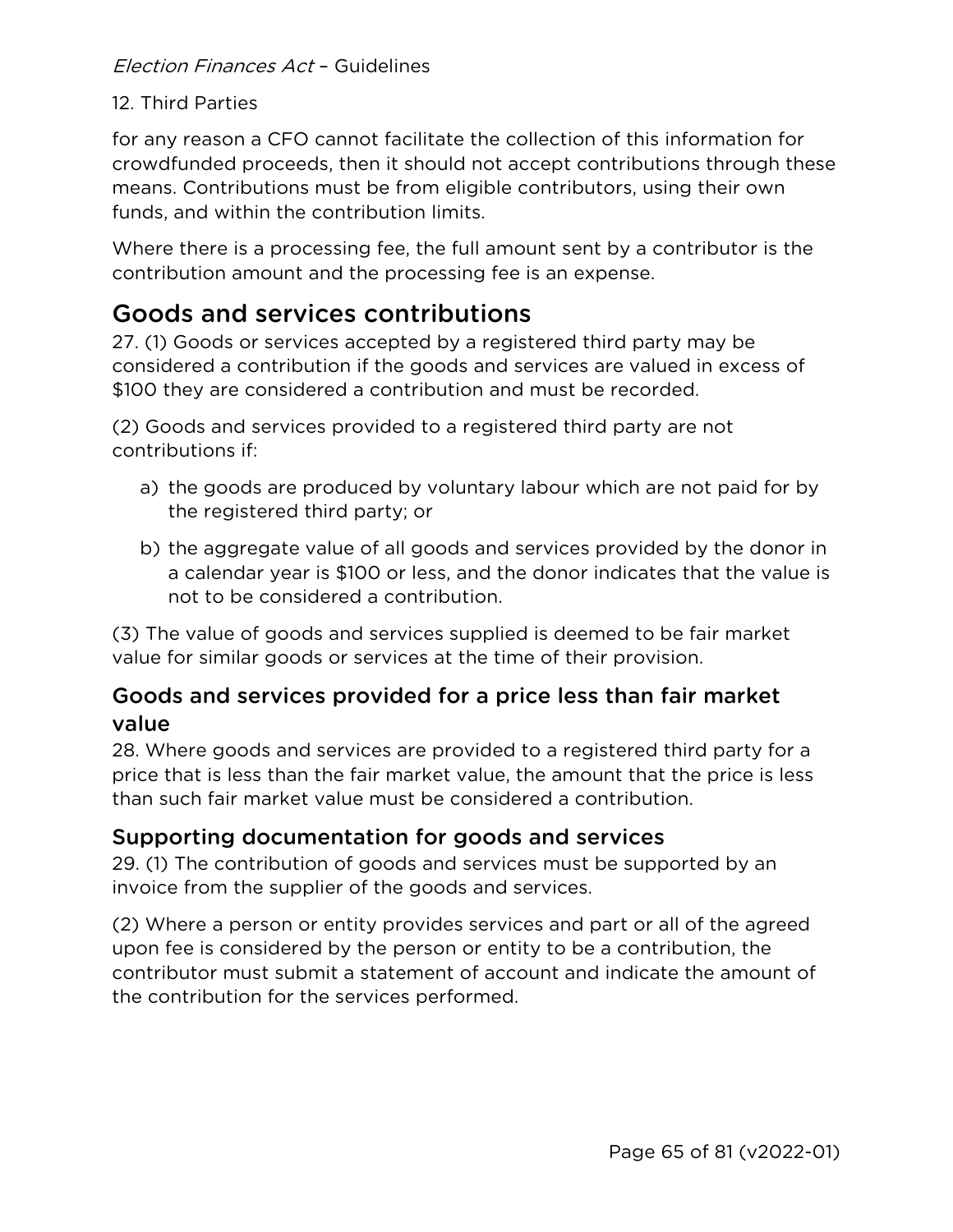### 12. Third Parties

## Accepting of contributions

30. (1) All money accepted by or on behalf of a registered third party must only be deposited into a bank account on record with the Chief Electoral Officer.

(2) Only the chief financial officer or other authorized persons on record with the Chief Electoral Officer may accept contributions.

# Recording and reporting of contributions

31. The chief financial officer must record and report the details of all contributors and contributions accepted on behalf of a registered third party for its third party election advertising for the period beginning six months prior to the relevant period and ending three months after polling day.

- a) For a non-fixed date general election or a by-election, contributions accepted in the period starting six months before the date the writ is issued and ending three months beyond polling day are required to be reported.
- b) For a fixed-date general election, contributions accepted in the period starting eighteen months before the date the writ is issued and ending three months beyond polling day are required to be reported.

## No tax receipts for contributions

32. Contributions to a registered third party to support election advertising are not eligible for a tax receipt. However, a complete listing of all such contributions is still required to be filed with the Chief Electoral Officer. As a result, all contributions, including the name and address of contributors, regardless of amount must be recorded by the chief financial officer.

# Prohibited transfers

33. A third party must not accept funds, goods or services for third party election advertising from a candidate, nomination or leadership contestant, constituency association, or political party.

# Third party political advertising expenses

34. (1) A third party political advertising expense is any expense incurred for goods or services in relation to such advertising that appears during the nonelection period (if applicable) and election period.

(2) A third party political advertising expense includes the value of any goods held in inventory or prepaid expenses for advertising that appears during the non-election period (if applicable) and election period.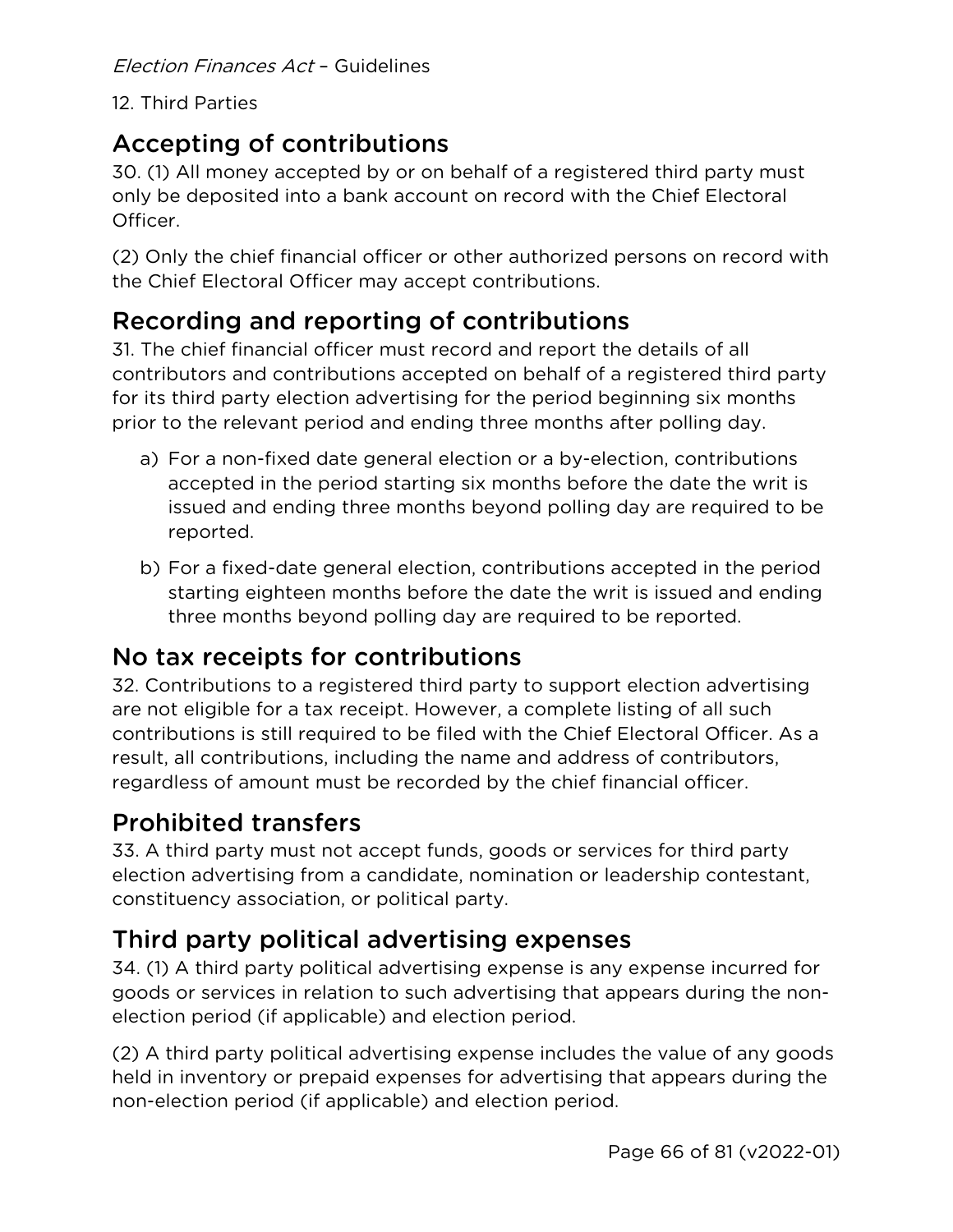12. Third Parties

## Spending limit

The following text explains the spending limits that may apply to a registered third party.

### Non-election Period Spending Limit

35. No third party must spend:

- a) more than \$24,000 in in any electoral district for the purpose of third party political advertising in that district during the twelve-month period immediately before the issue of a writ of election for a general election held in accordance with subsection 9(2) of the *Election Act*, multiplied by the indexation factor determined under section 40.1 of the Election Finances Act for the calendar year in which the election period begins and rounded to the nearest dollar; or
- b) more than \$600,000 in total for the purposes of third party political advertising during the twelve-month period immediately before the issue of a writ of election for a general election held in accordance with subsection 9(2) of the *Election Act*, multiplied by the indexation factor determined under section 40.1 of the *Election Finances Act* for the calendar year in which the election period begins and rounded to the nearest dollar.

#### Election Period Spending Limit

36. No third party must spend:

- a) more than \$4,000 in any electoral district for the purpose of third party political advertising in that district during any election period, whether for a by-election or a general election, multiplied by the indexation factor determined under section 40.1 of the *Election Finances Act* for the calendar year in which the election period begins and rounded to the nearest dollar; or
- b) more than \$100,000 in total for the purpose of third party political advertising during any election period for a general election, multiplied by the indexation factor determined under section 40.1 of the *Election* Finances Act for the calendar year in which the election period begins and rounded to the nearest dollar.

## No Collusion or Combination to Exceed Limit

37. No third party must circumvent, or attempt to circumvent, the spending limits in any manner, including by: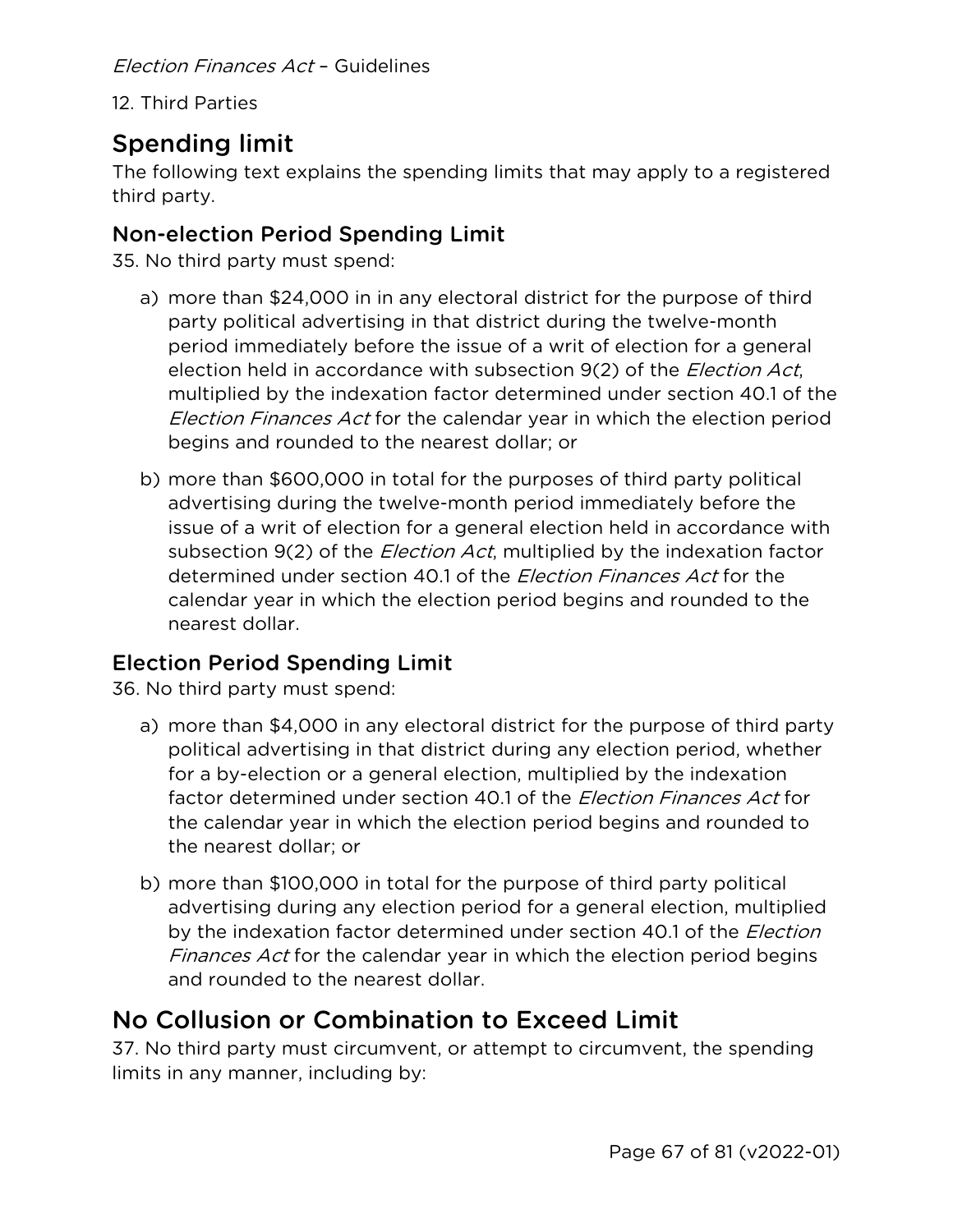- 12. Third Parties
	- a) acting in collusion with another third party so that their combined political advertising expenses exceed the applicable limit;
	- b) splitting itself into two or more third parties;
	- c) colluding with, including sharing information with, a registered party, registered constituency association, registered candidate, registered leadership contestant, or registered nomination contestant or any of their agents or employees for the purpose of circumventing the limit;
	- d) sharing a common vendor with one or more third parties that share a common advocacy, cause or goal;
	- e) sharing a common set of political contributors or donors with one or more third parties that share a common advocacy, cause or goal;
	- f) sharing information with one or more third parties that share a common advocacy, cause or goal; or
	- g) using funds obtained from a foreign source prior to the issue of a writ for an election.

To be clear, the various forms of conduct listed above are not prohibited in all instances. It is only where a third party acts for the purpose of circumventing (or attempting to circumvent) the spending limits.

### Reporting requirements

The following text explains the requirement for and the filing of interim and final advertising reports for a registered third party.

#### Reporting on Third Party Political Advertising Interim Report

38. The chief financial officer of a third party must promptly file an interim political advertising report:

- a) after spending or committing to spend any funds on political advertising;
- b) each time its aggregate spending increases by an amount of at least \$1,000; and
- c) when it has reached the applicable spending limit(s).

Election Ontario must publish this information on our website within two business days of receiving the reports. Based on the interim reports, Elections Ontario must also publish the percentage of the maximum spending limit each third party has spent.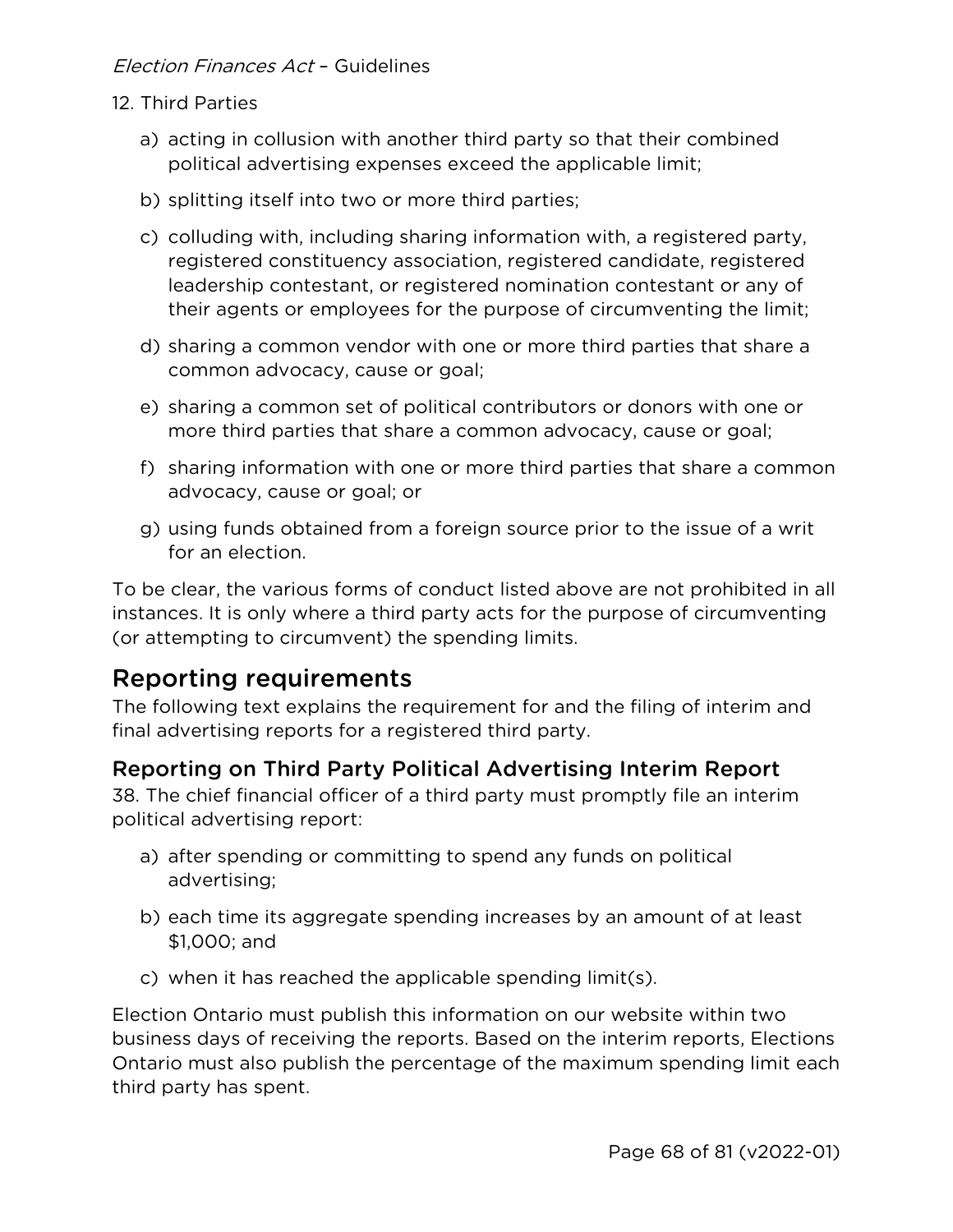#### 12. Third Parties

### Reporting on Third Party Political Advertising Final Report

39. The chief financial officer of a registered third party must file a final political advertising report and supporting documentation with the Chief Electoral Officer within six months after polling day for the income and expenses relating to the third party's political advertising.

40. The reporting period is:

- a) in a fixed date general election, the period commencing 18 months before the day the writ for an election is issued and terminating three months after polling day; and
- b) in a by-election or general election with a non-fixed election date, the period commencing with the issuance of the writ for an election and terminating three months after polling day.

41. The chief financial officer of a registered third party who spends over \$5,000 on third party election advertising must file an audited advertising report.

42. Every registered third party, in its Third Party Political Advertising Final Report must certify that the registered third party and its agents, employees, and independent contractors did not act in coordination with any registered political party, registered candidate, registered constituency association, registered nomination contestant, or registered leadership contestant, or any of their agents, employees or independent contractors.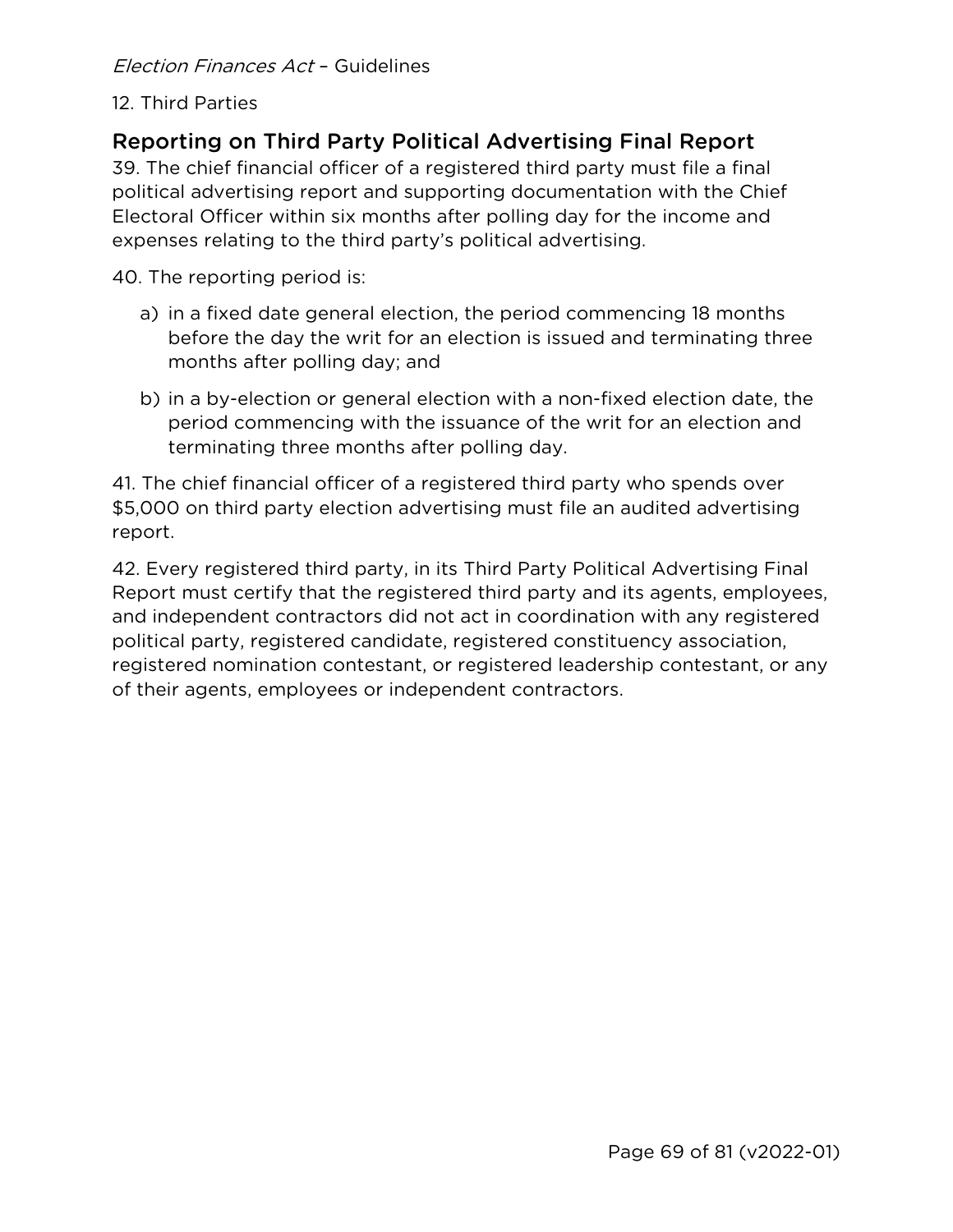13. Complaints, Investigation, and Enforcement

# 13. Complaints, Investigation, and Enforcement

This guideline explains the treatment of external complaints and investigations by Elections Ontario; and the reporting and consent of a prosecution of an apparent contravention under the *Election Finances Act*.

## Form of complaints

1. (1) A complaint to the Chief Electoral Officer relating to matters governed by the *Election Finances Act* must be made in writing, be signed by an individual, and include contact information for that individual.

(2) An individual who makes a complaint in accordance with (1) must be considered the complainant.

## Receipt of complaints

2. (1) When the Chief Electoral Officer receives a complaint that relates to a matter governed by the *Election Finances Act*, the Chief Electoral Officer may decide whether or not to investigate the complaint.

(2) When the Chief Electoral Officer decides to investigate a complaint, an acknowledgement of the receipt of the complaint will be sent to the complainant. and a copy of the complaint referred to in 1(1) above may be sent to the person or entity against whom the complaint is made.

(3) At the sole discretion of the Chief Electoral Officer, the complainant and the person or entity against whom the complaint is made may be apprised of the status of the investigation of the complaint and its resolution to the extent that the Chief Electoral Officer deems appropriate.

## Refusal and referral of complaints

3. When the Chief Electoral Officer decides not to investigate a complaint, the complainant:

- a) must be advised of this; and,
- b) may be referred to another regulatory or legal authority, if the complaint does not relate to a matter governed by the *Election* Finances Act.

## Confidentiality of complaints

4. Where a complaint has been received, the Chief Electoral Officer may not publicly acknowledge the fact of a complaint to anyone other than the complainant or the person or entity named in the complaint until: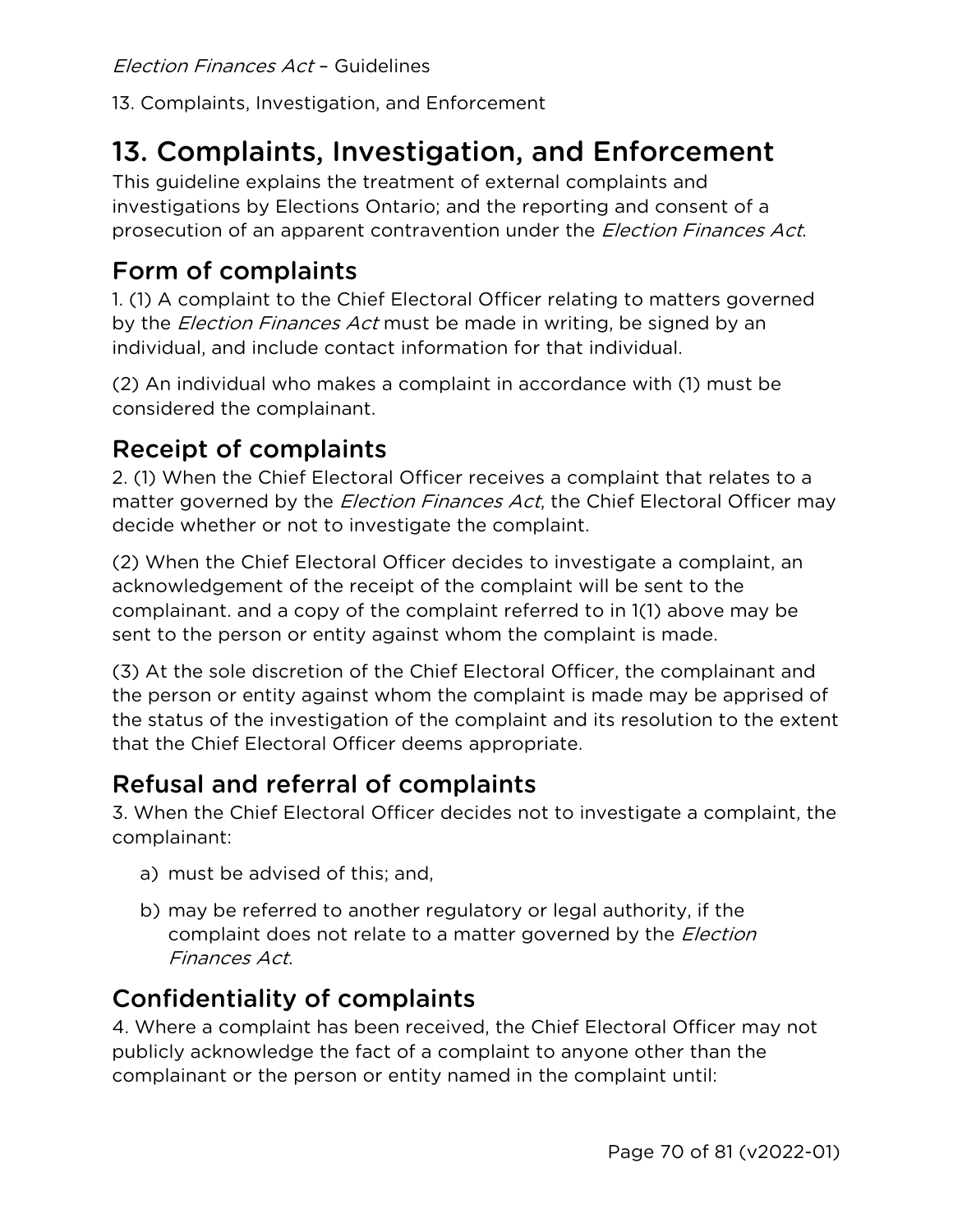- 13. Complaints, Investigation, and Enforcement
	- a) the investigation into the complaint has been concluded and the determination made that there is no apparent contravention to report to the Attorney General; or
	- b) the subject matter of the complaint has been reported to the Attorney General as an apparent contravention.

## Confidentiality of investigations

5. Where a complaint has been investigated or the Chief Electoral Officer has at his or her own discretion conducted an investigation as to whether or not a person or entity has failed to comply with the *Election Finances Act*, the Chief Electoral Officer may not publicly acknowledge the fact of an investigation until:

- a) the investigation has been concluded and the determination made that there is no apparent contravention to report to the Attorney General; or
- b) the subject matter has been reported to the Attorney General as an apparent contravention.

## Reporting on investigations

6. Once an investigation has concluded with or without referral to the Attorney General, the Chief Electoral Officer may decide to report in his or her next annual or other report tabled with the Legislative Assembly about:

- a) the fact of the investigation and the resources employed to conduct the investigation,
- b) the subject matter of the investigation and what section of the *Election* Finances Act the investigation concerned,
- c) what person or entity regulated by the *Election Finances Act* the investigation concerned.

## Reporting on filing deadlines

7. Where a person or entity regulated by the *Election Finances Act* has failed to comply with the filing deadlines of the *Election Finances Act*, the particulars may be made public by the Chief Electoral Officer in his or her next annual or other report tabled with the Legislative Assembly.

### Reporting Section 43 contraventions to the Speaker

8. In accordance with section 43 of the *Election Finances Act*:

1) Where the Chief Electoral Officer finds the campaign expenses incurred by a registered candidate who is elected exceeds the spending limit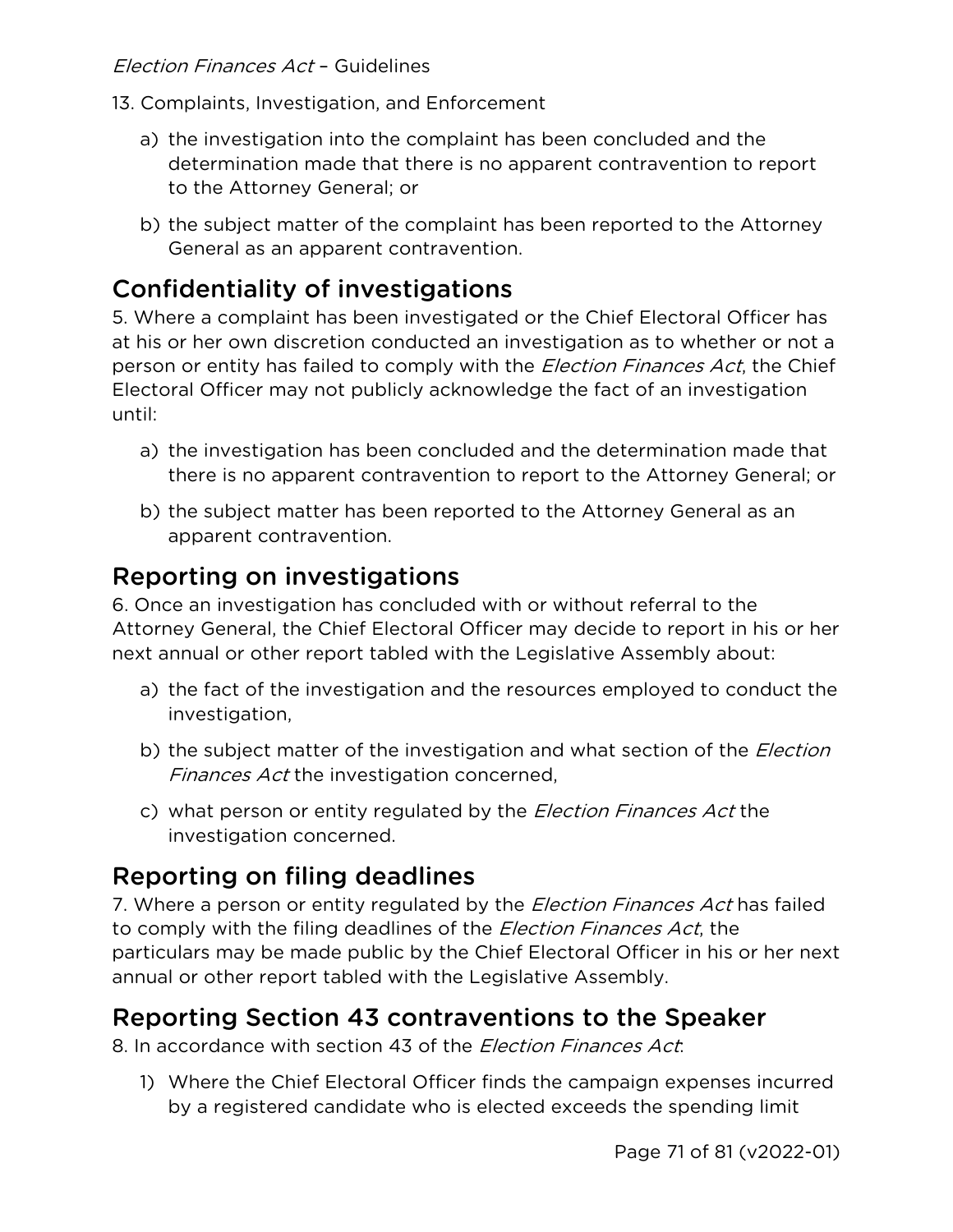13. Complaints, Investigation, and Enforcement

prescribed by subsections 38(2) and (3) of the *Election Finances Act*, the Chief Electoral Officer must notify the candidate and the Speaker of the Legislative Assembly.

- 2) Where the chief financial officer of a registered candidate or registered leadership contestant who is elected or sitting as a member of the Assembly fails to file the candidate's financial statements by the deadline for a campaign period, the Chief Electoral Officer must:
	- a) promptly notify the candidate; and,
	- b) notify the Speaker of the Legislative Assembly if the financial statements are not filed within thirty days.

## Reporting apparent contraventions to the Attorney General

9. (1) Where the Chief Electoral Officer is of the opinion that there is an apparent contravention of the *Election Finances Act*, the Chief Electoral Officer must report that fact to the Attorney General and may, at the sole discretion of the Chief Electoral Officer, notify the person or entity of that referral.

(2) Where a person representing a registered political party, constituency association, candidate, leadership contestant or nomination contestant fails to substantively respond to a request for information made under sections 3 or 7 of the *Election Finances Act*, the Chief Electoral Officer may report this to the Attorney General as an apparent contravention of the Election Finances Act.

### Consent required for prosecution

10. (1) Where the Chief Electoral Officer is asked to consent to a prosecution of a contravention of the *Election Finances Act*, the request must:

- a) be made in writing,
- b) be signed by an individual,
- c) include contact information for that individual,
- d) provide a written explanation as to why the individual believes the Election Finances Act has been contravened, and
- e) provide a copy of the sworn information under the *Provincial Offences* Act that the individual certifies will be put before the justice of the peace hearing the prosecution.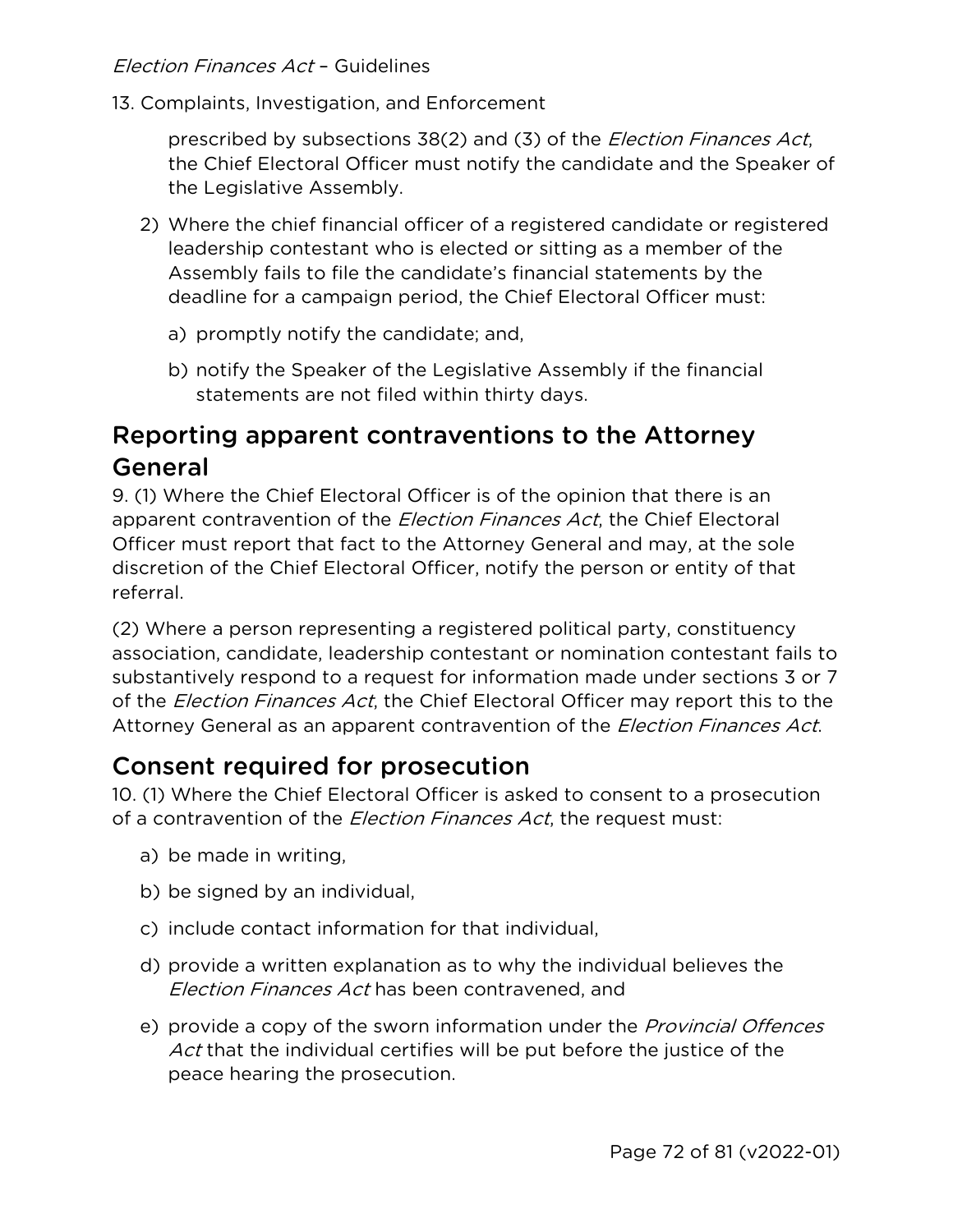13. Complaints, Investigation, and Enforcement

(2) Following the review of a written request to consent to prosecution, the Chief Electoral Officer must:

- a) provide a consent in writing,
- b) advise in writing that consent is not granted, or
- c) request further explanation and evidence in respect of the alleged contravention of the Election Finances Act.

## Public acknowledgement of consents

11. (1) When a request to consent to the initiation of a prosecution has been received, the Chief Electoral Officer may publicly acknowledge whether or not consent to initiate the prosecution has been granted.

(2) The Chief Electoral Officer may also decide to report on requests for consent to prosecution in his or her next annual or other report tabled with the Legislative Assembly.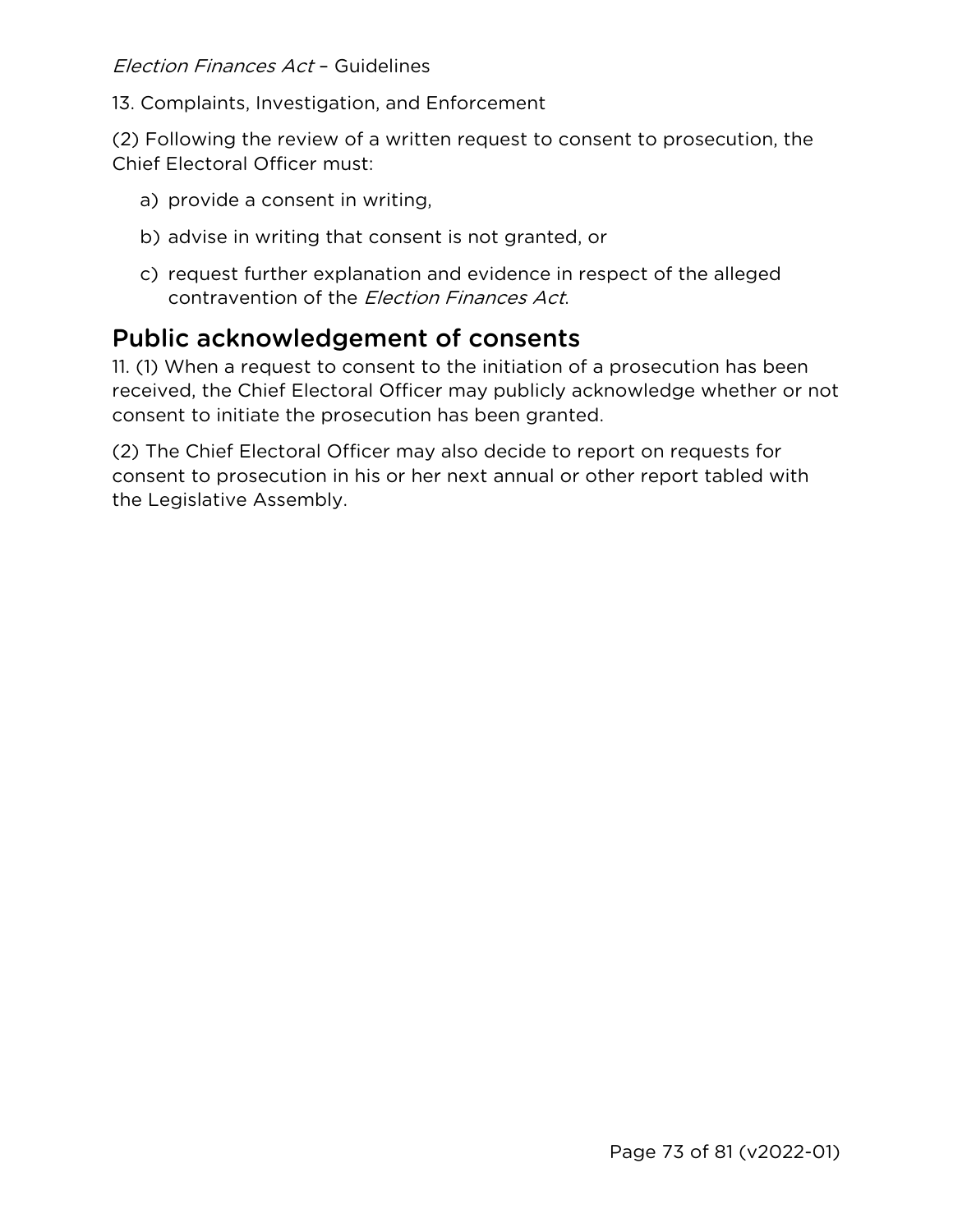14. Administrative Monetary Penalties

# 14. Administrative Monetary Penalties

This guideline explains monetary penalties administered by the Chief Electoral Officer for certain contraventions of the Election Finances Act.

## Purpose

1. In order to promote compliance, with the *Election Finances Act*, the Chief Electoral Officer may order the payment of administrative penalties for certain contraventions of the Act.

2. The application of administrative penalties and the amount of the penalty, subject to the legislated maximum, is entirely at the discretion of the Chief Electoral Officer. The Act sets out criteria that the Chief Electoral Officer must consider when deciding on an administrative penalty.

## Administrative monetary penalties under s.45.1(1) of the *Election Finances Act*

3. Where the Chief Electoral Officer believes on reasonable grounds that a person or entity has contravened one of the following provisions of this Act, the Chief Electoral Officer may make an order requiring the person or entity to pay an administrative penalty.

## Acceptance of contributions by or for unregistered Nomination Contestant s.12.1(1)

4. No person and no person, organization or entity acting on behalf of that person and no political party or any of its associations or organizations acting on behalf of that person must accept contributions for the candidacy of that person in a contest related to seeking endorsement as an official party candidate unless that person is a nomination contestant registered under this Act.

## Acceptance of contributions by or for unregistered Leadership Contestant s.14(1)

5. No person and no person, organization or entity acting on behalf of that person and no political party or association or organization thereof acting on behalf of that person must accept contributions for the candidacy of that person for the leadership of a registered party or for a leadership campaign of that person unless that person is a leadership contestant registered under this Act.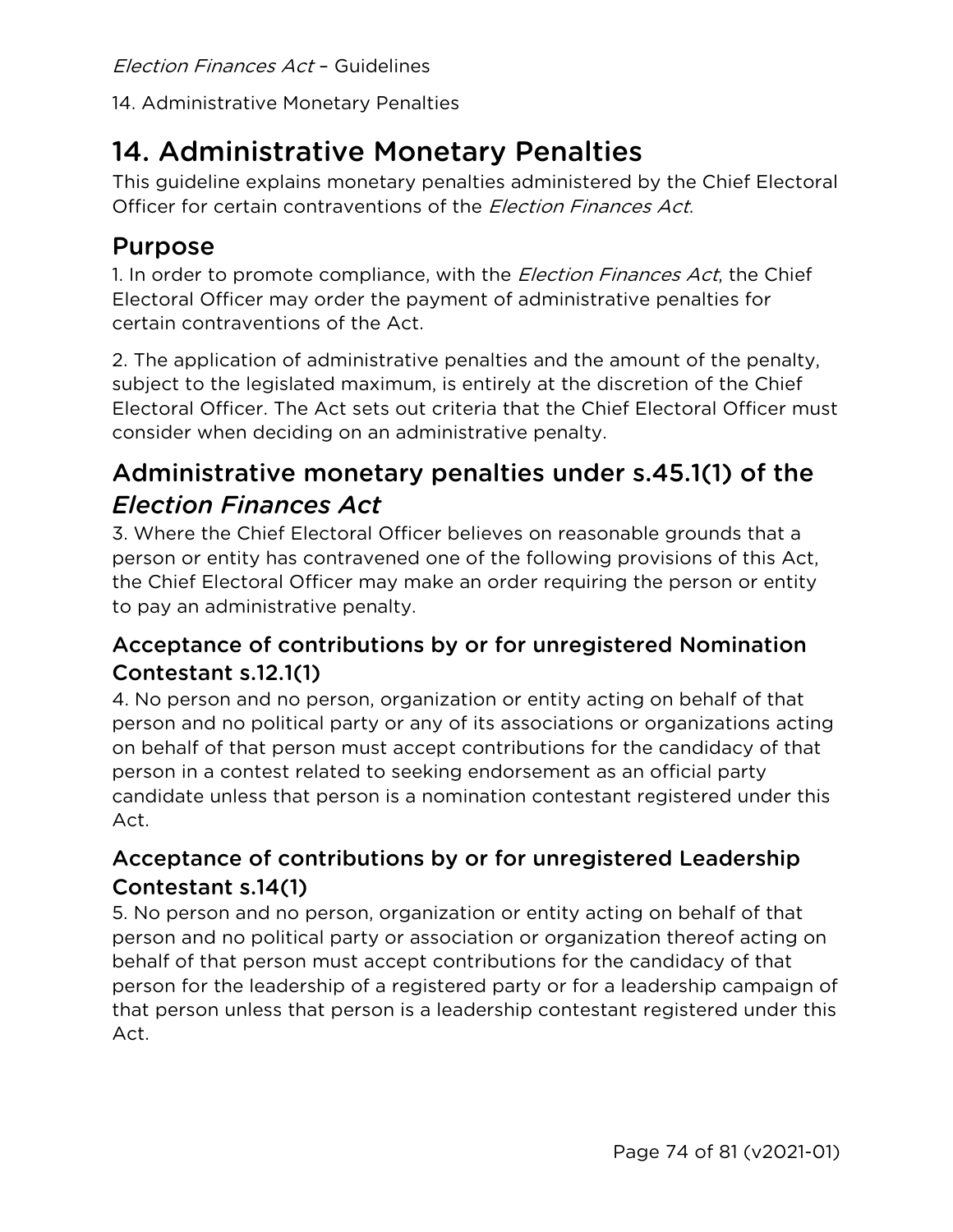14. Administrative Monetary Penalties

#### Exceeding contribution limit s.18

6. The contributions that a person makes to any one registered party must not exceed, in a calendar year, \$3,300 plus \$25 for each calendar year that has begun on or after January 1, 2022.

7. The contributions that a person makes to registered constituency associations and registered nomination contestants of any one registered party or to the constituency association of any independent member must not exceed, in a calendar year, \$3,300 plus \$25 for each calendar year that has begun on or after January 1, 2022.

8. The contributions that a person makes to registered candidates of any one registered party must not exceed, in a campaign period, \$3,300 plus \$25 for each calendar year that has begun on or after January 1, 2022.

9. The contributions that a person makes to all registered candidates not endorsed by a registered party must not exceed, in a campaign period, \$3,300 plus \$25 for each calendar year that has begun on or after January 1, 2022.

10. The contributions that a person makes to any one registered leadership contestant of a registered party must not exceed, in a calendar year that falls during a leadership contest period or during which the contestant is required to be registered by virtue of subsection 14 (2.1), \$3,300 plus \$25 for each calendar year that has begun on or after January 1, 2022.

### Information to be included in political advertisement s.22(9)

11. A political advertisement in any medium must name,

- a) the person, registered party, registered constituency association or other organization or entity who is causing it to appear; and
- b) any other person, registered party, registered constituency association or other organization or entity who is sponsoring or paying for it.

### Who may accept contributions for candidate or leadership contestant s.32

12. No contribution must be accepted by a registered nomination contestant, registered candidate or registered leadership contestant otherwise than through his or her chief financial officer or other person on record with the Chief Electoral Officer as authorized to accept contributions.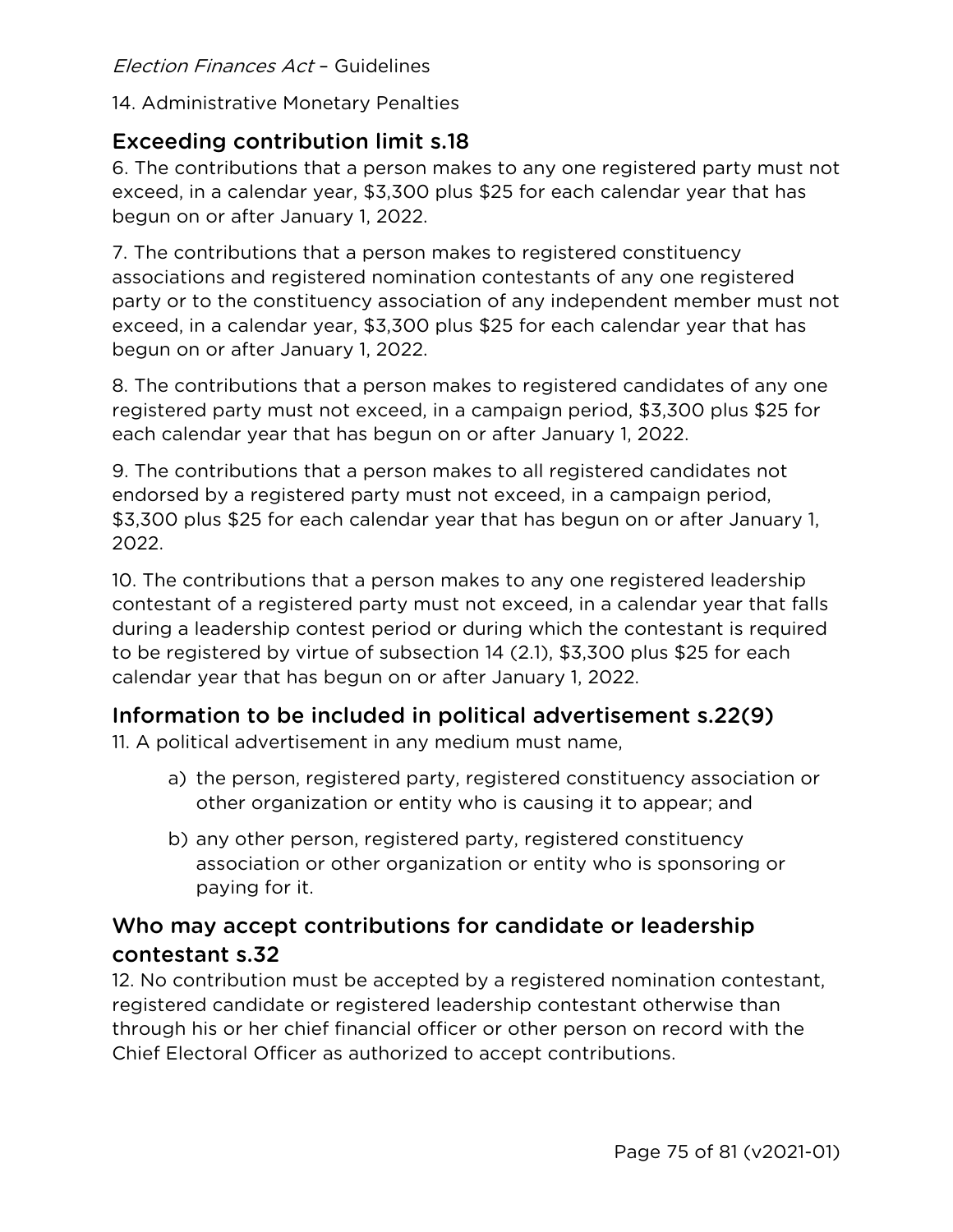14. Administrative Monetary Penalties

### Release of election surveys on polling day s.36.1

13. No person, organization or entity, including, for greater certainty, a political party, constituency association, corporation, trade union or third party must publish, broadcast or transmit to the public, in an electoral district on polling day before the close of all the polling stations in that electoral district, the results of an election survey that have not previously been made available to the public.

### No political advertising during blackout period s.37(2) and s.37(3)

14. "Blackout period" means, in any election, polling day and the day before polling day.

15. s.37(2) No party, constituency association, third party or candidate registered under this Act, and no person, corporation or trade union, whether acting with or without the party's, association's, third party's or candidate's consent, must arrange for or consent to political advertising that appears during a blackout period.

16. s.37(3) No broadcaster or publisher must allow a political advertisement to appear during a blackout period.

### Third Parties s.37.5(1) and s.37.5(5)

17. s.37.5(1) A third party must apply for registration under this section immediately after having incurred expenses of a total amount of \$500 for third party political advertising during a period referred to in section 37.10.1 [the non-election and election periods].

18. s.37.5(5) If the third party is an entity with a governing body, the application must include a copy of the resolution passed by the governing body authorizing the entity to incur third party political advertising expenses.

### Third party spending limits s.37.10.1(1) and s.37.10.1(2)

19. s.37.10.1(1) Election period: No third party must spend,

- a) more than \$4,000 in any electoral district for the purpose of third party political advertising in that district during any election period, whether for a by-election or a general election, multiplied by the indexation factor determined under section 40.1 for the calendar year in which the election period begins and rounded to the nearest dollar; or
- b) more than \$100,000 in total for the purpose of third party political advertising during any election period for a general election, multiplied by the indexation factor determined under section 40.1 for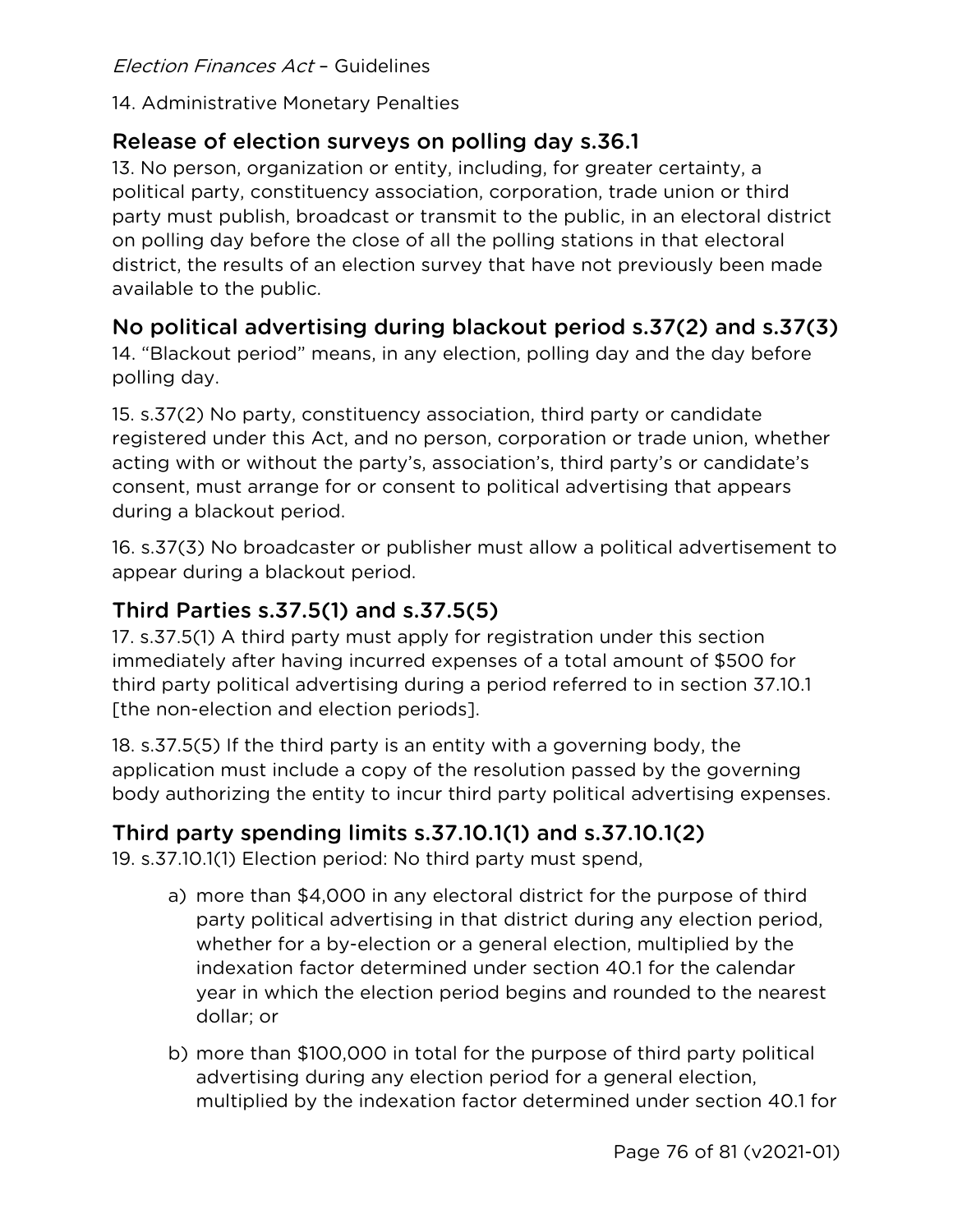14. Administrative Monetary Penalties

the calendar year in which the election period begins and rounded to the nearest dollar.

- 20. s.37.10.1(2) Non-election period: No third party must spend,
	- a) more than \$24,000 in in any electoral district for the purpose of third party political advertising in that district during the twelvemonth period immediately before the issue of a writ of election for a general election held in accordance with subsection 9(2) of the Election Act, multiplied by the indexation factor determined under section 40.1 for the calendar year in which the election period begins and rounded to the nearest dollar; or
	- b) more than \$600,000 in total for the purposes of third party political advertising during the twelve-month period immediately before the issue of a writ of election for a general election held in accordance with subsection 9(2) of the *Election Act*, multiplied by the indexation factor determined under section 40.1 for the calendar year in which the election period begins and rounded to the nearest dollar.

#### Third party reporting s.37.12(1) and s.37.12(8)

21. Every third party must promptly file the following interim reports with the Chief Electoral Officer, in the prescribed form:

- a) When it has paid or committed to any person or entity to spend any funds on paid political advertising, it must report the amount spent or committed, with a separate report being required each time its aggregate spending increases by an amount of at least \$1,000.
- b) When it has reached the applicable spending limit under section 37.10.1, it must report that fact.

22. The chief financial officer of every third party that is required to be registered in accordance with subsection 37.5 (1) must file a third party political advertising report in the prescribed form with the Chief Electoral Officer within six months after polling day for an election in respect of which it was registered.

23. Every registered third party in its third party political advertising report must certify that the registered third party and its agents, employees, and independent contractors did not act in coordination with any registered political party, registered candidate, registered constituency association, registered nomination contestant, or registered leadership contestant, or any of their agents, employees or independent contractors.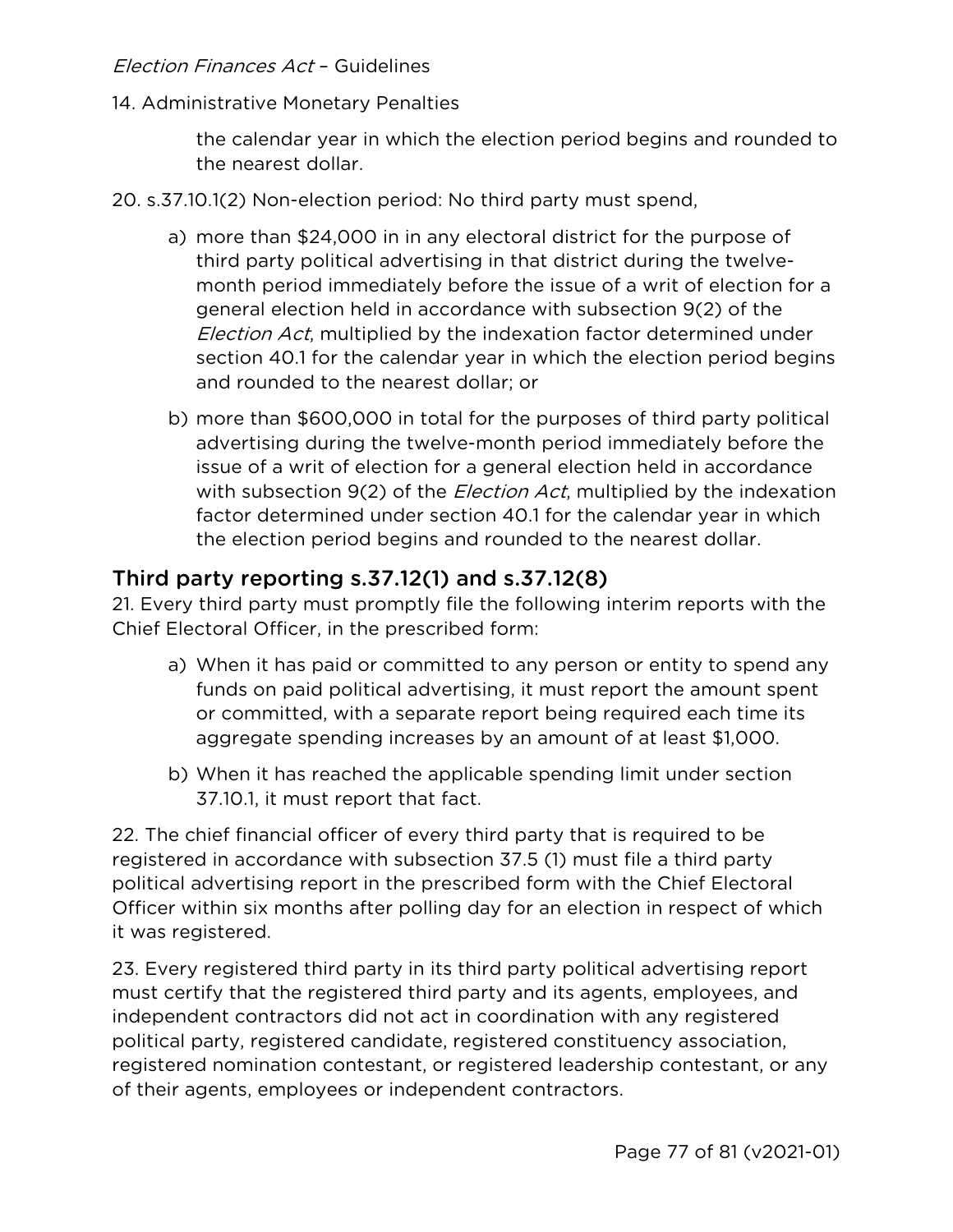14. Administrative Monetary Penalties

### Limitation of campaign expenses s.38(1), s.38(2), s.38(3) and s.38(3.1)

24. s.38(1) Limitation - political party: The total campaign expenses incurred by a registered party and any person, corporation, trade union, unincorporated association or organization acting on behalf of the party during a campaign period must not exceed the amount determined by multiplying the applicable amount by,

- a) in relation to a general election, the number of electors in the electoral districts in which there is an official candidate of that party; and
- b) in relation to a by-election in an electoral district, the number of electors in that electoral district.

25. For the purposes of subsection (1), the applicable amount is 80 cents, multiplied by the indexation factor determined for the calendar year under section 40.1 and rounded to the nearest cent.

26. The total campaign expenses incurred by a registered candidate, the constituency association endorsing that candidate and any person, corporation, trade union, unincorporated association or organization acting on behalf of the candidate or constituency association during a campaign period must not exceed the amount determined by multiplying the applicable amount by the number of electors in the candidate's electoral district.

27. For the purposes of subsection (3), the applicable amount is \$1.28, multiplied by the indexation factor determined for the calendar year under section 40.1 and rounded to the nearest cent.

### Non-campaign expenses – registered party s.38.1

28. The total political advertising expenses incurred by a registered party during the six-month period immediately before the issue of a writ of election for a general election held in accordance with subsection 9(2) of the *Election* Act, must not exceed \$1,000,000, multiplied by the indexation factor determined under section 40.1 for the calendar year and rounded to the nearest dollar.

### Reporting, appointed candidates s.41.1

29. Promptly after a candidate is appointed with respect to a registered party for an electoral district, the registered party must notify the Chief Electoral Officer of the name of the candidate who was selected.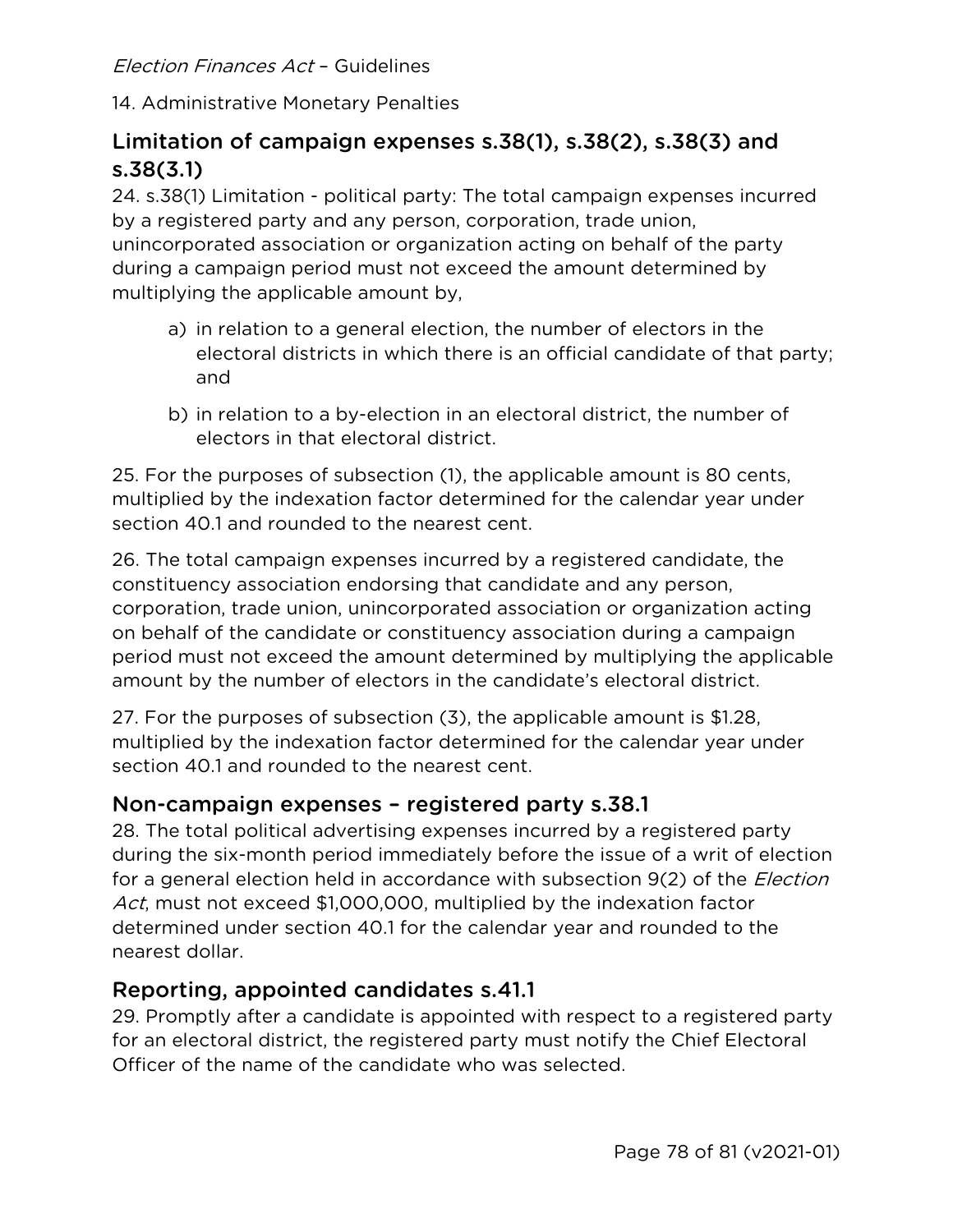14. Administrative Monetary Penalties

### Constituency associations and parties s.41.2

30. Every registered constituency association of a registered party must disclose its financial statements to the chief financial officer of the registered party on a quarterly basis, or upon request.

## Limitation, payment, and maximum amount of administrative monetary penalties

The following text explains the limitations, payment of, and maximum amounts of administrative monetary penalties.

### Limitation

31. The Chief Electoral Officer must not make an order requiring the payment of an administrative penalty more than two years after the date on which the Chief Electoral Officer became aware of the contravention.

#### Payment

32. An administrative penalty must be paid into the Consolidated Revenue Fund, and must be in an amount determined by the Chief Electoral Officer in accordance with this section.

#### Maximum amounts

33. The maximum amount of an administrative penalty under this section must be determined as follows:

- a) For a contravention of section 18 is an amount equal to twice the amount that was contributed in contravention of that section, plus \$1,500, in the case of an individual, and plus \$5,000, in the case of a corporation or other entity.
- b) For a contravention of subsection 22 (9), 37 (2) or 37.10.2 (1), \$10,000 in the case of an individual, and \$100,000 in the case of a corporation or other entity.
- c) For a contravention of subsection 37.5 (1), 37.5 (5) or 37.12 (8), \$10,000.
- d) In all other cases, \$1,500, in the case of an individual, and \$5,000 in the case of a corporation or other entity.

### Criteria for penalty, notice and consultation

The following text explains the criteria for determination, consultation and publishing a notice for administrative monetary penalties.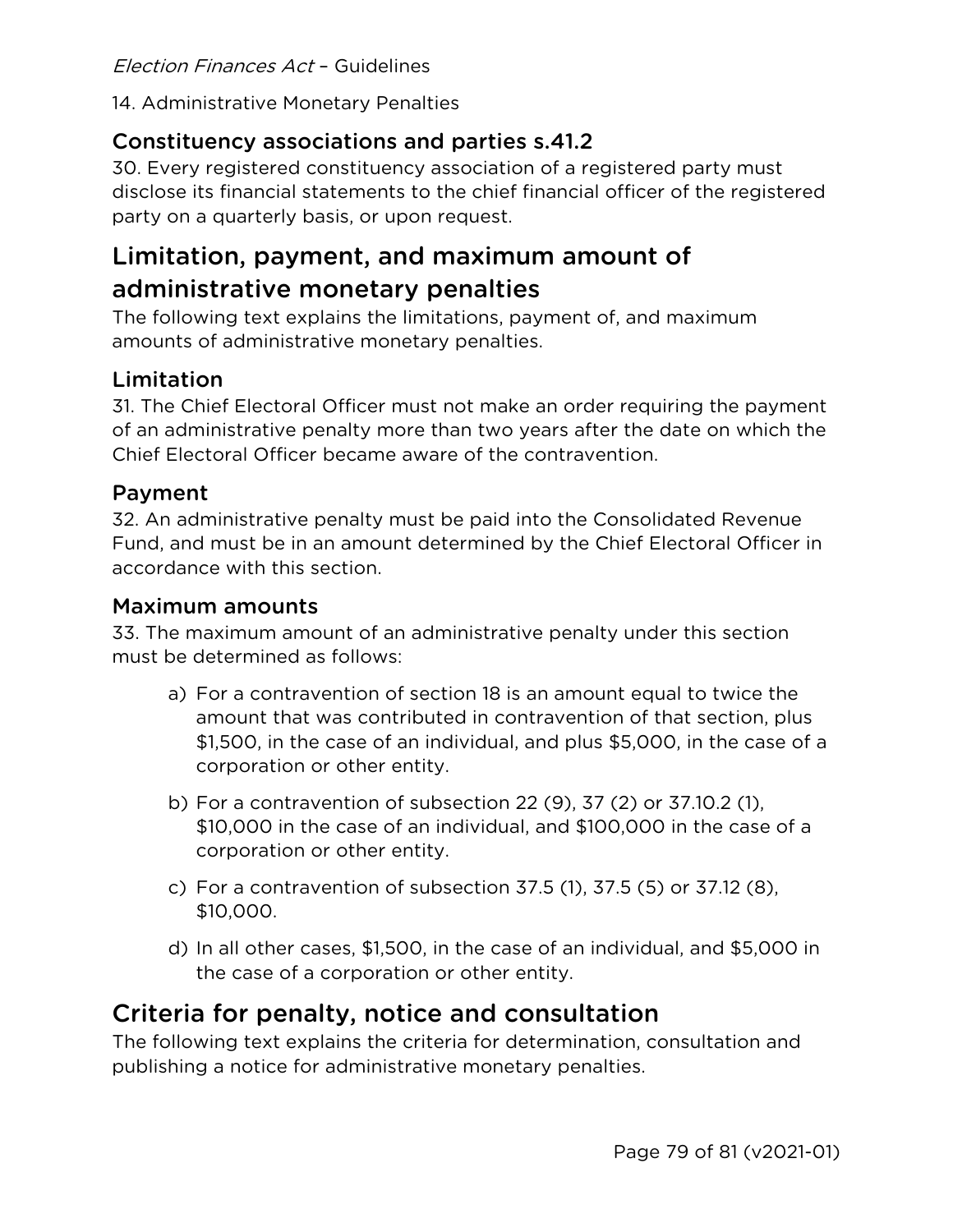14. Administrative Monetary Penalties

#### Criteria for penalty

34. The amount of an administrative penalty is to be determined taking into account,

- a) the degree of intention or negligence on the part of the person or entity that committed the contravention;
- b) the harm done by the contravention;
- c) whether the person or entity derived any advantage from the contravention;
- d) whether the person or entity made reasonable efforts to mitigate or reverse the contravention's effects;
- e) whether the person or entity has taken steps to avoid committing the contravention in the future;
- f) whether the person or entity has provided all reasonable assistance to the Chief Electoral Officer with respect to the contravention, including reporting it and providing any relevant information;
- g) the person's or entity's history of compliance with the provisions of this Act;
- h) the person's or entity's ability to pay the penalty;
- i) any aggravating and mitigating circumstances; and
- j) any other factor that, in the opinion of the Chief Electoral Officer, is relevant

#### Notice

35. The Chief Electoral Officer may take into account a factor under clause (6) (j) only if a notice that sets out the factor has been published on the website of the Chief Electoral Officer.

#### Consultation

36. Before publishing a notice under subsection (7), the Chief Electoral Officer must publish for the purpose of public consultation, a notice that sets out the proposed factor for at least 30 days on the website of the Chief Electoral Officer.